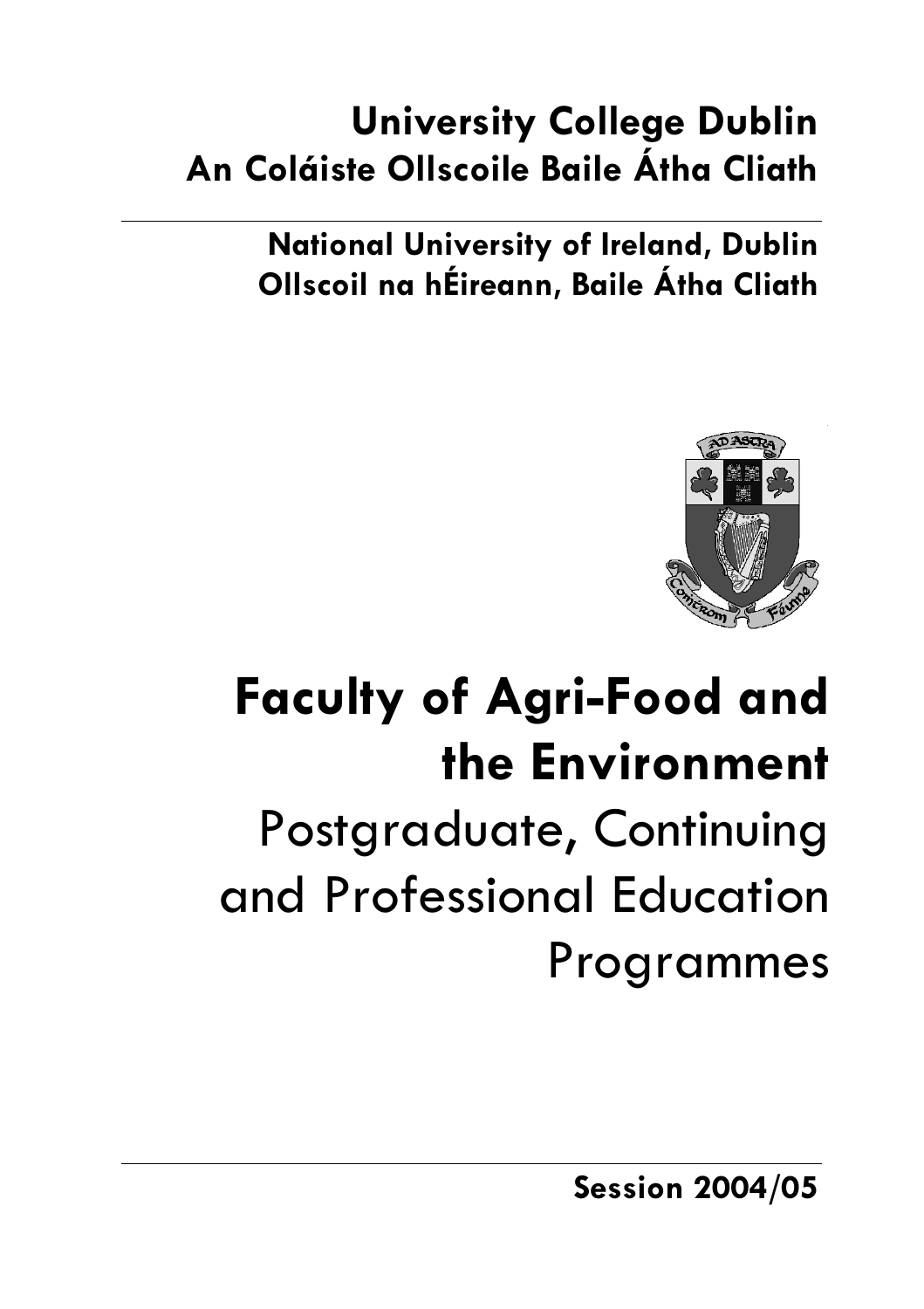# *NOTE*

*This booklet contains information relating to the Postgraduate, Continuing and Professional Education programmes in the Faculty of Agri-Food and the Environment.* 

*Information on the Bachelor of Agricultural Science degree programmes in the Faculty of Agri-Food and the Environment is contained in a separate booklet.*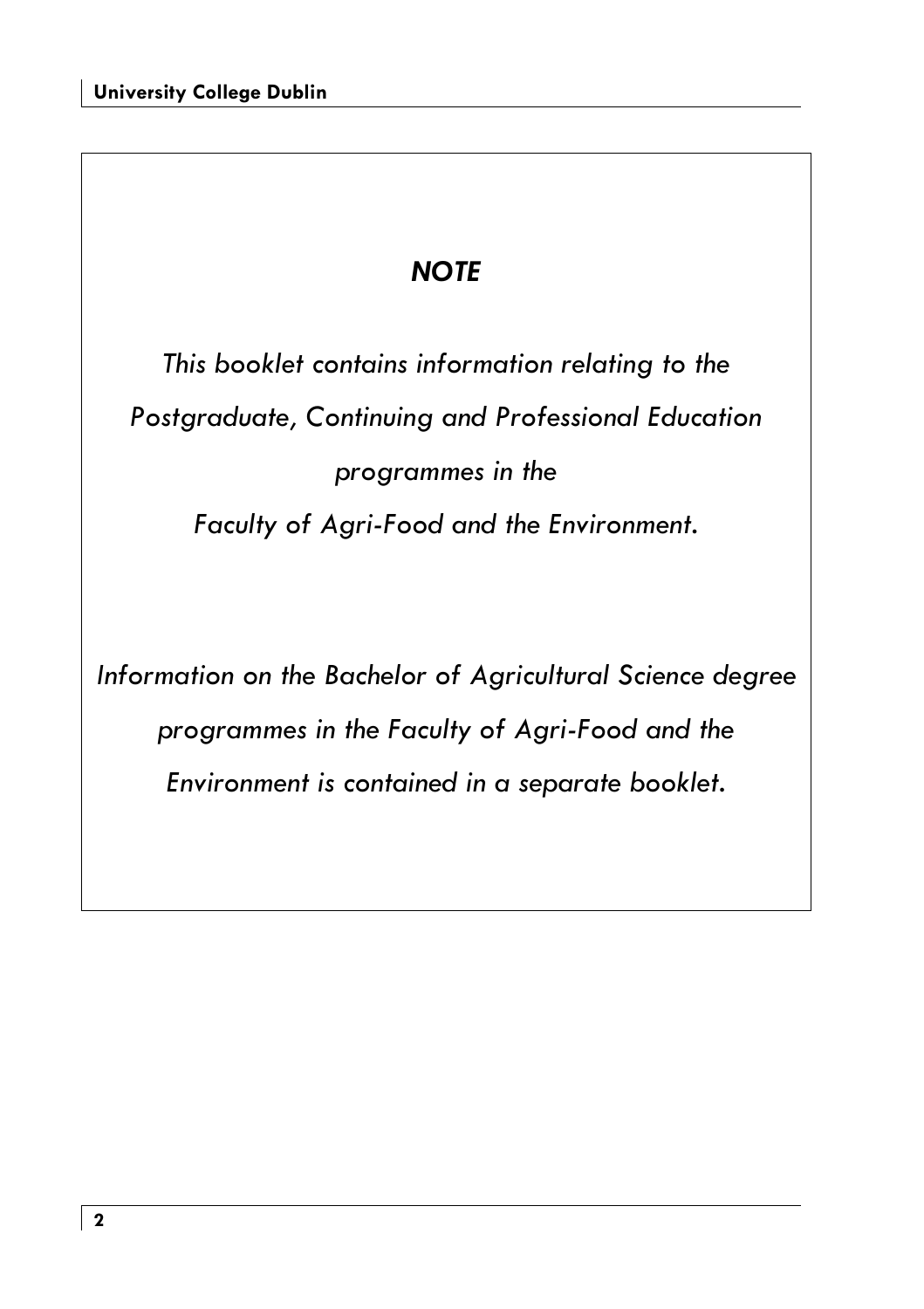# **Contents**

| Degree of Master of Agricultural Science/ Master of Science (Agriculture) 9                                                                                                                                                                                 |
|-------------------------------------------------------------------------------------------------------------------------------------------------------------------------------------------------------------------------------------------------------------|
|                                                                                                                                                                                                                                                             |
| Faculty of Agri-Food and the Environment Staff Research Areas 12                                                                                                                                                                                            |
|                                                                                                                                                                                                                                                             |
|                                                                                                                                                                                                                                                             |
|                                                                                                                                                                                                                                                             |
|                                                                                                                                                                                                                                                             |
|                                                                                                                                                                                                                                                             |
|                                                                                                                                                                                                                                                             |
|                                                                                                                                                                                                                                                             |
|                                                                                                                                                                                                                                                             |
| Rural Environmental Conservation and Management [MAgrSc/MSc(Agr)/HDip]35                                                                                                                                                                                    |
|                                                                                                                                                                                                                                                             |
|                                                                                                                                                                                                                                                             |
| Degree of Bachelor of Science in Rural Development [BSc(RD)]  42                                                                                                                                                                                            |
|                                                                                                                                                                                                                                                             |
|                                                                                                                                                                                                                                                             |
|                                                                                                                                                                                                                                                             |
|                                                                                                                                                                                                                                                             |
|                                                                                                                                                                                                                                                             |
| All programmes and courses listed in this booklet are offered at the discretion of<br>Note:<br>the Faculty of Agri-Food and the Environment. Minimum or maximum limits may be<br>placed on the numbers of students taking particular programmes or courses. |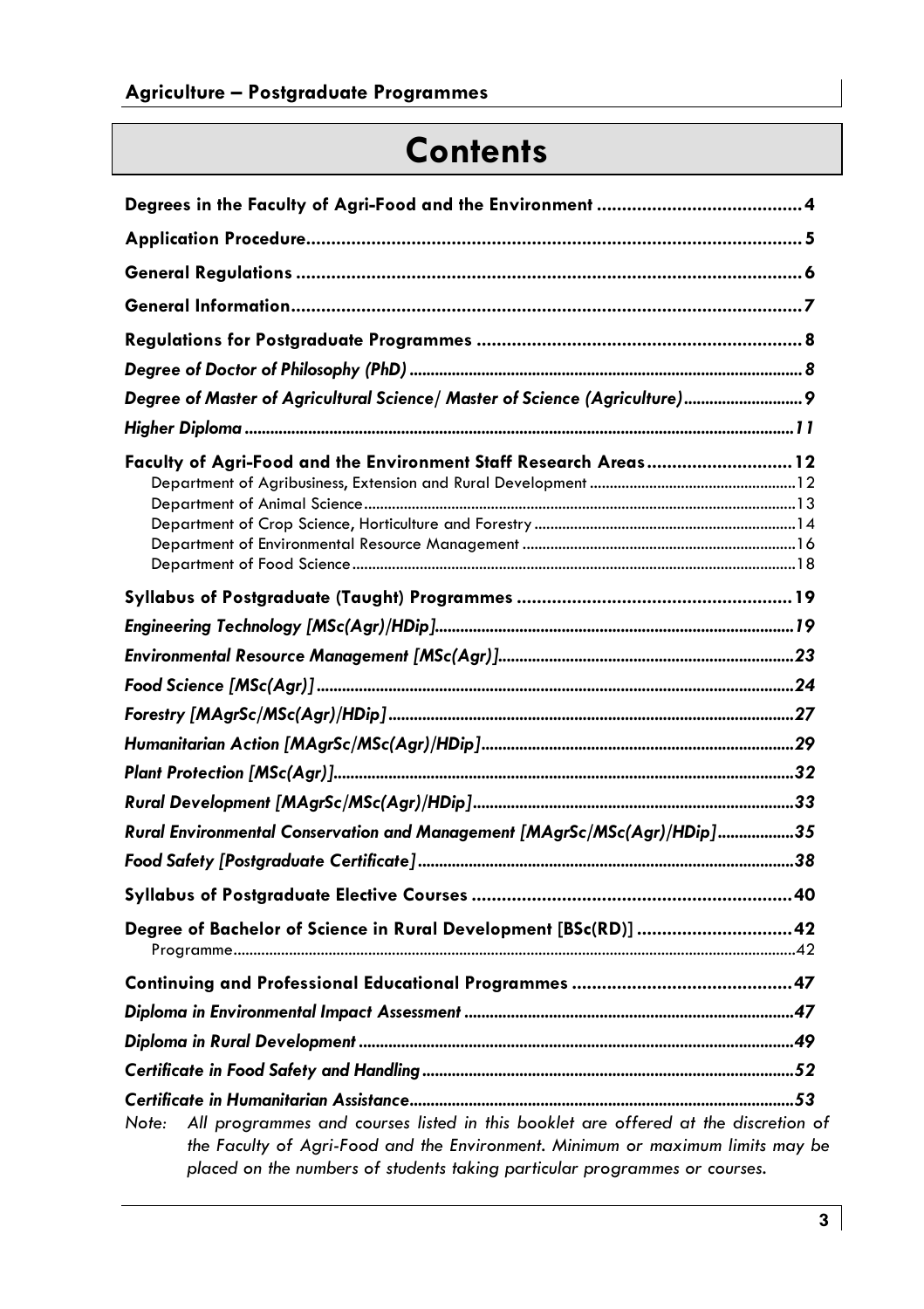# **Degrees in the Faculty of Agri-Food and the Environment**

The University may grant the following degrees to students who, under conditions laid down in the Statutes and Regulations, have completed approved courses of study, and have passed the prescribed examinations of the University, and fulfilled all other prescribed conditions.

In the Faculty of Agri-Food and the Environment:

Bachelor of Agricultural Science (BAgrSc)

Bachelor of Science in Rural Development (BSc(RD))

Master of Agricultural Science (MAgrSc)

Master of Science (Agriculture) (MSc(Agr))

Master of Landscape Architecture (MLArch) – Interfaculty

Doctor of Philosophy (PhD)

The MAgrSc and the MSc(Agr) Degrees may be obtained *(a) by thesis (Mode I)* or *(b) by examination (Mode II).*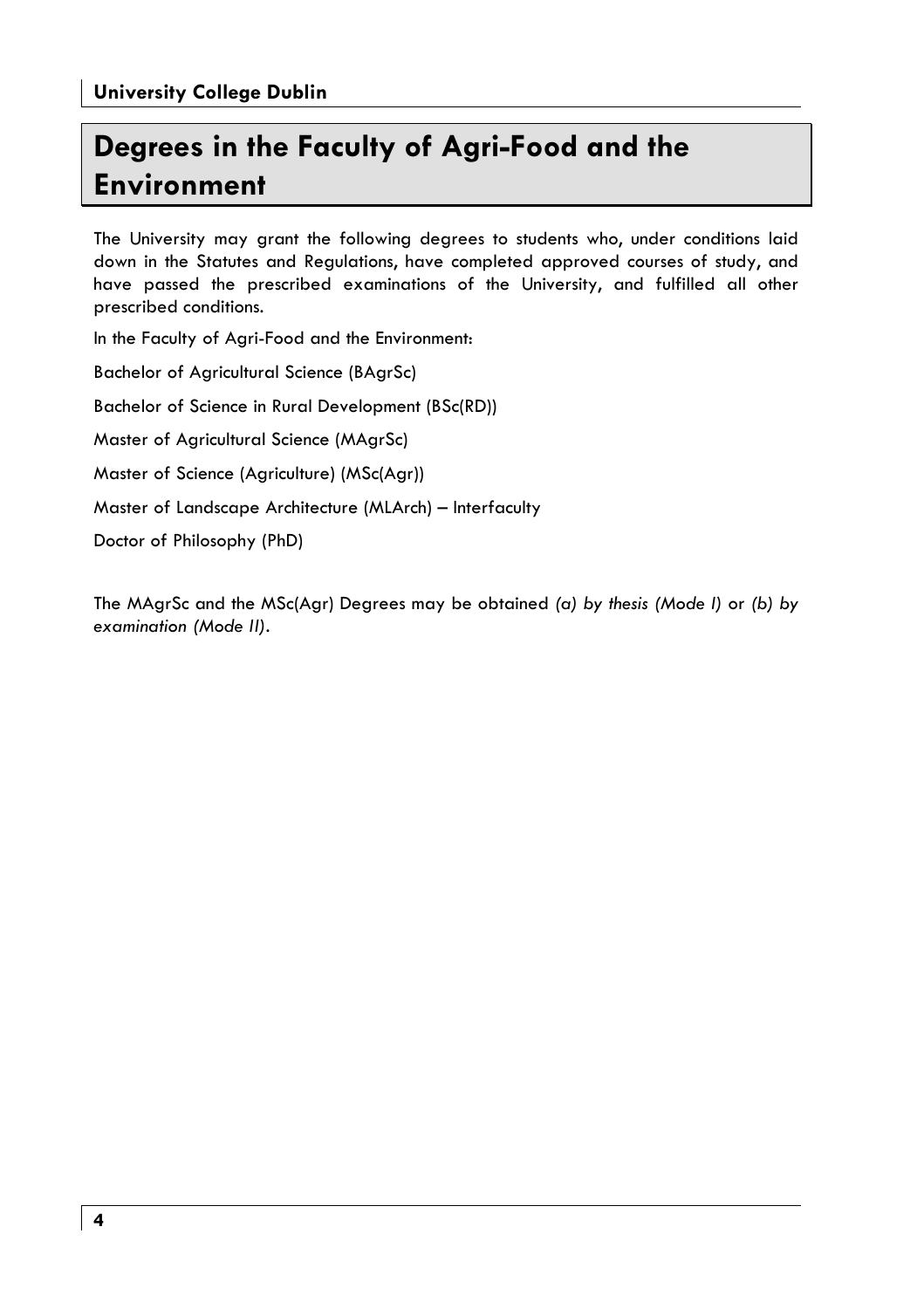# **Application Procedure**

# **Application Procedure for the PhD and MAgrSc/MSc(Agr) (Mode I) Degrees**

Applicants for the PhD and MAgrSc/MSc(Agr) (Mode I) degrees must complete the Postgraduate Application Form for PhD and Masters Degrees (Mode I) by Research. The application form is available on the Faculty Website (address: www.ucd.ie/agri) and from the Faculty of Agri-Food and the Environment Office (Address: Room G12, Agriculture and Food Science Building, University College Dublin, Belfield, Dublin 4; Telephone: +353-1-7167194). Completed applications should be returned to the Faculty Office. Upon receipt of such an application, the Faculty Office will forward it to the relevant staff member/department for consideration.

Once the staff member and the relevant Head of Department is willing to recommend a candidate for admission, the staff member/Head of Department will submit the recommendation to the Faculty of Agri-Food and the Environment and to the Academic Council of the University for formal approval. Following consideration by the Faculty of Agri-Food and the Environment, the Dean of the Faculty will write to the candidate to inform them of the Faculty's decision.

In applying for the PhD/MAgrSc/MSc(Agr) Mode I degree programme, candidates are recommended to familiarise themselves with the areas of research carried out by Faculty staff – see the section Faculty of Agri-Food and the Environment *Staff Research Areas.* 

Candidates should also familiarise themselves with the regulations that apply for the degree programmes – as detailed under the *Regulations for Postgraduate Programmes.* 

# **Application Procedure for the Mode II MAgrSc/MSc(Agr) Degrees and Higher Diploma**

Applicants for Mode II MAgrSc/MSc(Agr) degrees and Higher Diploma programmes should contact the relevant Programme Director to clarify the application procedures. The contact details for each programme are included in the *Syllabus of Postgraduate (Taught) Programmes.* 

Once the Director is willing to recommend a candidate for admission, he/she will make the recommendation to the Faculty of Agri-Food and the Environment and the Academic Council of the University for formal approval. Upon recommendation for admission by the Faculty of Agri-Food and the Environment, the Dean of the Faculty will write to the candidate to inform them of such.

The programmes of study for the MAgrSc/MSc(Agr) Mode II degree and Higher Diploma programmes are detailed in the *Syllabus of Postgraduate (Taught) Programmes.*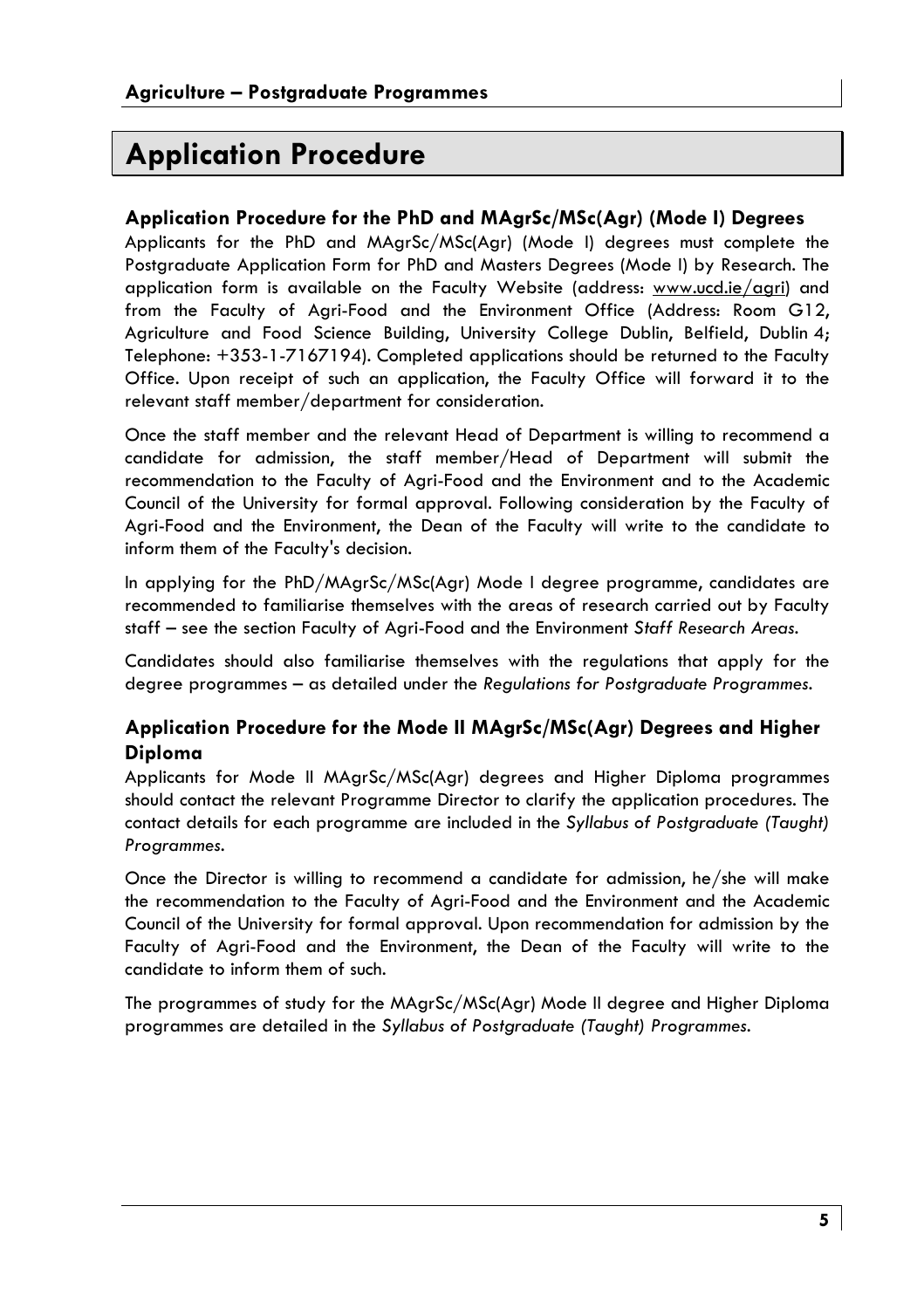# **General Regulations**

# **Examination Regulations**

Detailed regulations are included in the publication *Marks and Standards* (available on the UCD Website – address: www.ucd.ie/ $\sim$ exams).

# **Leave of Absence**

Students in good academic standing must seek permission for leave of absence in advance. Students must submit their request in writing to the Dean of the Faculty. The leave of absence request should be supported by the Head of Department and in the case of postgraduates, the relevant research supervisor(s). Retrospective approval for leave of absence will only be granted in exceptional circumstances. Requests for leave of absence will be brought to the Faculty and to the Academic Council Executive Committee for approval.

# **Withdrawal**

In order to withdraw officially from University you must notify the Registration Office, in writing and return your student card. It is recommended that you notify your Supervisor/Programme Director and the Head of Department.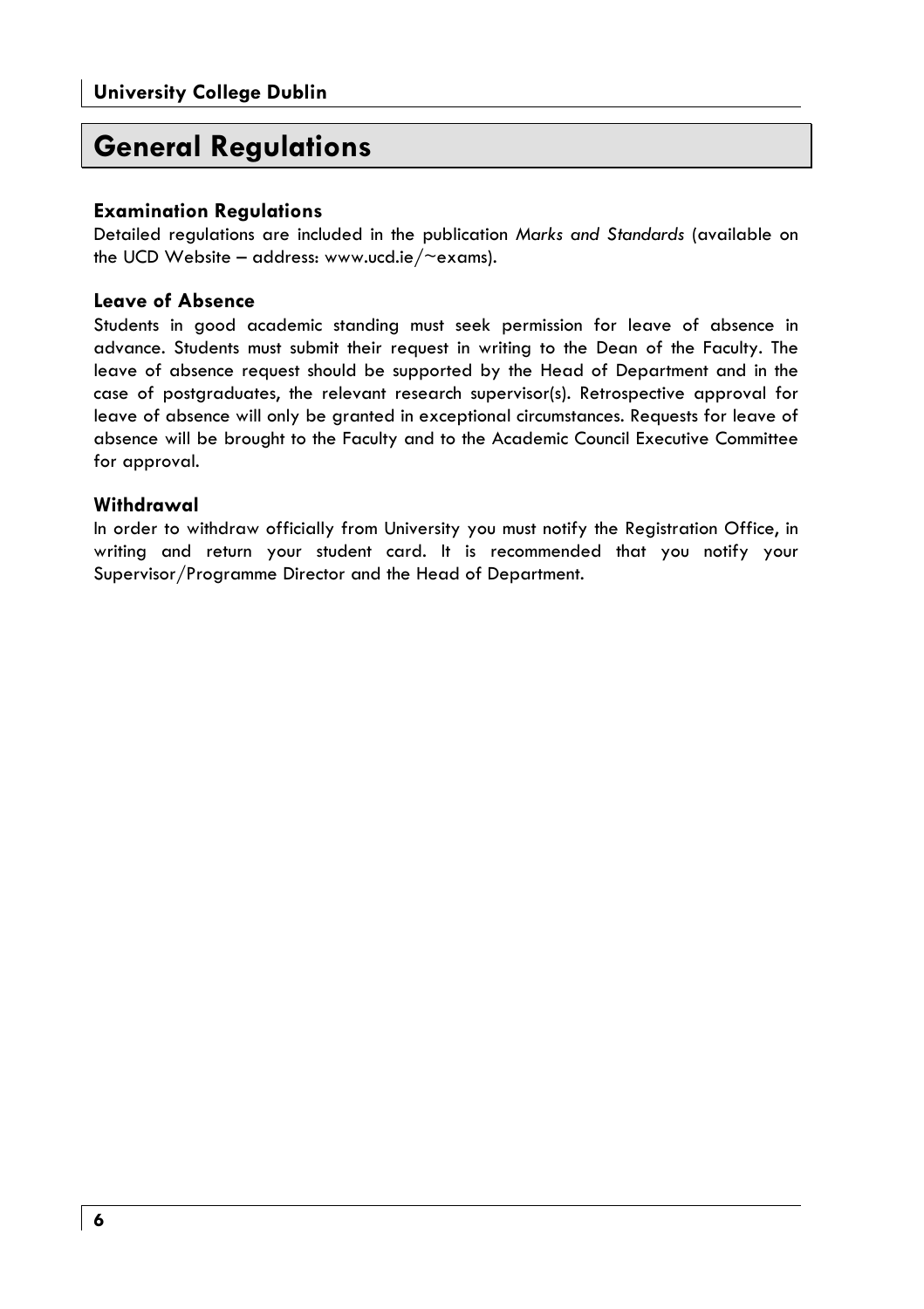# **General Information**

# **Contact Points:**

| <b>Departmental Offices:</b> | Agribusiness, Extension and Rural Development<br>Room 126, Tel: 7167096                                 |
|------------------------------|---------------------------------------------------------------------------------------------------------|
|                              | <b>Animal Science</b><br>Room 151, Tel: 7167771                                                         |
|                              | Crop Science, Horticulture and Forestry<br>Room 141B or 143, Tel: 7167776 or 7167756                    |
|                              | <b>Environmental Resource Management</b><br>Room 209 or 210, Tel: 7167726 or 7167737                    |
|                              | Food Science<br>Room 337, Tel: 7167708                                                                  |
|                              | <b>Biosystems Engineering</b><br>Room 105A, Earlsfort Terrace, Tel: 7167484                             |
| Exams                        | <b>Examinations Office, Michael Tierney Building</b><br>Tel: 7161222; Email: examinations@ucd.ie        |
| Fees                         | Fees Office, Michael Tierney Building<br>Tel: 7161432; Email: fees@ucd.ie; Website:<br>www.ucd.ie/fees  |
| <b>Registration</b>          | Registration Office, Michael Tierney Building<br>Tel: 7161483 or 7161480; Email: registration@ucd.ie    |
| <b>Student Adviser</b>       | Ms Aoife Fitzgerald, Room 122, Science Lecture Building<br>Tel: 7162863; Email: Aoife.Fitzgerald@ucd.ie |

### **Student Awards**

# **University/Faculty Scholarships and Awards**

Information on the scholarships and prizes available to students of the Faculty is contained in the Student Awards Booklet, available from the Fees and Grants Office (Tel: 7161431 or 7161432; Email: fees@ucd.ie; Website: www.ucd.ie/~fees).

# **NUI Awards**

The NUI offers a Bursary in Agriculture and a Travelling Studentship in Agriculture for competition. Further particulars are available from the National University of Ireland (Tel: 01-4392424; Email: registrar@nui.ie; website: www.nui.ie).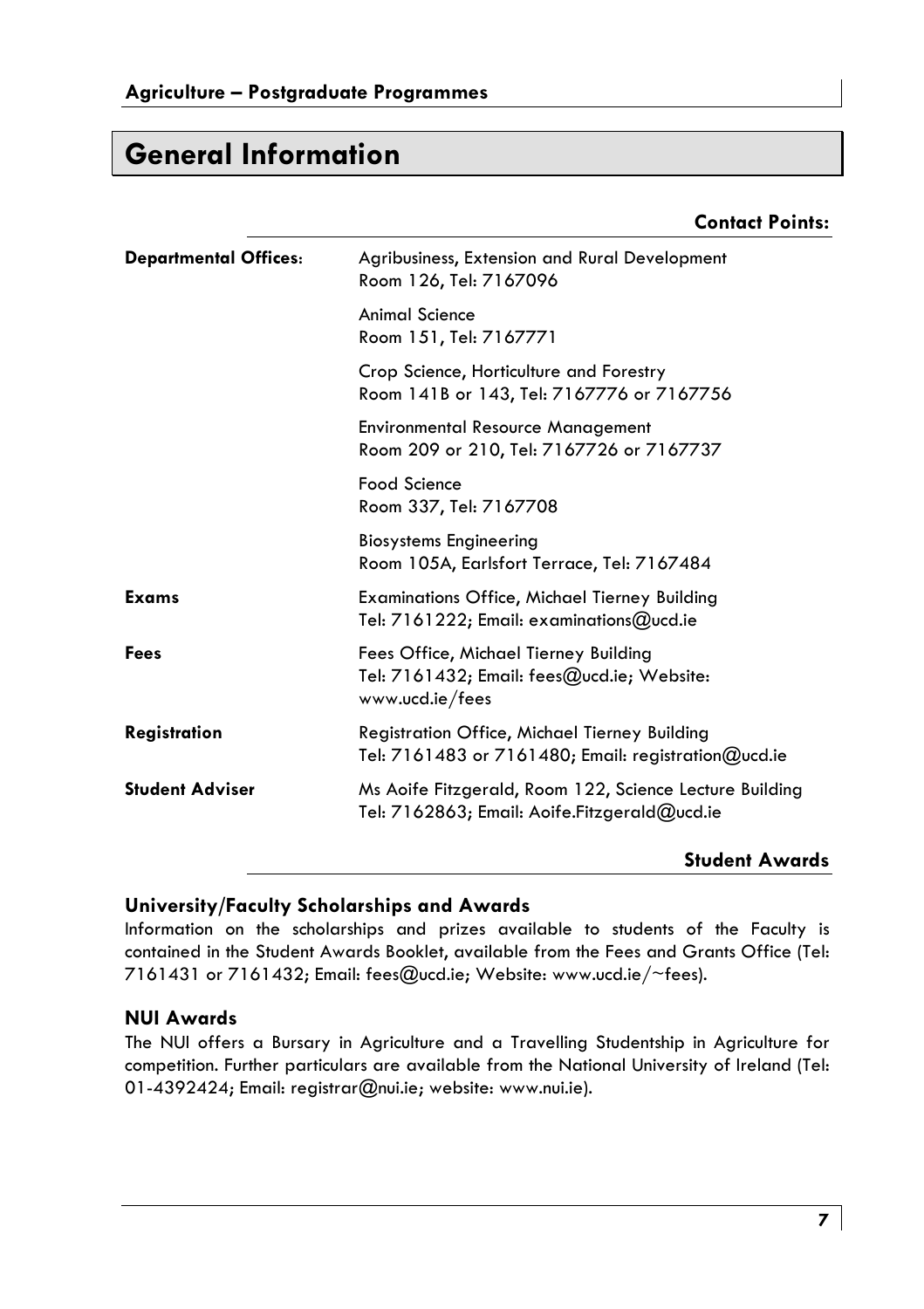# **Regulations for Postgraduate Programmes**

# **Degree of Doctor of Philosophy (PhD)**

The degree of Doctor of Philosophy (PhD) may be awarded on the basis of research carried out by the candidate, under the supervision of a Professor or Lecturer, the results of which are submitted to the University in a thesis.

# **Admission to the PhD Degree Programme**

To be eligible to enter on a programme of study and research for the degree of PhD, a candidate must have reached a high honours standard at the examination for the primary degree or presented such other evidence as will satisfy the Professor, or, where appropriate, the Head of Department, and the Faculty of his/her fitness.

Candidates for the degree of PhD are required to be admitted by the Faculty on the recommendation of the Professor, or, where appropriate, the Head of Department; their admission must then be confirmed by the Academic Council.

Candidates who have not graduated in this University may be admitted if suitably qualified. Candidates who are applicants for admission to the degree of PhD in the Faculty of Agri-Food and the Environment and who are not graduates of University College Dublin are required to supply an official academic transcript of their primary and other degrees. Candidates whose first language, or language of education, is not English, must have passed an approved test in the use of English. Candidates are required to supply an official Certificate of test results with the application form. The two approved tests are (1) TOEFL (Test of English as a Foreign Language); and (2) IELTS (International English Language Testing Service). Some other tests may be considered.

Candidates applying for admission to the PhD degree may initially be required to register for the MAgrSc or MSc(Agr) degree. Subject to satisfactory performance on the master's degree programme and the approval of the Faculty and the Academic Council, such applicants may have their registration upgraded to the PhD degree. This requirement applies particularly to applicants who do not hold a primary degree of high honours standard.

# **Direction and Supervision of Research for the PhD**

The requirements for the degree of PhD (full-time) will normally be completed within 3 years (9 terms). In special cases, a candidate may complete the degree in a period of 2 years (6 terms), subject to the approval of the Faculty and the Academic Council on the advice of the Supervisor. Candidates for PhD degrees will be allowed 6 years (18 terms) from the date of registration in which to complete their degree. If the degree is not completed within six years, the candidate must re-apply to the Faculty, presenting justification for an extension to the 6 year (18 term) limit.

Candidates may also be permitted to register for the PhD on a part-time basis. In such cases the requirements for the degree will normally be completed within 5 years (15 terms). In special cases, a candidate may complete the degree in a period of 4 years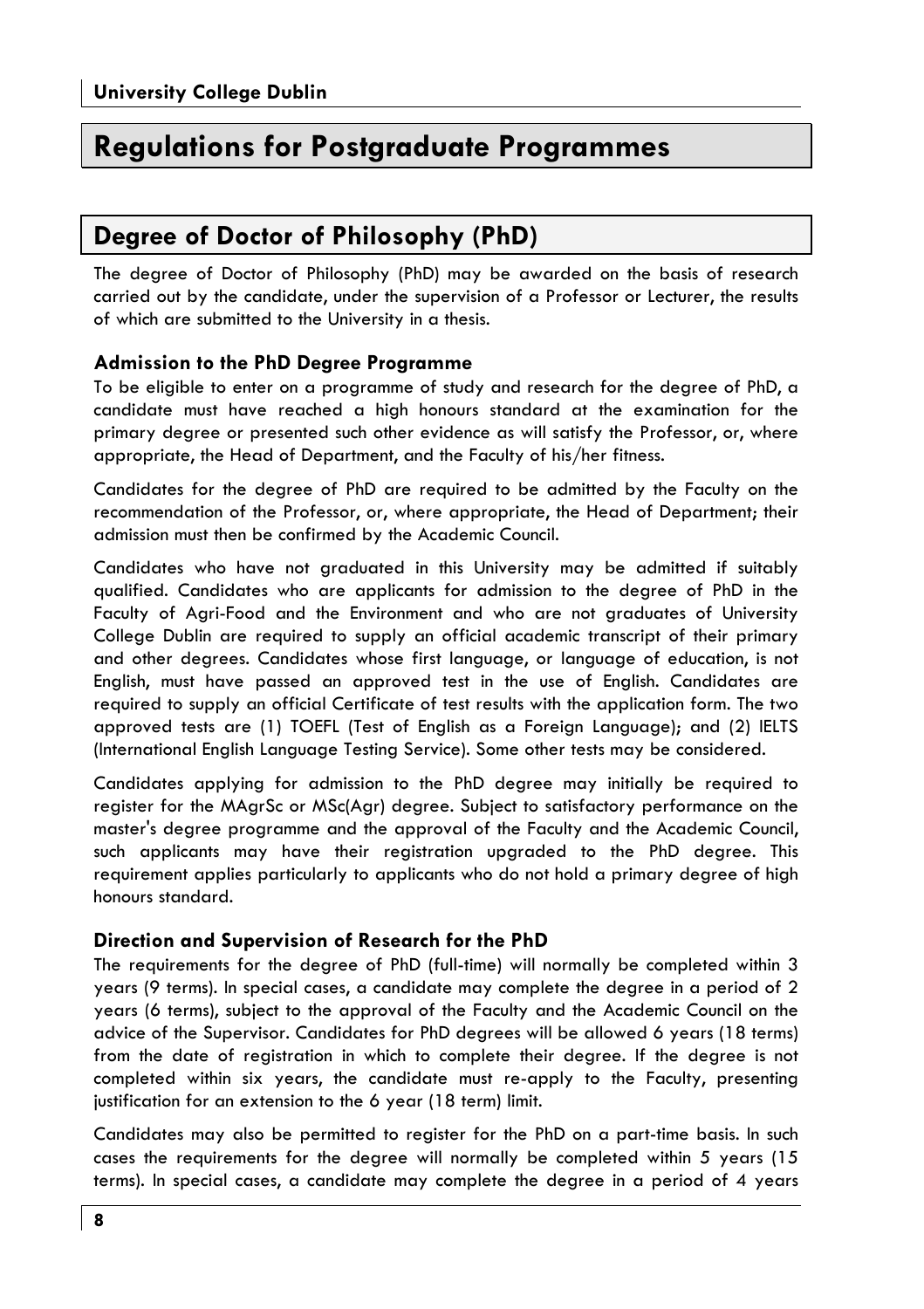# **Agriculture – Postgraduate Programmes**

(12 terms), subject to the approval of the Faculty and the Academic Council on the advice of the Supervisor. Candidates for the PhD on a part-time basis will be allowed 8 years (24 terms) from the date of registration in which to complete their degree. If the degree is not completed within 8 years, the candidate must re-apply to the Faculty, presenting justification for an extension to the 8 year (24 term) limit.

The research work for the degree of PhD must be pursued in an area of relevance to Agriculture and under the direction of one or more of the Professors or Lecturers of the academic departments of the Faculty of Agri-Food and the Environment.

The Academic Council, on the nomination of the Professor, or, where appropriate, the Head of Department, and the recommendation of the Faculty, will assign a member of staff to supervise the candidate's research. The candidate's research must be carried out, and the thesis for the degree must be prepared, under the direction of the Supervisor.

Unless permission is given to the candidate by the Academic Council, on the recommendation of the Faculty, to work elsewhere under the general direction of the Supervisor, the research for the degree will be carried out in the department mainly responsible for the subject area concerned.

A candidate shall not submit his/her PhD thesis to the University until the final draft of the thesis has been approved for examination by the Supervisor, and such approval has been notified, on the prescribed form, by the Supervisor to (a) the Nominating Professor, or, where appropriate, the Head of Department and (b) the Registrar of University College Dublin. Where a candidate considers that such approval has been withheld unreasonably, he/she may appeal to the President of the University.

# **Degree of Master of Agricultural Science/ Master of Science (Agriculture)**

The degree of Master of Agricultural Science [MAgrSc]/Master of Science (Agriculture) [MSc(Agr)] may be offered by research termed Mode I or by examination termed Mode II.

# **Admission to the MAgrSc/MScAgr Degree**

Holders of the Bachelor of Agricultural Science degree with honours shall be eligible to enter for the degree of Master of Agricultural Science. The Faculty may, at its discretion, in certain circumstances, permit the holder of a Bachelor of Agricultural Science degree without honours, to enter for the Master of Agricultural Science degree. Such a candidate may be required to pass a special entry test.

Candidates for the Master of Science (Agriculture) degree must have the permission of the Faculty of Agri-Food and the Environment to enter the programme and must be holders of a primary degree with First or Second Class Honours (or equivalent) in a science or other subject of relevance to Agriculture.

Candidates who have taken their primary degree in another University may be admitted. Such candidates are required to supply an official transcript of their primary and other degrees. Candidates whose first language, or language of education, is not English, must have passed an approved test in the use of English. Candidates are required to supply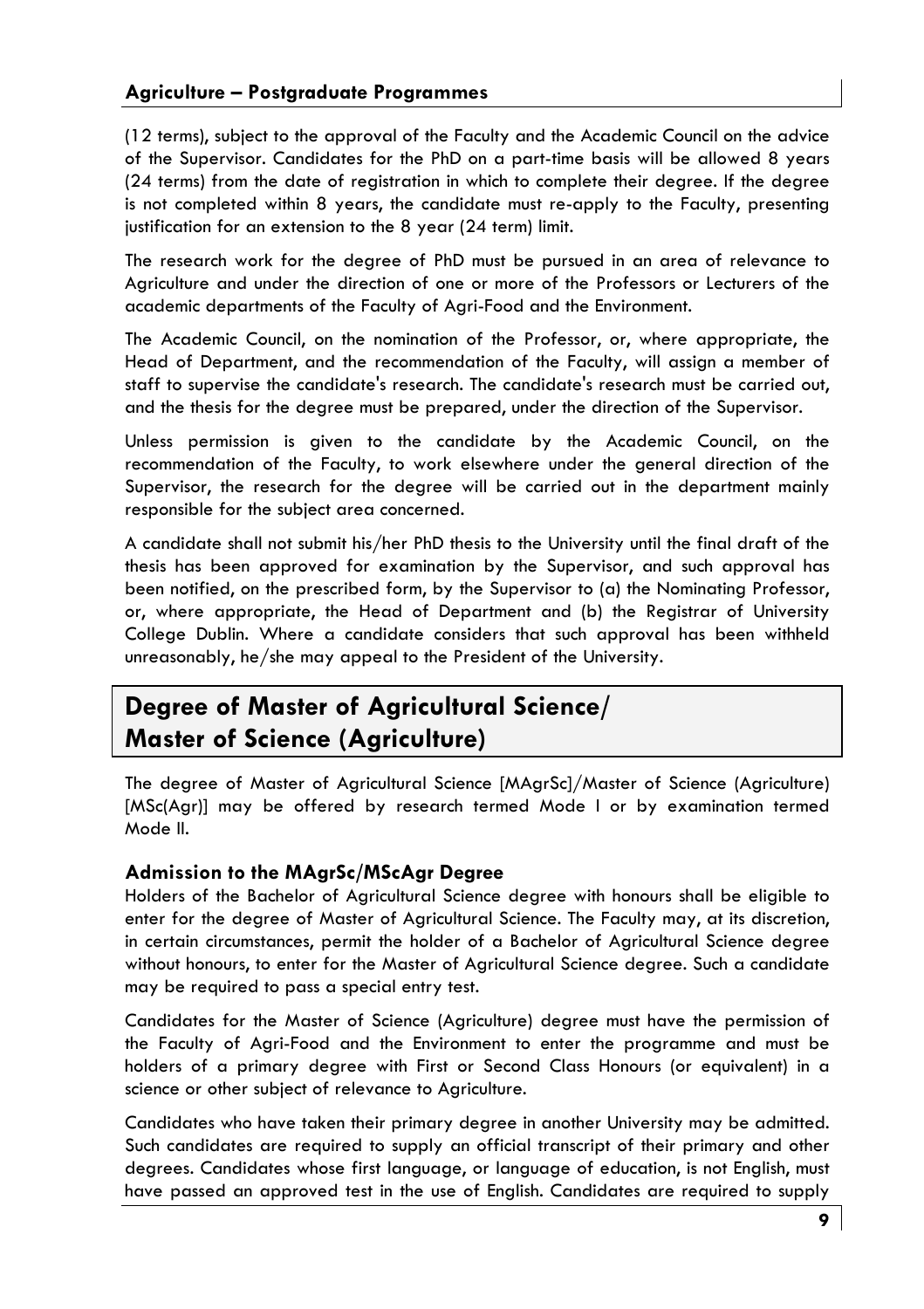an official Certificate of test results with the application form. The two approved tests are (1) TOEFL (Test of English as a Foreign Language); and (2) IELTS (International English Language Testing Service). Some other tests may be considered.

# **Direction and Supervision of Research**

Research work or programmes of study for the Master of Agricultural Science and the Master of Science (Agriculture) degrees must be pursued in an area of relevance to Agriculture and under the direction of one or more of the Professors or Lecturers of the academic departments of the Faculty of Agri-Food and the Environment.

# *Candidates for the MAgrSc and the MSc(Agr) Mode I degrees:*

- must engage for at least three terms, full-time, on prescribed research in the University, or at an approved centre outside the University, and must submit a thesis on such research. The examiners may require the candidate to submit to an oral examination on the subject matter of the thesis. In cases where the candidate cannot devote his/her full time to research, a minimum of six terms will be required as fulfilment of the requirements.
- will normally be allowed twelve terms (4 years) from the date of registration in which to complete the degree. If they have not done so within that period, they must reapply to the Faculty, presenting justification for an extension.

### *Candidates for the MAgrSc and the MSc(Agr)Mode II degrees:*

- must attend a prescribed programme in the University for at least three terms and pass a written examination set on the programme.
- will normally be allowed three years (nine terms) from the date of registration in which to complete the degree. If they have not done so within that period the candidate must re-apply to the Faculty, presenting justification for an extension.

The programmes of study for the MAgrSc and the MSc(Agr) Mode II degree programmes offered by the Faculty are detailed in *the Syllabus of Postgraduate (Taught) Programmes*.

Where candidates are not following one of the 'designated areas of study' (e.g. Food Science), they must follow a prescribed programme of study approved by one or more of the Professors or Lecturers of the academic departments of the Faculty of Agri-Food and the Environment, the Faculty and the Academic Council and subject to the relevant Marks and Standards for the MAgrSc Degree and MSc(Agr) degree (Mode II). Candidates may be required to submit a dissertation on a project undertaken as part of their programme and this dissertation will be taken into account by the examiners in making their recommendation.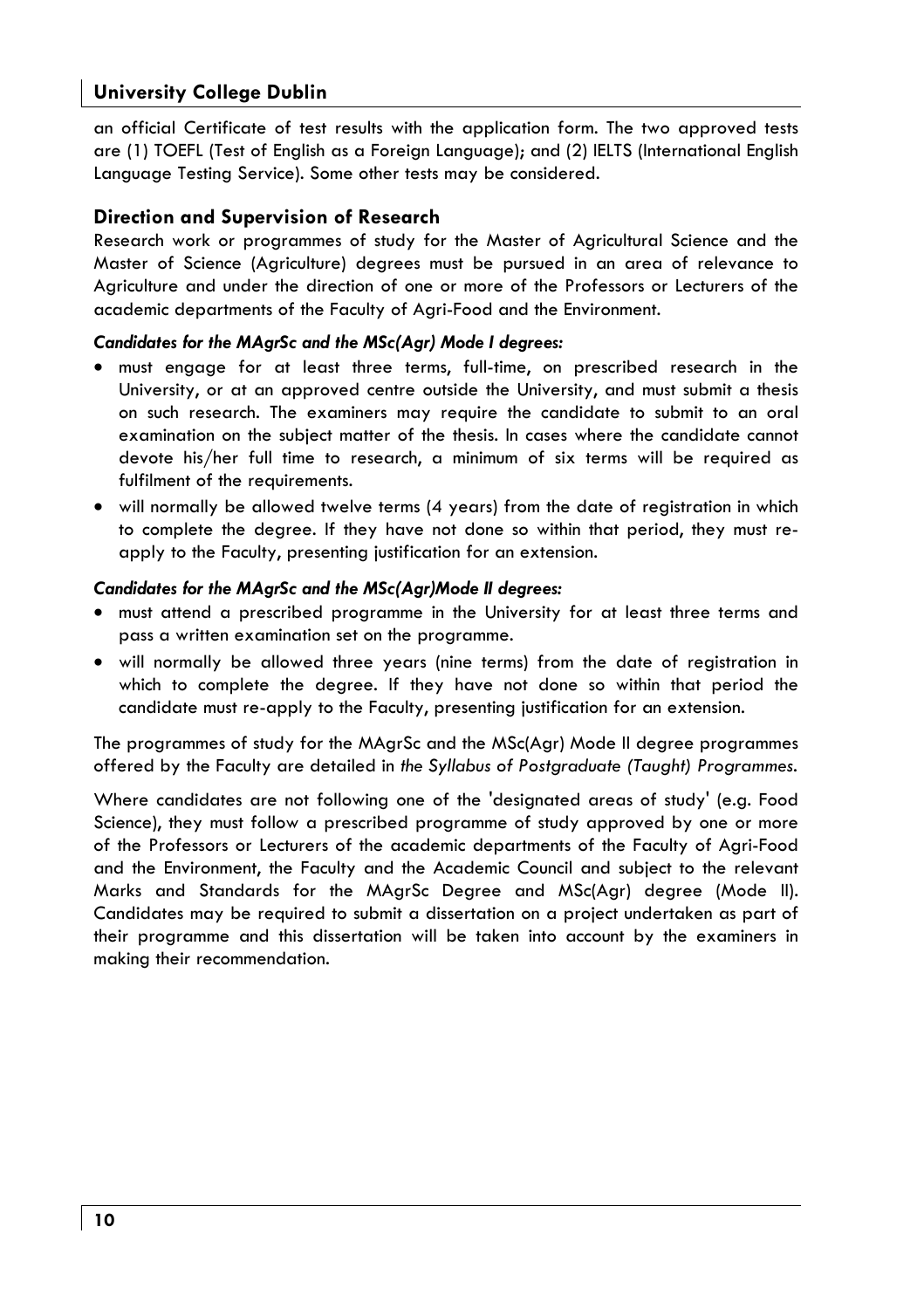# **Higher Diploma**

Candidates for a higher diploma must have the permission of the Faculty of Agri-Food and the Environment to enter the programme. Candidates must normally be holders of a primary degree or its equivalent in an area of relevance. In specific programmes additional criteria may be required for registration. Candidates who have taken their primary degree in another University may be admitted. Such candidates are required to supply an official transcript of their primary and other degrees. Candidates whose first language, or language of education, is not English, must have passed an approved test in the use of English. Candidates are required to supply an official Certificate of test results with the application form. The two approved tests are (1) TOEFL (Test of English as a Foreign Language); and (2) IELTS (International English Language Testing Service). Some other tests may be considered.

Candidates for higher diploma programmes will normally be allowed two years (six terms) from the date of registration in which to complete the Higher Diploma. If they have not done so within that period candidates must re-apply to the Faculty, presenting justification for an extension.

The programmes of study for the Higher Diploma offered by the Faculty are detailed in the *Syllabus of Postgraduate (Taught) Programmes*.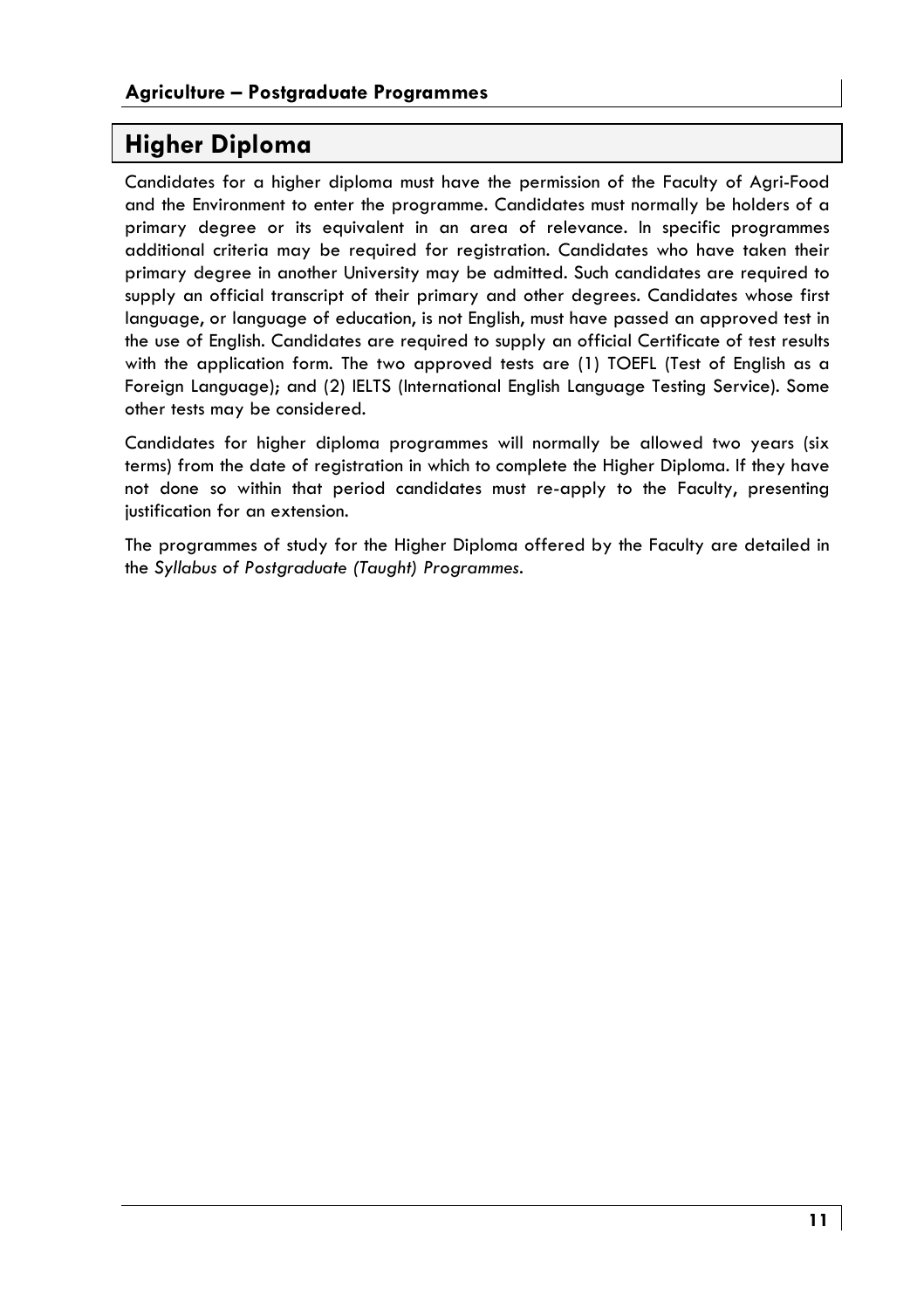# **Faculty of Agri-Food and the Environment Staff Research Areas**

# **Department of Agribusiness, Extension and Rural Development**

| <b>Staff Member</b> | Title     | Research Area                                                                   |  |
|---------------------|-----------|---------------------------------------------------------------------------------|--|
| Harte, Laurence N   | Mr        | Agribusiness, especially finance.                                               |  |
| Kinsella, James     | Dr        | Communications, approaches and strategies for rural<br>development.             |  |
| Markey, Anne        | Ms        | Communications.                                                                 |  |
| O'Connell, John     | Dr        | Marketing of agricultural produce.                                              |  |
| O'Connor, Deirdre   | Dr        | Resource economics.                                                             |  |
| Phelan, James F     | Professor | Rural development and research methods.                                         |  |
| Ruane, Dermot J     | Dr        | Agribusiness, especially management and computer<br>applications.               |  |
| Wims, Pádraig       | Dr        | Rural development, planning and information<br>technology in rural development. |  |
| Wallace, Michael    | Dr        | Farm household analysis, farm level modelling/policy<br>analysis.               |  |

# **Head of Department: Mr Laurence Harte**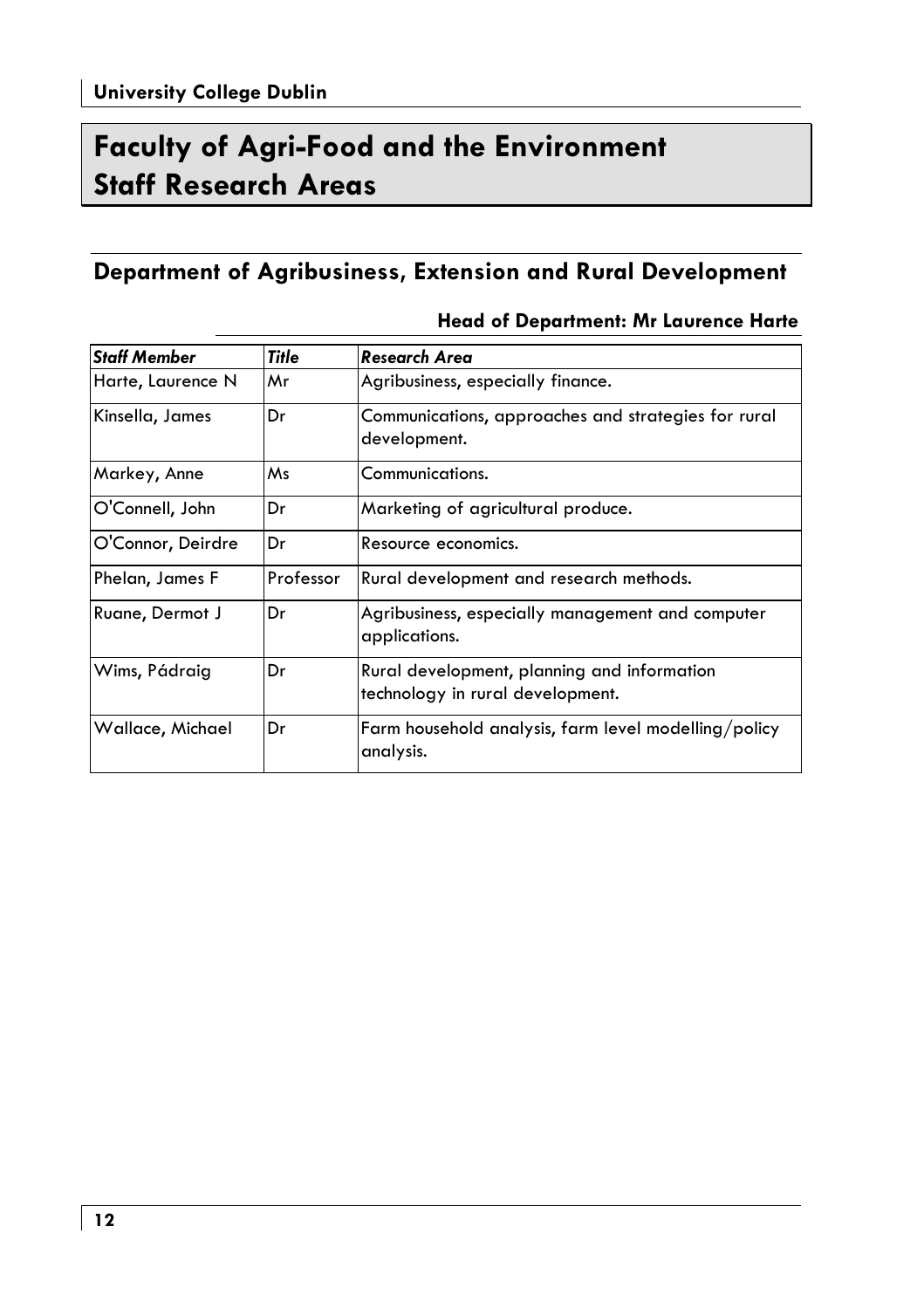# **Department of Animal Science**

# *Staff Member Title Research Area*  Boland, Maurice Professor Fertility in cattle and sheep, embryo production in vivo, embryo storage and transfer, embryo mortality. Brophy, Patrick O | Mr | Equine husbandry.  $\mathsf{C}$ rosby, T Francis  $\qquad$   $\mathsf{D}$ r  $\qquad$   $\qquad$   $\qquad$  Sheep production systems; ruminant nutrition. Evans, Alexander  $CO|Dr$  Physiology and endocrinology of reproduction in farm animals with particular interest in ovarian follicle development, fertility, oocyte development and the regulation of intracellular signalling pathways. Kenny, David | Dr | Interaction of nutrition with reproduction in cattle. Physiology of growth in cattle and the effect of animal diet on the biochemical composition of beef. Lonergan, Patrick | Dr Reproductive physiology with emphasis on oocyte and embryo development in vivo and in vitro. MacHugh, David Dr Molecular genetic diversity of domestic animals with particular emphasis on cattle; comparative, structural and functional genomics of health and production traits in domestic cattle. O'Doherty, John V Dr Nutrition and management of swine. O'Mara, Frank Dr Ruminant nutrition, feed evaluation and animal nutrient requirements with particular emphasis on energy and protein rationing systems; greenhouse gas emissions from agriculture. Rath, Myles **Dr** Nutrition of dairy cow in relation to milk yield and milk composition; evaluation of ingredients and rations for ruminant animals.

# **Head of Department: Mr Patrick Brophy**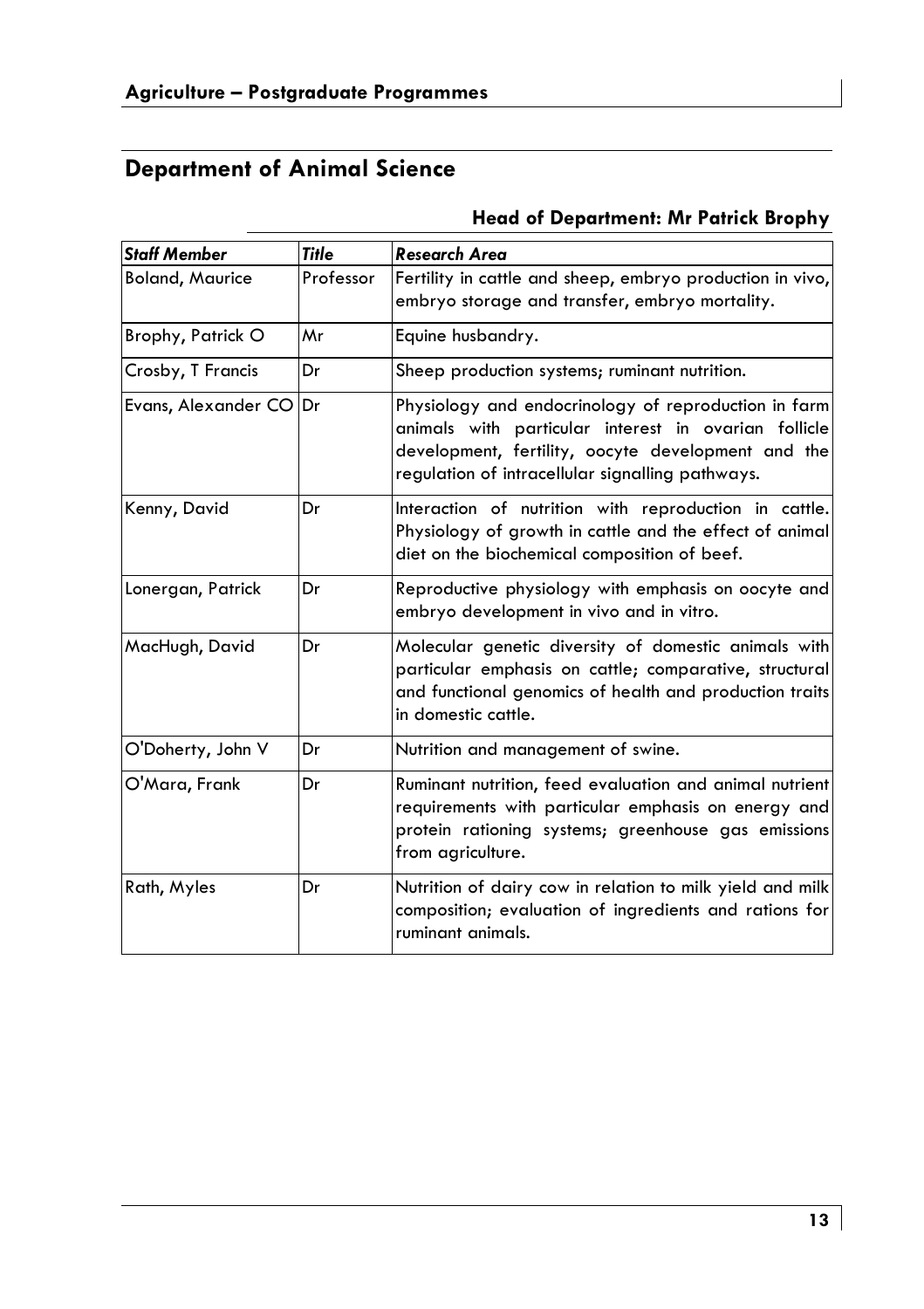# **Department of Crop Science, Horticulture and Forestry**

# **Head of Department: Dr Trevor Storey**

| <b>Staff Member</b>     | <b>Title</b> | <b>Research Area</b>                                                                                                                                                                                                               |  |
|-------------------------|--------------|------------------------------------------------------------------------------------------------------------------------------------------------------------------------------------------------------------------------------------|--|
| Collins, James F        | Dr           | Soil morphology, genesis and distribution; properties<br>and characteristics of Irish soils; soil-climate<br>interactions; land evaluation and management.                                                                         |  |
| Doyle, Owen             | Dr           | Mushroom cultivation, protected food crops,<br>floriculture and vegetable production.                                                                                                                                              |  |
| Fitzgerald, Desmond     | Dr           | Landscape design theory; morphology of cities and<br>designed landscapes; landscape design and<br>modernism.                                                                                                                       |  |
| Foley, Karen            | Ms           | Landscape planning, design and management.                                                                                                                                                                                         |  |
| Forrest, Mary C         | Dr           | Production and post harvest treatment of cut foliage,<br>history of designed landscapes in Ireland, urban<br>forestry, web based learning.                                                                                         |  |
| Hennerty, Michael J     | Professor    | Pre- and post-harvest physiology and biotechnology<br>of fruits.                                                                                                                                                                   |  |
| Hunter, Alan            | Dr           | Micropropagation of broad leaved deciduous and<br>coniferous tree species, nutrition of amenity and sports<br>turf; plant propagation.                                                                                             |  |
| Keane, George           | Dr           | Grassland: effects of sward composition on production<br>and utilisation of grass; silage additive evaluation;<br>production and utilisation of forage maize.                                                                      |  |
| McCabe, Tomás           | Dr           | Optimisation of agronomic and quality aspects of<br>cereal (wheat, barley, oats) production; modelling of<br>production systems, N fertilisation programmes, pest<br>and disease control. Management of environmental<br>heritage. |  |
| Mac Siúrtáin, Máirtín   | Dr           | Remote sensing; geographic information systems;<br>forest biometrics; multivariate analysis.                                                                                                                                       |  |
| Ní Dhubháin, Áine       | Dr           | Wood science and farm forestry.                                                                                                                                                                                                    |  |
| Nieuwenhuis,<br>Maarten | Professor    | Forest management; forest harvesting; operations<br>research; transportation analysis; forest planning;<br>work study.                                                                                                             |  |
| O'Reilly, Conor         | Dr           | Vegetative and reproductive physiology of trees,<br>planting stock quality and tree improvement.                                                                                                                                   |  |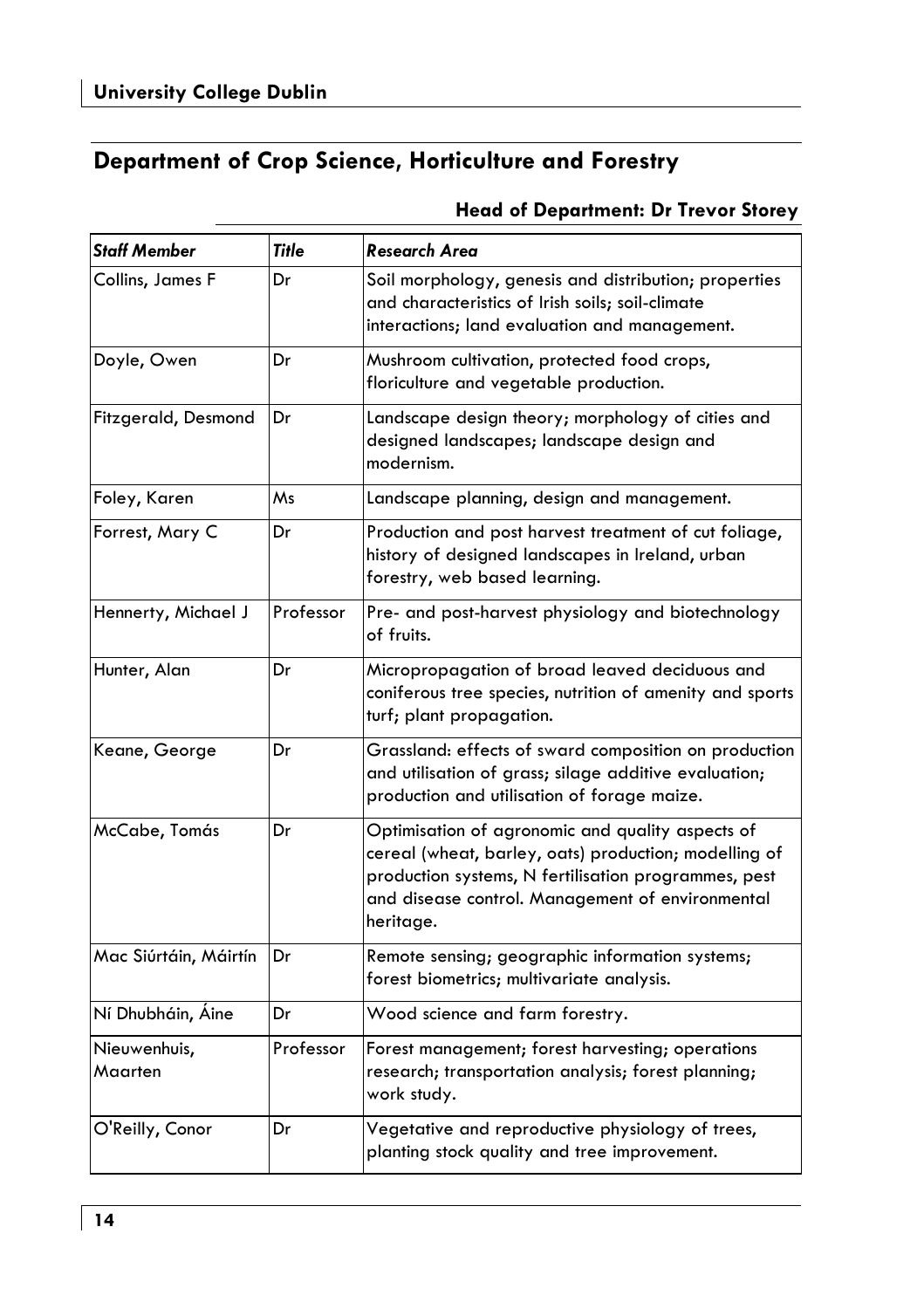# **Agriculture – Postgraduate Programmes**

| <b>Staff Member</b> | Title     | <b>Research Area</b>                                                                                                                                                                                                                            |
|---------------------|-----------|-------------------------------------------------------------------------------------------------------------------------------------------------------------------------------------------------------------------------------------------------|
| Smillie, George W   | Dr        | Physical and chemical processes in soils in relation to<br>agricultural, horticultural, forestry, industrial and<br>amenity uses of land.                                                                                                       |
| Storey, Trevor      | Dr        | Crop production, alternative and industrial crops,<br>conversion from conventional to organic agriculture.                                                                                                                                      |
| Walsh, Edward J     | Professor | Spring wheat (Triticum aestivum L.) breeding.<br>Evaluation and introgression of exotic germplasm.<br>Resistance to Fusarium head blight. Germplasm<br>collection, conservation and characterization in<br>perennial ryegrass (Lolium perenne). |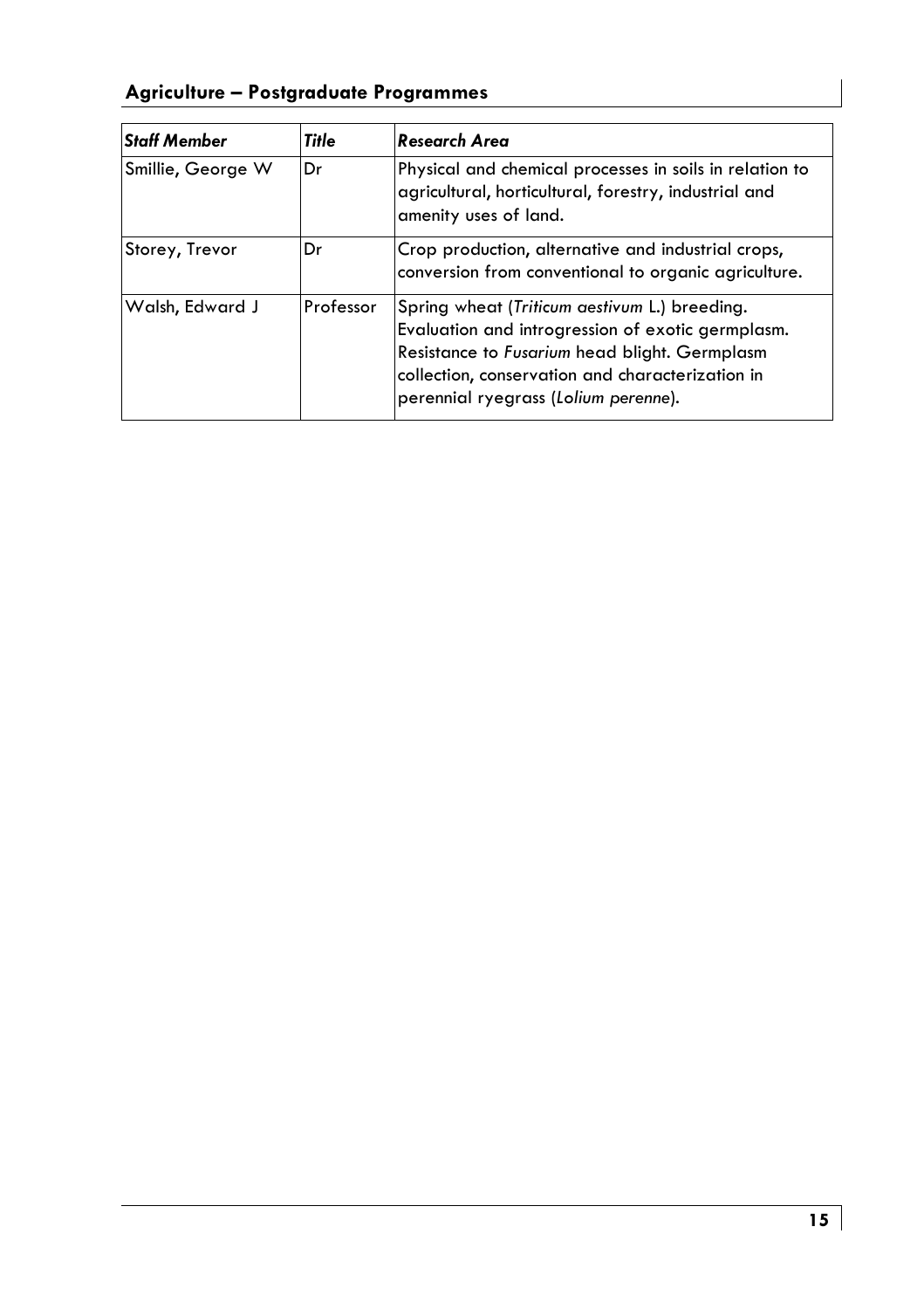# **Department of Environmental Resource Management**

| <b>Staff Member</b> | Title     | Research Area                                                                                                                                                                                                                                                                                                                                                                                                                                                                                                       |
|---------------------|-----------|---------------------------------------------------------------------------------------------------------------------------------------------------------------------------------------------------------------------------------------------------------------------------------------------------------------------------------------------------------------------------------------------------------------------------------------------------------------------------------------------------------------------|
| Clancy, Kevin J     | Dr        | Epidemiology and control of mushroom diseases;<br>needle cast diseases in Christmas tree crops; root<br>diseases of woody plants; Phytophtora pathogens,<br>fungicides.                                                                                                                                                                                                                                                                                                                                             |
| Cooke, Bryan M      | Professor | Novel disease management strategies in low-input<br>cereal systems; epidemiology and pathometry of<br>necrotrophic fungal diseases of cereals; development<br>of in vitro systems for screening resistance to cereal<br>necrotrophic pathogens; effect of necrotrophic<br>pathogens on cereal growth and yield parameters;<br>electron microscopy of fungal infection and<br>reproductive processes in cereals; molecular<br>epidemiology of Septoria nodorum, Septoria tritici<br>and Fusarium complex on cereals. |
| Curry, James P      | Professor | Ecology of invertebrates in arable land; influence of<br>earthworms on soil fertility; ecology and control of<br>pests of field crops.                                                                                                                                                                                                                                                                                                                                                                              |
| Doohan, Fiona       | Dr        | Fusarium head blight of cereals and associated<br>mycotoxin contamination. Functional genomics of plant<br>pathogen interactions and disease control.<br>Programmed cell death in the host response to<br>mycotoxin contamination.                                                                                                                                                                                                                                                                                  |
| Farrell, Edward P   | Professor | Forest ecosystem studies; nutrient cycling in forest<br>ecosystems; forest-environment interactions;<br>atmospheric deposition; pollution influences; peatland<br>development for agriculture and forestry.                                                                                                                                                                                                                                                                                                         |
| Feehan, John        | Dr        | Agricultural management systems which sustain<br>biodiversity and the cultural diversity of the rural<br>landscape. The ecological rehabilitation of cutaway<br>bogs. Hygrocybe grasslands as indicators of old<br>species-diverse grasslands. Irish environmental history<br>and palaeobotany. Development of environmental<br>resources for rural tourism.                                                                                                                                                        |
| Fry, John           | Dr        | Environmental impact assessment; environmental<br>management; plant ecophysiology; photosynthetic<br>productivity of woody species; selective tree<br>improvement for biomass production.                                                                                                                                                                                                                                                                                                                           |
| Gray, Jeremy S      | Professor | Biology and control of ticks and tick-borne diseases.                                                                                                                                                                                                                                                                                                                                                                                                                                                               |

# **Head of Department: Professor Edward P Farrell**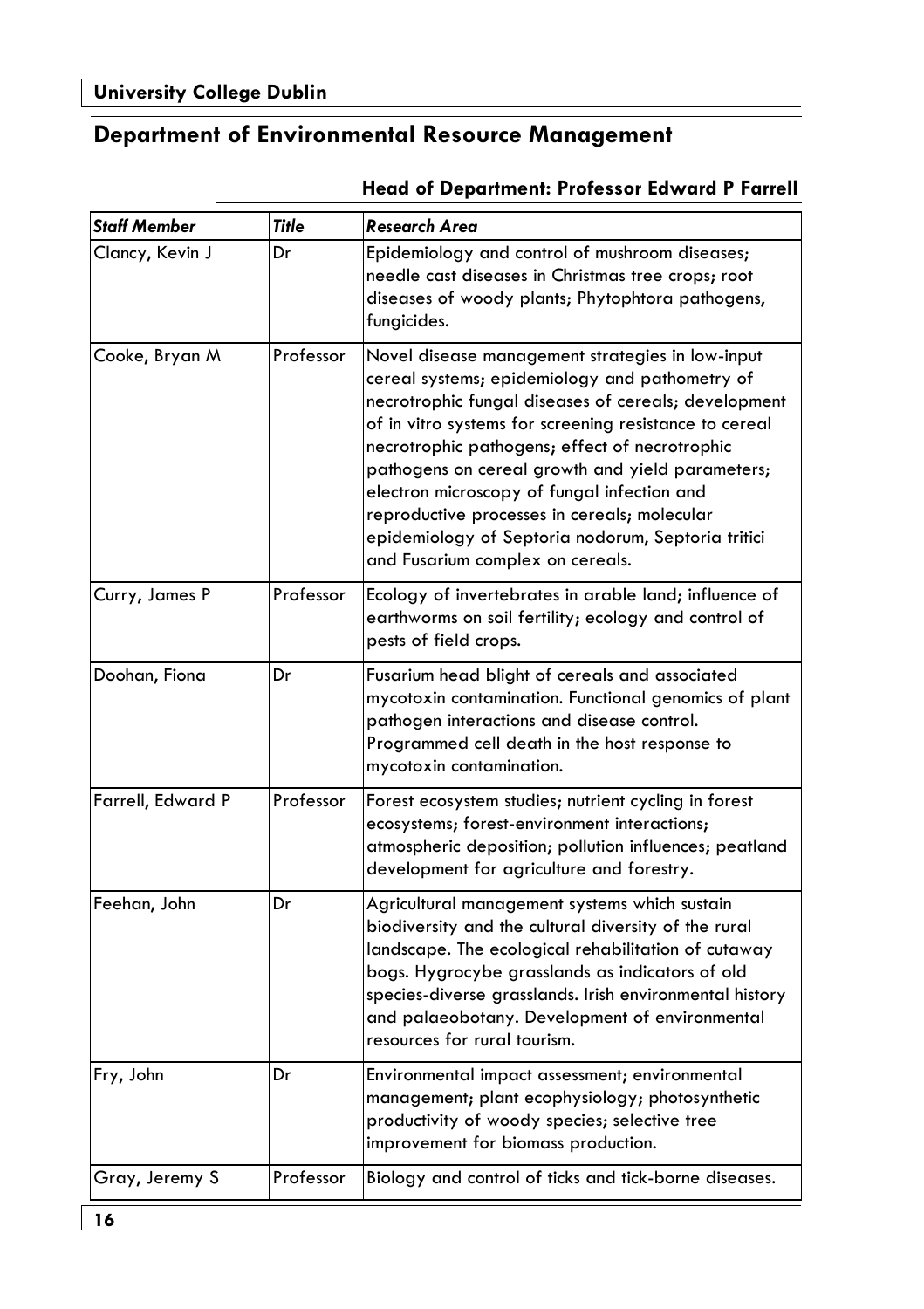# **Agriculture – Postgraduate Programmes**

| <b>Staff Member</b>  | <b>Title</b> | Research Area                                                                                                                                                                                                                                                                                               |
|----------------------|--------------|-------------------------------------------------------------------------------------------------------------------------------------------------------------------------------------------------------------------------------------------------------------------------------------------------------------|
| Hochstrasser, Tamara | Dr           | Sustainable management of grasslands in Ireland.<br>Biodiversity. Simulation modelling of plant-plant<br>interactions. Effect of changes in disturbances and<br>climate on vegetation. Invasive plant species. Rid land<br>ecology, including grass-shrub interactions and<br>processes of desertification. |
| O'Donovan, Grace     | Dr           | Biodiversity and ecosystem function in European<br>grasslands; remote sensing and land use<br>interpretation; landscape studies using GIS; ecological<br>surveying for EISs, IPCLs and REPs; dynamics of Burren<br>limestone grasslands; ecology of white clover.                                           |
| O'Toole, Patrick     | Dr           | Nitrogen transformations in soil and soil-plant systems,<br>nitrous oxide emissions, ammonia volatilization, soil<br>urease activity, nutrient value of Irish biosolids.                                                                                                                                    |
| Purvis, Gordon       | Dr           | Biology, ecology and control of agricultural field crop<br>pests; effects of crop husbandry on beneficial<br>invertebrates.                                                                                                                                                                                 |
| Schmidt, Olaf        | Dr           | Ecology and functions of soil invertebrates; carbon<br>and nitrogen cycling in terrestrial plant-soil-animal<br>systems; stable isotope techniques in animal ecology,<br>agriculture and food research.                                                                                                     |
| Whelan, John         | Professor    | Ecology and management of mammalian and avian<br>species; distribution and behaviour of individual<br>species relative to management and conservation,<br>game management, population census, habitat<br>conservation.                                                                                      |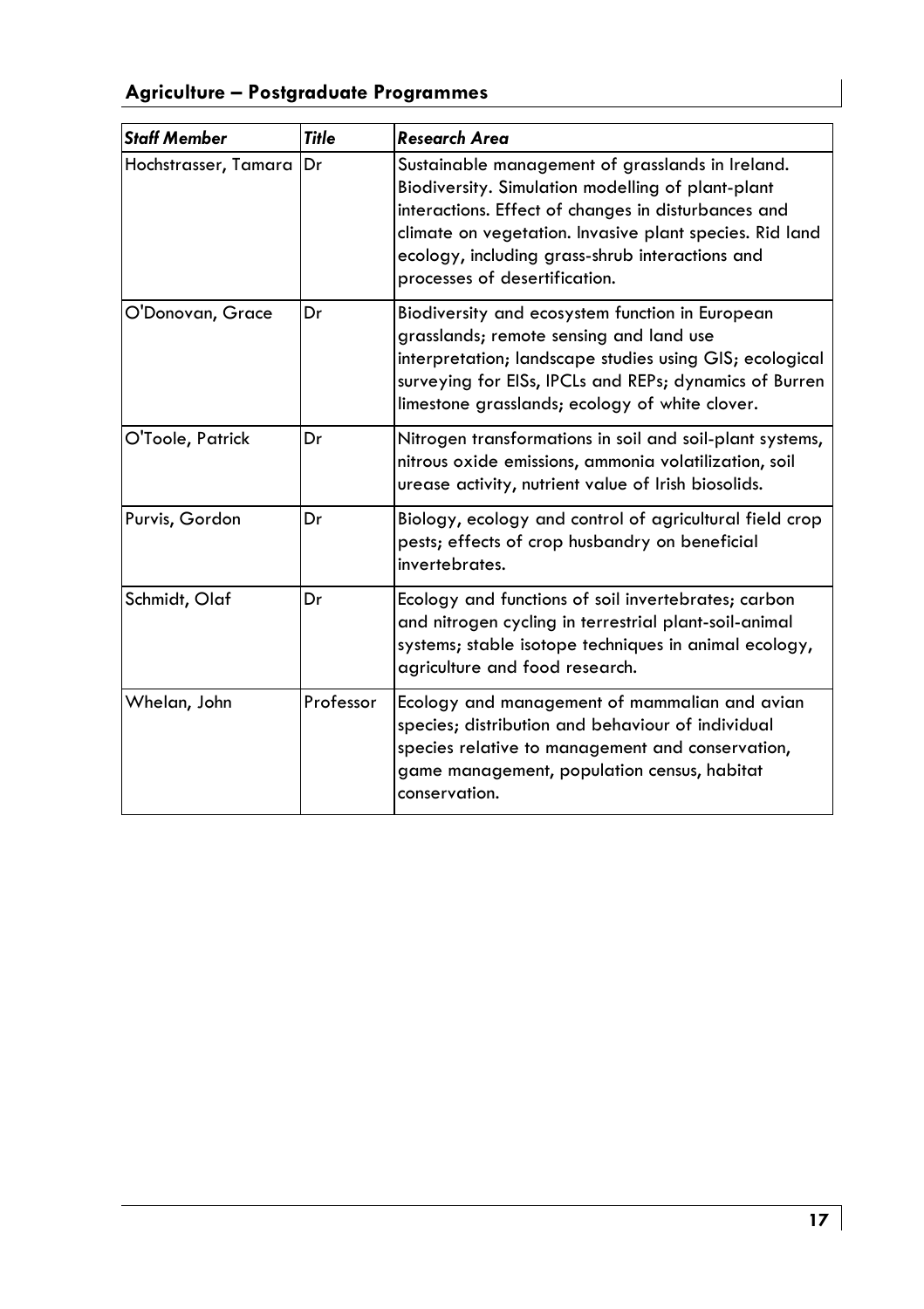# **Department of Food Science**

| <b>Staff Member</b>   | <b>Title</b> | <b>Research Area</b>                                                                                                                                                                                                                                                                                                                |  |
|-----------------------|--------------|-------------------------------------------------------------------------------------------------------------------------------------------------------------------------------------------------------------------------------------------------------------------------------------------------------------------------------------|--|
| Clarke, John J        | Dr           | Design and use of iron chelates; Nitrate and nitrite<br>levels in food; Sulphur metabolism; effects of casein<br>infusion on fatty acid synthesis.                                                                                                                                                                                  |  |
| Cronin, Denis A       | Dr           | Techniques for studying flavour compounds in foods;<br>Applications of chromatographic and spectroscopic<br>methods to the study of food lipids.                                                                                                                                                                                    |  |
| Lyng, James G         | Dr           | Alternative processing systems for meat and meat<br>products with particular reference to Radio Frequency,<br>Ohmic heating, Microwave heating, Cold Extrusion,<br>Meat quality, Ultrasound for meat tenderisation,<br>Physical properties of food products (in particular<br>dielectric, thermal and textural properties of food). |  |
| McKenna, Brian M      | Professor    | Physical properties of foods; Rapid chilling of beef<br>and lamb; Meat texture; Shelf-life prediction of foods.                                                                                                                                                                                                                     |  |
| Monahan, Frank J      | Dr           | Oxidation of muscle lipids and proteins, flavour and<br>colour deterioration in muscle foods; impact of animal<br>diet and production system on meat quality, meat<br>authentication, functionality of food proteins in gels,<br>emulsions and films.                                                                               |  |
| Morgan, Desmond J     | Dr           | Factors affecting starch digestion. Effects of radio-<br>frequency processing on the composition and<br>nutritional value of meat products. Development of<br>functional drinks.                                                                                                                                                    |  |
| O'Riordan, E Dolores  | Dr           | Chemistry, rheology and process technology of<br>imitation cheese; Physico-chemical properties and<br>function relationship of food ingredients - primarily<br>protein or starch based ingredients; Sensory<br>properties of foods; Interfacial behaviour of milk<br>proteins.                                                      |  |
| O'Sullivan, Michael C | Mr           | Chemistry of dairy products; Enzymes in foods,<br>Microencapsulation technology; Alternative uses of<br>food products.                                                                                                                                                                                                              |  |
| Scannell, Amalia      | Dr           | Consumer Foods, Food Safety Evaluation/Pathogen<br>detection; Fermented foods; Biopreservation/<br>Bioprotection. Development of functional food/drinks.                                                                                                                                                                            |  |

# **Head of Department: Professor Brian McKenna**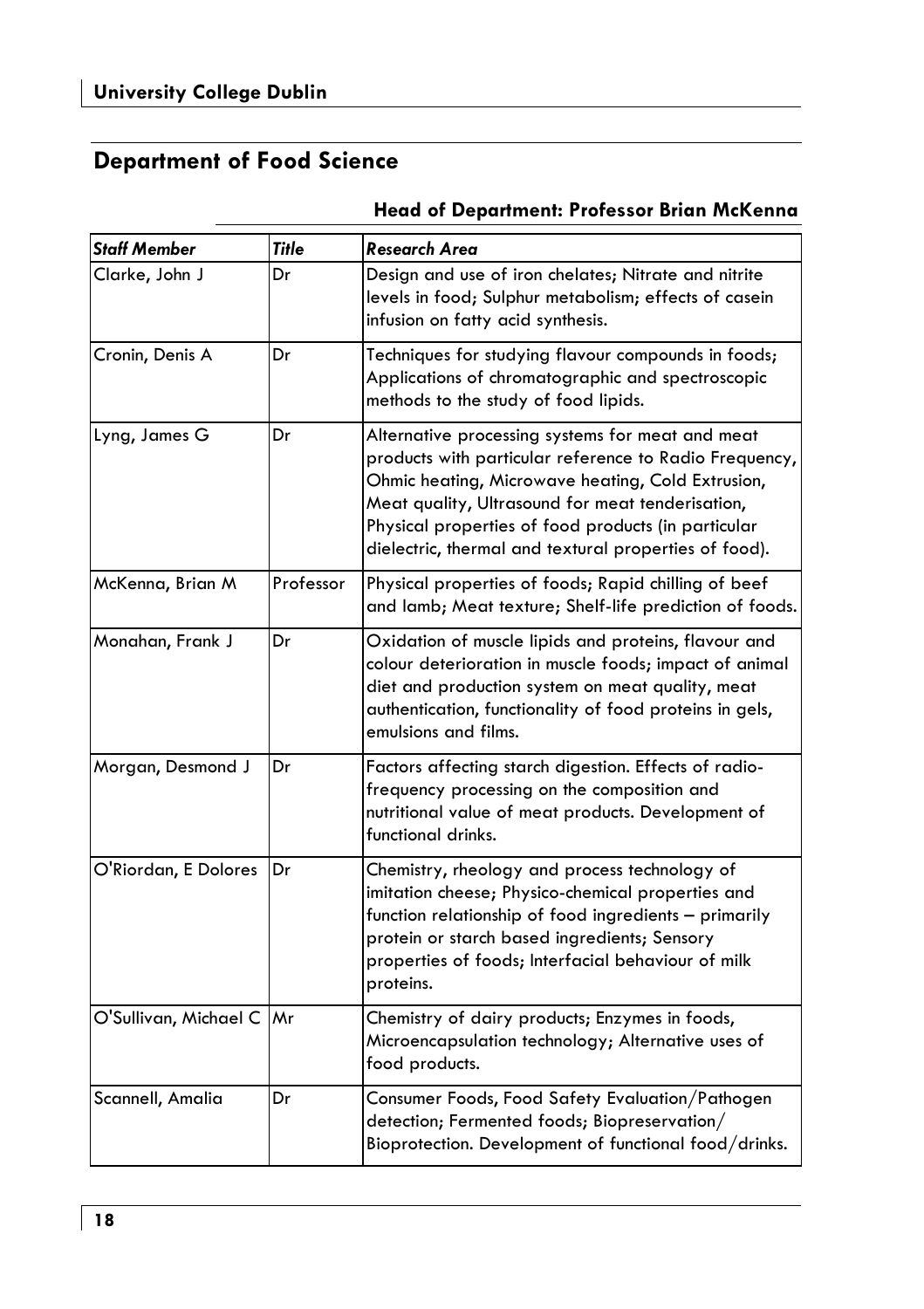# **Syllabus of Postgraduate (Taught) Programmes**

# **Engineering Technology [MSc(Agr)/HDip]**

Postgraduate programmes in Engineering Technology are offered by the Faculty, in conjunction with the Department of Biosystems Engineering, leading to the degree of MSc(Agr) Mode II or to a Higher Diploma in Engineering Technology. Entry requirements for both programmes are as for the MSc(Agr) Mode II degree. The programmes are designed to provide an intensive treatment of the engineering technology involved in the following three streams – students must undertake one of the three streams in its entirety.

### **Bioprocess Technology**

Process Engineering Principles, Product and Process Development, Food Process Engineering, Food Manufacturing Technology, Elective, Project.

### **Environmental Technology**

Buildings and Environment, Environmental Engineering, Waste Management, Precision Agriculture, Information Technology, Project.

### **Mechanisation and IT**

Power and Machinery, Precision Agriculture and Mechanisation, Information Technology, Process Engineering Principles, Elective, Project.

Each programme may be taken full-time or part-time. Full-time students will be required to complete the Higher Diploma or MSc (Agr) course work within one academic year. Part-time students in either programme will be required to sit at least 32 credits of course work in the first year, with the balance to be completed in the second year.

Applications should be submitted to the Academic Director, Engineering Technology Programme, Department of Biosystems Engineering, University College Dublin, Earlsfort Terrace, Dublin 2.

# **Programme**

# **Bioprocess Technology**

# **Process Engineering Principles 8 Credits AFEN P001**

Basic modes of heat transfer in biological materials. Heat exchangers. Heat transfer with phase change. Mass balances in separation processes including: distillation, leaching, filtration, ultrafiltration, reverse osmosis, electrodialysis, centrifugation. Psychrometrics in biological systems. Process laboratory practicals. Computer applications.

### **Product and Process Development 12 Credits ENGT P001**

Food product and process development incorporating sensory analysis, colour measurement, principal component analysis, statistical analysis, new products, shelf life analysis, plant layout, process engineering, quality control. Laboratory practicals.

### **19**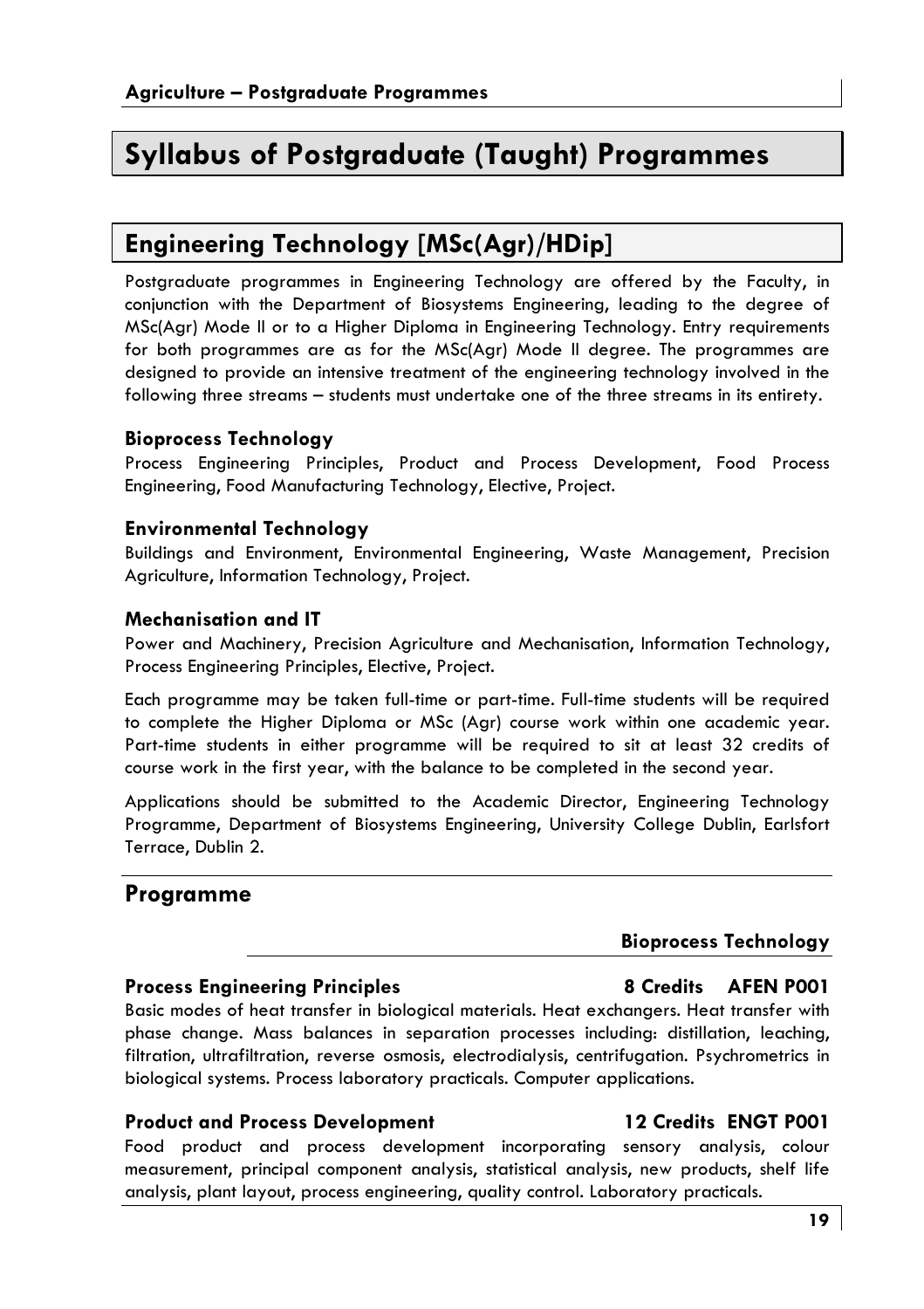# **Food Process Engineering 12 Credits ENGT P003**

Unit processes, heat and mass transfer systems in bioprocessing including pasteurisation, sterilisation, dehydration, freezing, fermentation, crystallisation, extrusion, emulsification, microwave and dielectric heating. Physical, chemical and microbiological changes in foods. Packaging and storage. Integrated food processing systems. Assignments.

# **Food Manufacturing Technology 12 Credits ENGT P004**

Food refrigeration: refrigeration cycles, equipment, thermal properties, cooling and freezing processes, mathematical modelling, chilled and frozen biomaterials. On-line measurement systems for physical properties of biological materials including optical (NIR, MIR, visible), rheological, ultrasonic and hot wire sensors. Process automation systems. Assignments.

# **Project and Research Methods [MSc(Agr) Students] 24 Credits ENGT P011**

Each student undertakes a major project under the direction of a supervisor, the findings of which are presented in the form of a written report. Initial guidance in project management will be provided by a series of lectures on research methods.

# **Project and Research Methods**

**[Higher Diploma Students] 4 Credits ENGT P012** 

Each student undertakes a minor project under the direction of a supervisor, the findings of which are presented in the form of a written report. Initial guidance in project management will be provided by a series of lectures on research methods.

A student must select any one of the 12 credit courses available in the other two streams that is not a required course for this stream.

# **Information Technology 12 Credits ENGT P010**

Introduction to PCs, word processing, spreadsheet analysis, databases, presentation graphics, 2D and 3D computer aided drafting. Introduction to computer programming with Visual Basic including syntax, logic, loops, functions, subroutines, visual components, debugging, macro programming. Computer information systems, information and the Internet, manufacturing and office systems, data to knowledge, data acquisitions systems. Assignments.

**Project and Research Methods [MSc(Agr) Students] 24 Credits ENGT P011**  Each student undertakes a major project under the direction of a supervisor, the findings of which are presented in the form of a written report. Initial guidance in project management will be provided by a series of lectures on research methods.

# **Elective 12 Credits ENGT P017**

**Environmental Technology**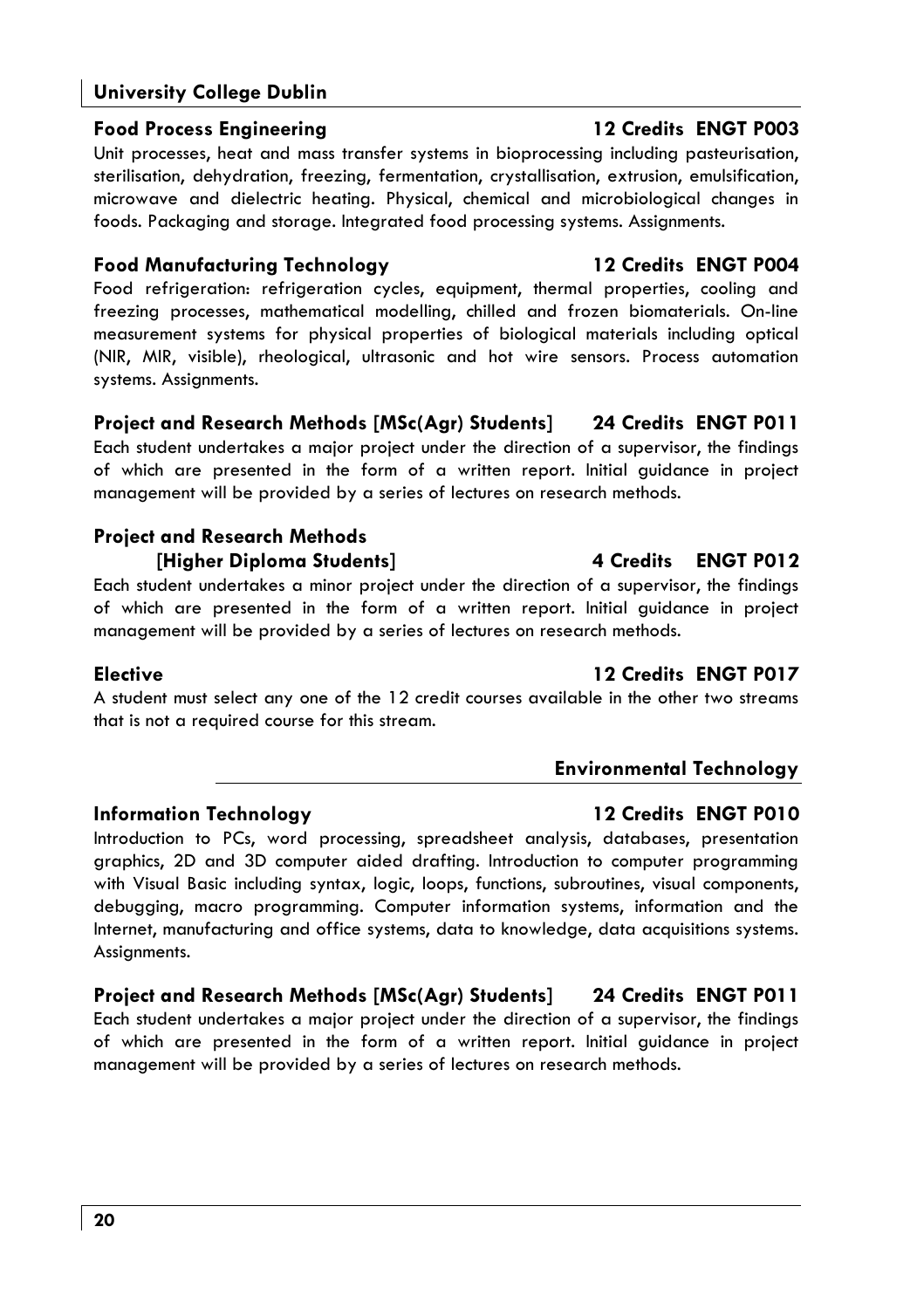# **Agriculture – Postgraduate Programmes**

# **Project and Research Methods [Higher Diploma Students] 4 Credits ENGT P012**

Each student undertakes a minor project under the direction of a supervisor, the findings of which are presented in the form of a written report. Initial guidance in project management will be provided by a series of lectures on research methods.

# **Waste Management 12 Credits ENGT P014**

IPPC legislation. Waste minimisation. Environmental management systems. Risk management. Socioeconomic constraints. Agricultural waste characterisation. Collection, storage and treatment of agricultural wastes. Anaerobic digestion and composting. Land application techniques. Nutrient management planning. Rural Environment Protection Scheme. Assignments.

# **Precision Agriculture 1999 120 Credits ENGT P015**

The "cycle" of precision agriculture: spatial inventories and issues of error in spatial data; global positioning systems (GPS); yield mapping: sensors and time delay modelling: sensing systems: remote sensing and NIR sensors; and variable rate technology. 2 assignments.

# **Advanced Sustainable Buildings for Biological Systems 12 Credits ENGT P018**

Planning and environmental legislation. Building design for animal production and crop storage. Structural materials. Environmental control systems. Atmospheric emissions abatement. Biofilters. Atmospheric dispersion modelling. Landscaping. Assignments.

# **Advanced Environmental Engineering Principles 12 Credits ENGT P019**

Environmental ethics and legislation. Surface hydrology. Flow through porous media. Groundwater. Biogeotechnical cycles. Microbial growth dynamics. Diffuse water pollution. Water and industrial wastewater treatment. Soil as a bioreactor. Noise pollution. Atmospheric emissions. Assignments.

# **Mechanisation and IT**

# **Process Engineering Principles 8 Credits AFEN P001**

Basic modes of heat transfer in biological materials. Heat exchangers. Heat transfer with phase change. Mass balances in separation processes including: distillation, leaching, filtration, ultrafiltration, reverse osmosis, electrodialysis, centrifugation. Psychrometrics in biological systems. Process laboratory practicals. Computer applications.

# **Information Technology 12 Credits ENGT P010**

Introduction to PCs, word processing, spreadsheet analysis, databases, presentation graphics, 2D and 3D computer aided drafting. Introduction to computer programming with Visual Basic including syntax, logic, loops, functions, subroutines, visual components, debugging, macro programming. Computer information systems, information and the Internet, manufacturing and office systems, data to knowledge, data acquisitions systems. Assignments.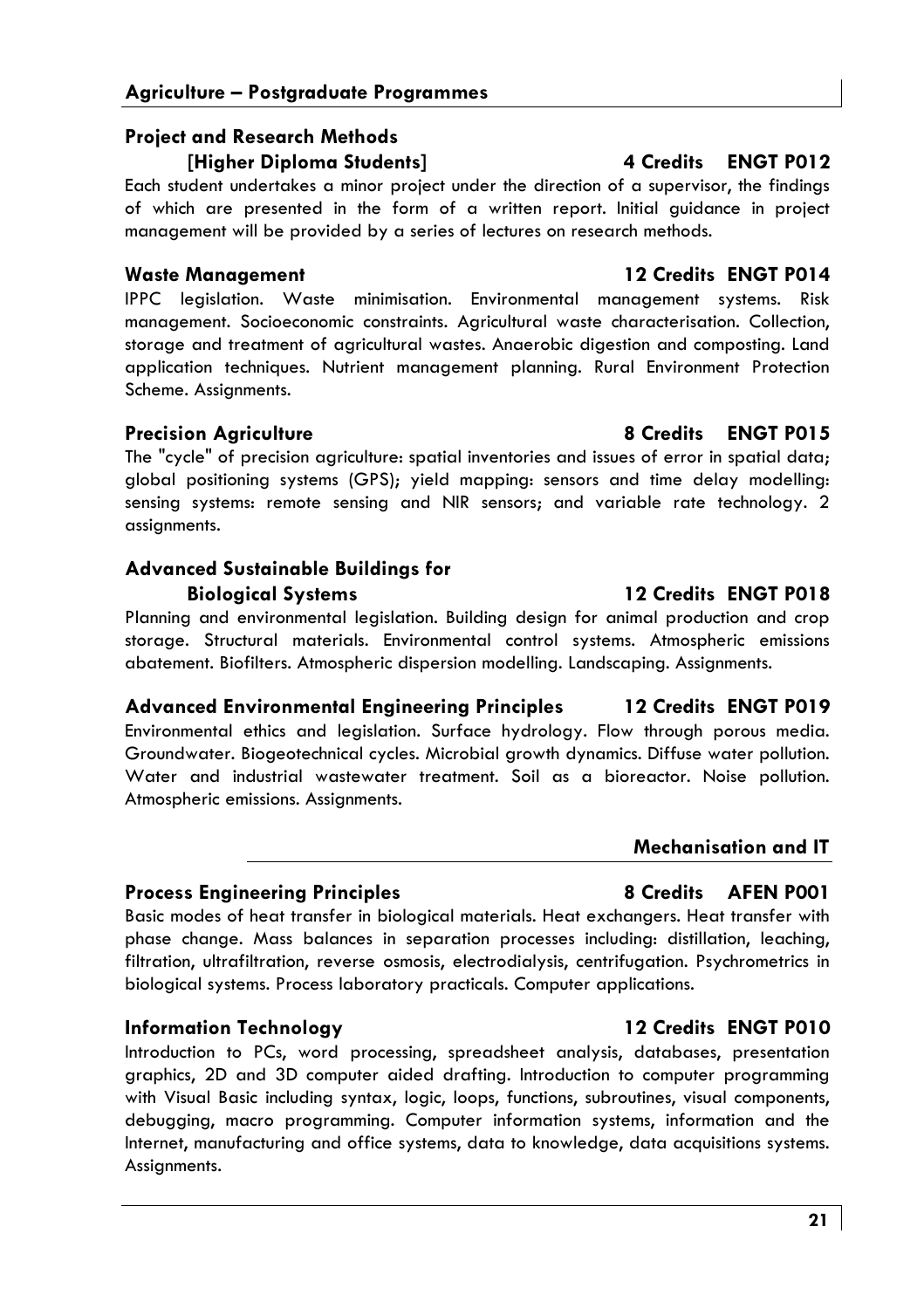# **Project and Research Methods [MSc(Agr) Students] 24 Credits ENGT P011**  Each student undertakes a major project under the direction of a supervisor, the findings of which are presented in the form of a written report. Initial guidance in project management will be provided by a series of lectures on research methods.

# **Project and Research Methods [Higher Diploma Students] 4 Credits ENGT P012**

Each student undertakes a minor project under the direction of a supervisor, the findings of which are presented in the form of a written report. Initial guidance in project management will be provided by a series of lectures on research methods.

# **Precision Agriculture and Mechanisation 12 Credits ENGT P013**

# *Precision Agriculture (6 credits)*

The "cycle" of precision agriculture: spatial inventories and issues of error in spatial data; global positioning systems (GPS); yield mapping: sensors and time delay modelling: sensing systems: remote sensing and NIR sensors; and variable rate technology. 1 assignment.

# *Mechanisation (6 credits)*

Agricultural machinery, system selection and operation: including tractors, tillage, seeding and planting: artificial fertiliser application; spraying techniques; crop harvesting. Assianments.

# **Power and Machinery 12 Credits ENGT P016**

Engines. Energy sources, including biofuels. Power transmission and traction. Soil-vehicle interaction. Hydraulic systems. Electronics. Tractor-implement mechanics. Tillage and cultivation. Stress analysis and fatigue. International Standards. Properties of biological materials. Assignments.

A student must select any one of the 12 credit courses available in the other two streams that is not a required course for this stream.

# **Elective 12 Credits ENGT P017**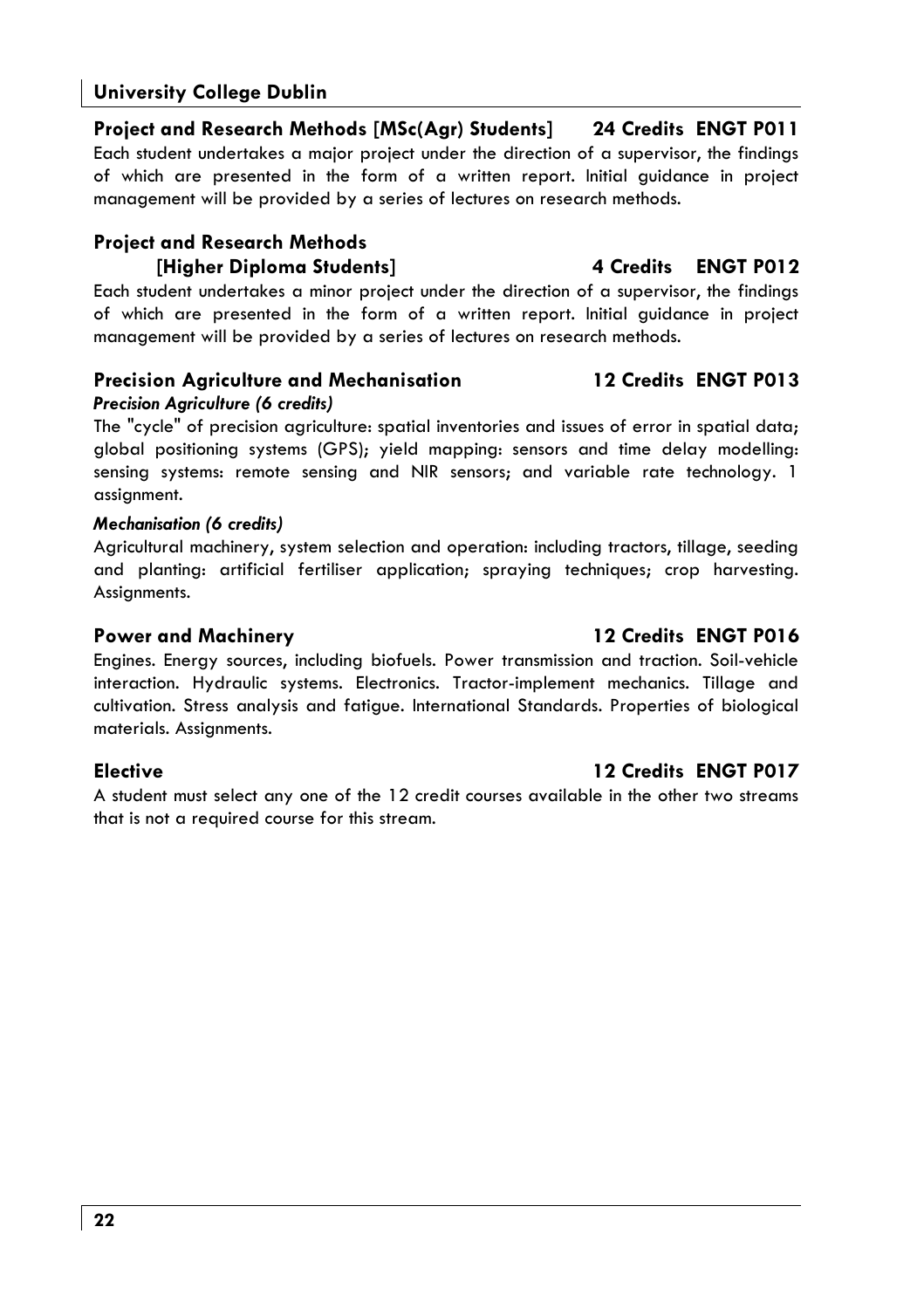# **Environmental Resource Management [MSc(Agr)]**

This one-year, full-time programme leads to the degree of MSc(Agr) (Mode II) in Environmental Resource Management and provides postgraduate training in the development and utilization of land resources in an environmentally sensitive manner. The programme is concerned with the nature, utilization and conservation of land and biological resources, the impact of agricultural and industrial activities on the environment, and the planned development and management of the rural resource.

The programme is designed to accommodate candidates with a variety of academic qualifications including primary degrees in Agriculture, Engineering, Geography, Economics and Science. Insofar as is feasible, the programme content will be adjusted to take account of the background, interests and long-term aspirations of individual students. Entry requirements are as for the MSc(Agr) Mode II degree. The programme comprises nine months of formal teaching followed by a three-month project.

Applications should be submitted to the Director, Environmental Resource Management Programme, Faculty of Agri-Food and the Environment, University College Dublin, Belfield, Dublin 4.

### **Programme**

# **Environmental Management Sciences 12 Credits ERM P001**

Principles of ecology and conservation; wildlife management; environmental ethics and education; management concepts; conservation strategies; sustainability and biodiversity; environmental engineering; environmental monitoring and analysis; data processing and ecological modelling.

# **Land Utilization 12 Credits ERM P002**

The nature and properties of land and landscapes; remote sensing and GIS; landscape evaluation; soil suitability and land use options; soil conservation; land improvement; fundamentals of major land management systems; land reclamation.

# **Resource Planning 12 Credits ERM P003**

Principles and techniques of rural-planning and design; criteria in countryside management; environmental policy and legislation; environmental impact assessment; resource allocation; resource and environmental economics; EU funding; local development; alternative enterprise; rural tourism.

A nine-month guided group project addressing a topic of relevance to some local community, culminating in the production of a report and recommendations for local implementation.

# **Special Topics and Assignments 8 Credits ERM P005**

Students are required to prepare essays and seminars on a number of specially chosen topics.

# **Field Study 12 Credits ERM P004**

# **Research Project 24 Credits ERM P006**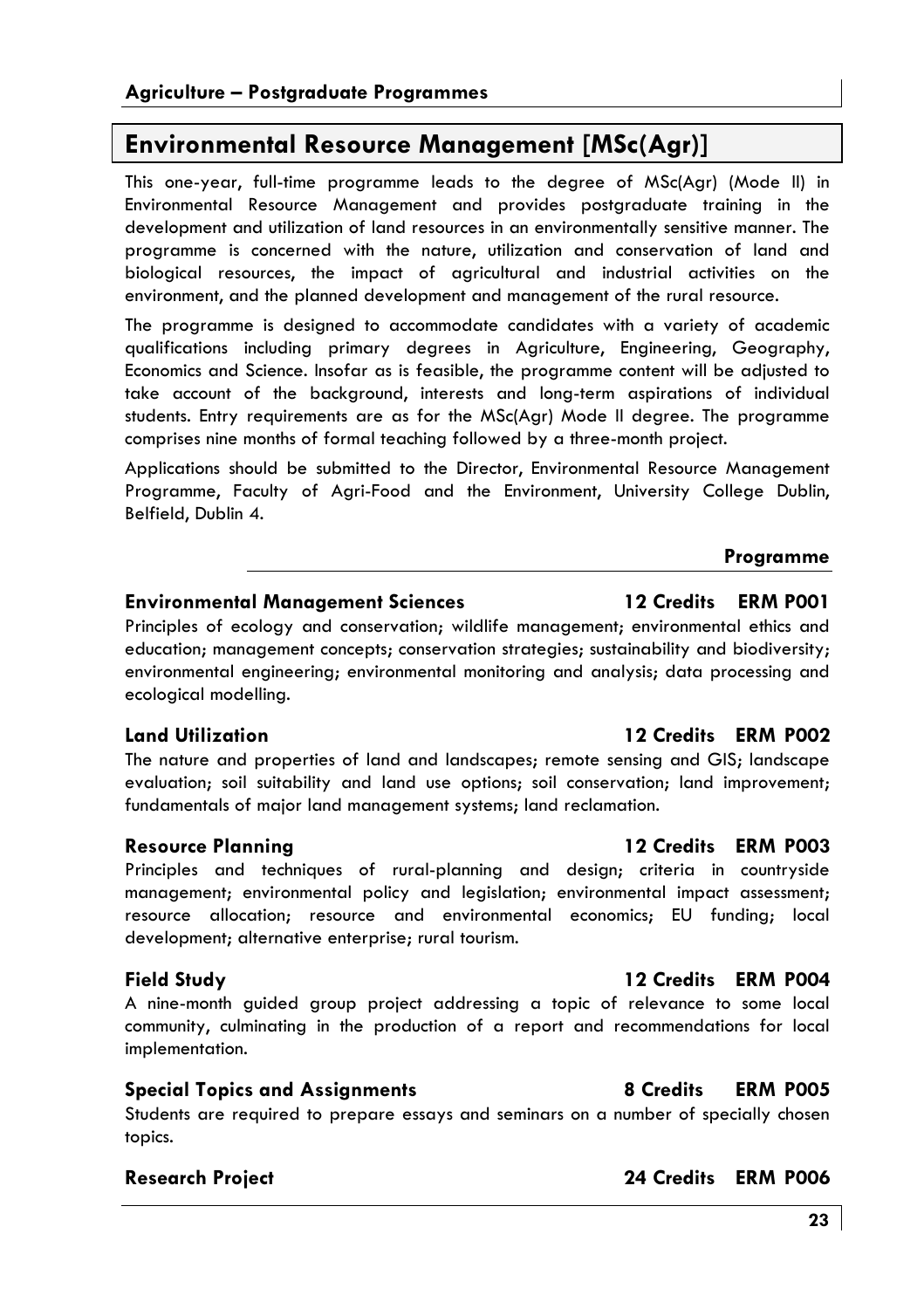**24** 

# **University College Dublin**

# **Food Science [MSc(Agr)]**

A postgraduate programme in Food Science is offered in the Faculty leading to the degree of MSc(Agr) by Mode II. Candidates will be recommended for admission to the programme following an interview.

Applicants may be required, at the discretion of the Faculty, to undertake and successfully complete preliminary courses in specified subjects. Up to twenty applicants may be accepted to attend each course. The programme consists of three terms of formal teaching followed by a project period of four months. Other conditions pertaining to the MSc(Agr) Degree apply.

Applications should be submitted to the Academic Director, Food Science Programme, Department of Food Science, Faculty of Agri-Food and the Environment, University College Dublin, Belfield, Dublin 4.

# **Programme**

Practical classes and demonstrations will be held where appropriate. In addition, each student will be required to carry out a research project.

# **Food Engineering 8 Credits FDSC P002**

Principles and practice of industrial processes of importance to the food industry; heat transfer; mass transfer; fluid flow; heat processing; sterilisation; freezing; centrifugation; crystallisation; emulsification; irradiation; drying; food plant and services; waste treatment; plant layout.

Digestion and metabolism; nutrient availability; recommended intake; effects of processing and storage; nutrition and public health; problems associated with deficiencies and excesses of specific factors; metabolic disorders; errors of metabolism.

# **Food Chemistry I and II 12 Credits FDSC P006**

# *Food Chemistry I (8 Credits)*

Chemistry of the major organic constituents of foods with emphasis on relationships between chemical structure and functional properties in their unmodified and chemically/ enzymatically modified forms. Minor components of sensory importance in foods including flavour compounds and pigments; selected aspects of chemical/biochemical processes of importance in relation to cooking, processing and storage; food additives.

# *Food Chemistry II (4 Credits)*

Milk Products: Introduction of milk compositions and the factors which affect it. Detailed chemistry of the major milk components and their behaviour during processing. Casein, whey proteins, lipids and lactose. Minor milk constituents and their significance. Analysis of milk.

Dairy Products: Chemistry and technology of dairy products including: liquid milk products, cheese and fermented milks, concentrated and dehydrated milk products, butter and spreads. Milk protein products.

# **Nutrition 8 Credits FDSC P003**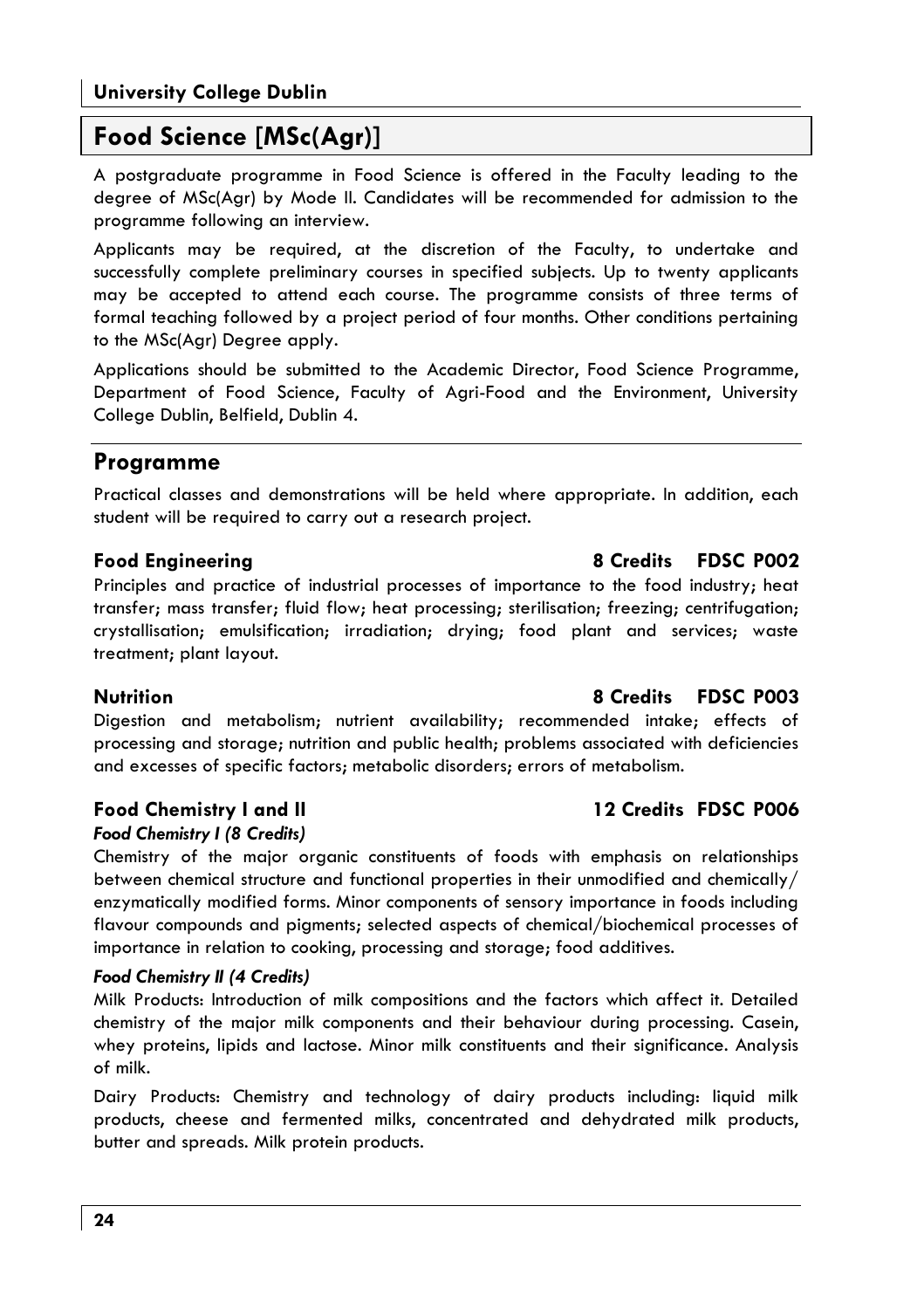**25**

# **Agriculture – Postgraduate Programmes**

Fresh and Processed Meat Products: Definition of meat. Composition of muscle. Myofibrillar proteins. Thick and thin filaments. Regulatory and cytoskeletal proteins. Connective tissue. Collagen structure. Age-related toughening. Formation of gelatin. Cell sarcotubular system. Muscle contraction. Conversion of muscle to meat. Normal, PSE and DFD conditions. Cold shortening. Thaw rigor. Electrical stimulation. Meat quality. Myoglobin and meat colour. Factors affecting meat colour. Water holding capacity. Meat tenderisation. Calpains and cathepsins. Factors affecting and structural effects of tenderisation. Meat flavour. Key flavour impact compounds. Species effects on flavour. Non-sensory meat quality attributes. Curing processes. Massaging/tumbling. Fresh pork sausage manufacture. Emulsion-type meat products. Myofibrillar protein functionality. Effect of salt and phosphates on functionality. Low fat meat products.

# **Food Microbiology 8 Credits INDM P003**

The incidence and types of micro-organisms in foods and factors affecting their growth; preservation of foods; spoilage of food; food poisoning and food-borne disease; sanitation of food plants; bacteriology of water supplies; quality assurance including an introduction to quality systems, sampling and inspection; establishment and implementation of HACCP; the role of micro-organisms in the production of food and food supplements; the microbiology of dairy, meat, cereal, fruit and vegetable products.

# **Agribusiness 6 Credits BMGT P655**

Role of the manager; types of business in the food sector; analysis of agribusiness resources; developing a strategy in the food business. The operation of technological and engineering systems; studies of production and process with quantitative methods supporting decision making in these areas; statistical quality control; operations research; other analytical approaches.

# **Food Production and Legislation 8 Credits AGRD P001**

# *(i) CPSC P001: Food Production (4 credits)*

Supply, quality and wholesomeness of raw materials; developments in manufacturing and processing; on-line control; by-product processing; storage; product evaluation; consumer protection; information sources; data retrieval on finished products. This course will be divided equally between animal and plant products.

# *(ii) FDSC P004: Food Legislation (4 credits)*

Structure of food law in Ireland and the European Union; consumer protection; enforcement systems. Alimentarius Commission. US Food Law.

# **Marketing, Economics, Personnel (Human Resource**

# *(i): Marketing (4 credits) MKT P619*

Marketing applications in the food production system; market research and assessment; strategic marketing; pricing decisions and international marketing including national and international price stabilisation; new products for new markets; legal issues; future developments in international food marketing.

# **Management) and Finance 10 Credits AGRD P002**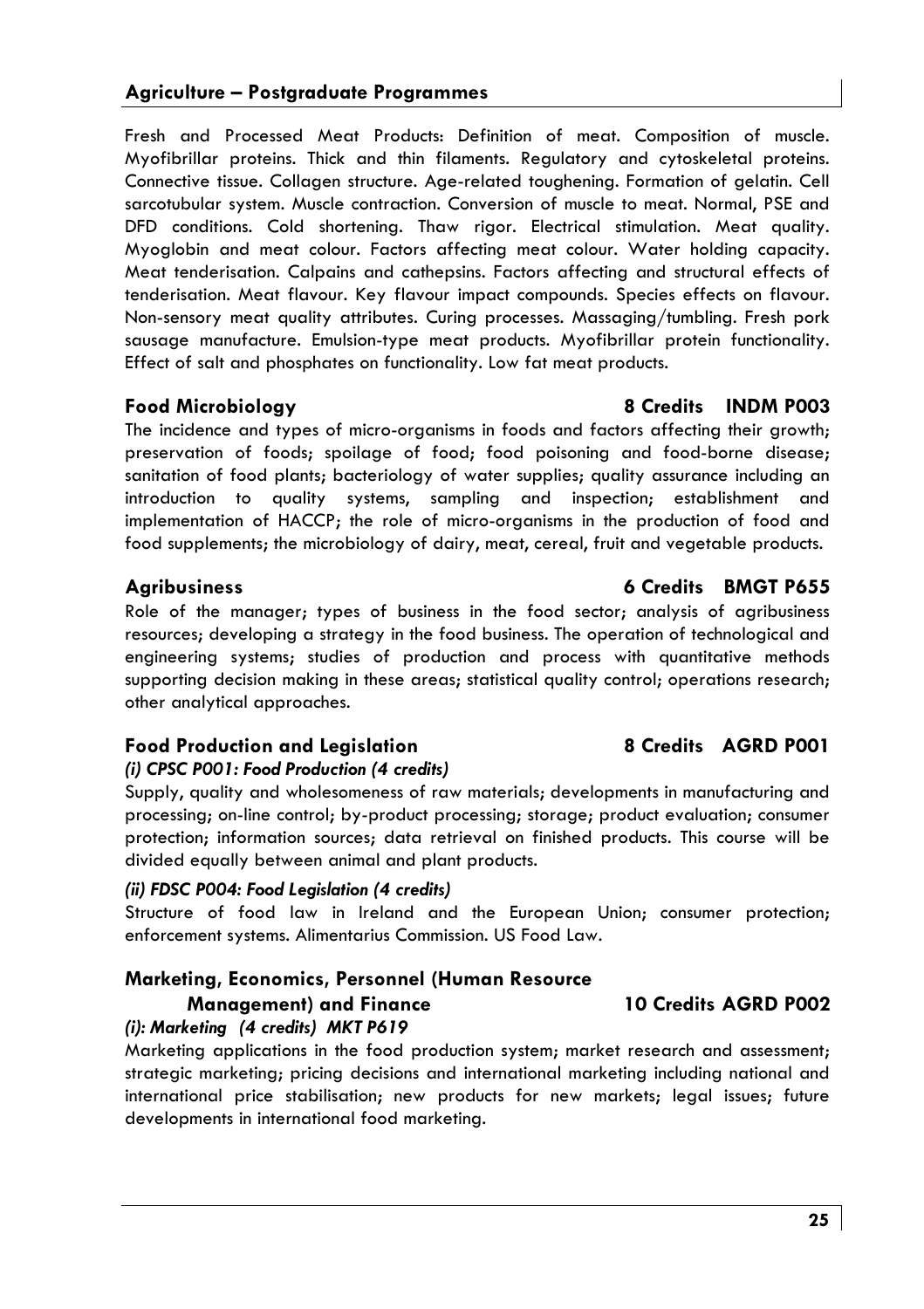# *(ii): Economics (4 credits) AERD P002*

The economics of the food production and distribution system and of consumer behaviour and trends; the impact of government interaction in that system in the form of the Common Agricultural Policy (CAP); the reform and future of the CAP.

Factors affecting the demand for food (identification and description, changes, quantified relationships with food consumption); product attributes and consumers; product attributes and food scientists; pricing of product attributes (hedonic pricing); food consumption patterns and trends in the EU; evolving structural characteristics of food chains and implications of these; individual Irish food processing sectors (size, growth, characteristics).

### *(iii) HRM P615: Personnel (Human Resource Management) and Finance (2 Credits)*

- (a) Personnel/Human Resource Management An overview; the economic background; selection; employment law; industrial relations.
- (b) Finance and Accounting: An introduction to the basic concepts of finance; financial control and accounting.

# **Project 20 Credits FDSC P005**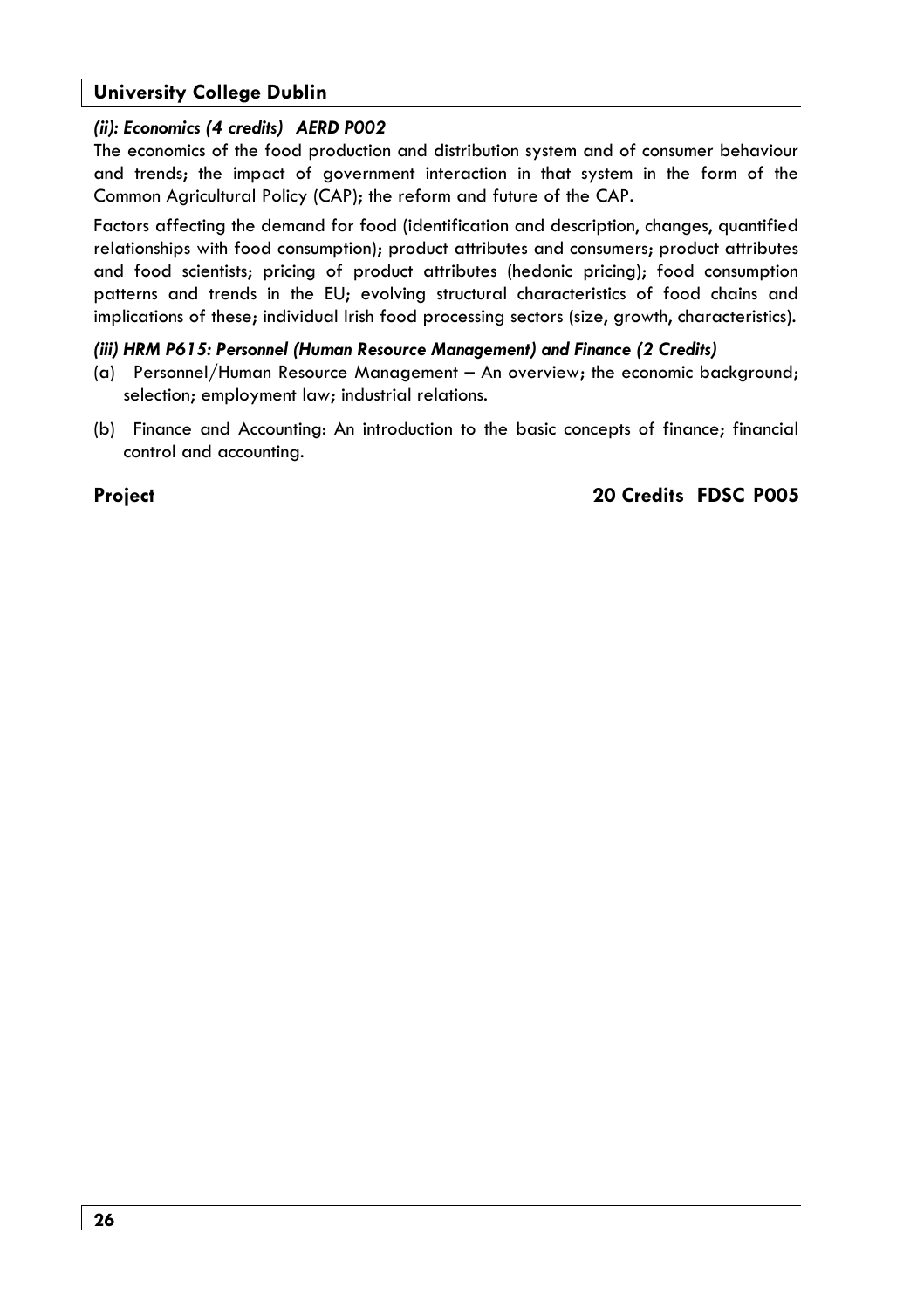# **Forestry [MAgrSc/MSc(Agr)/HDip]**

The Department of Crop Science, Horticulture and Forestry offers programmes leading to a Higher Diploma in Agriculture (Forestry) or to the degrees of MAgrSc and MSc(Agr) by Mode II. The Higher Diploma is an intensive part-time programme lasting one academic year. Study schedules are designed to facilitate participants with work commitments. The programme combines academic course work with particular projects which are designed to develop and enhance skills in a wide range of relevant areas of interest.

Entry to the Higher Diploma is restricted to applicants who hold a primary degree in Forestry or in another subject of relevance to Forestry, or equivalent qualifications. The Higher Diploma will be awarded at pass and honours level.

In the case of the MAgrSc and MSc(Agr) Degrees, candidates who obtain at least 60% in the Higher Diploma examination may opt to change their registration to the MAgrSc or MSc(Agr) Degree by Mode II.

Applications should be submitted to the Director, Higher Diploma/Masters Programme in Forestry, Department of Crop Science, Horticulture and Forestry, Faculty of Agri-Food and the Environment, University College Dublin, Belfield, Dublin 4.

# **Programme**

# **Year 1**

# **Communications 4 Credits AERD P001**

Introduction to role of communications. Written communication methods – to include the lecture/class handout; technical reports/papers; reports for management and clients; business letters. Oral presentation methods.

# **Silviculture 10 Credits FOR P011**

Species – identification, classification, characteristics, provenance.

Plant production – plant ecology, diseases, plant management (physical handling and susceptibility), transportation and storage.

Soil and site factors – soil types and classification, chemical and physical properties, hydrological characteristics, soil structure and fertility, topography, exposure and climatic effects, cultivation, natural vegetation and species selection, species mixtures.

Plantation Establishment and Management – planting methods, factors of mortality, nutrition, spacing, thinning, pruning, disease and pest control reforestation, mechanised and manual operations and costs, windthrow hazard classification, forestry and the environment.

# **Forest Harvesting and Forest Economics 8 Credits FOR P012**

Harvesting and Transport – harvesting methods, manual and mechanical options, site limitations, soil effects, roading, off-road and on-road extraction, haulage consideration.

Forest Economics – compounding and discounting, NDR/ROI/IRR, risk and return, cost benefit analysis. Forest Planning; applications of decision making techniques to forest management.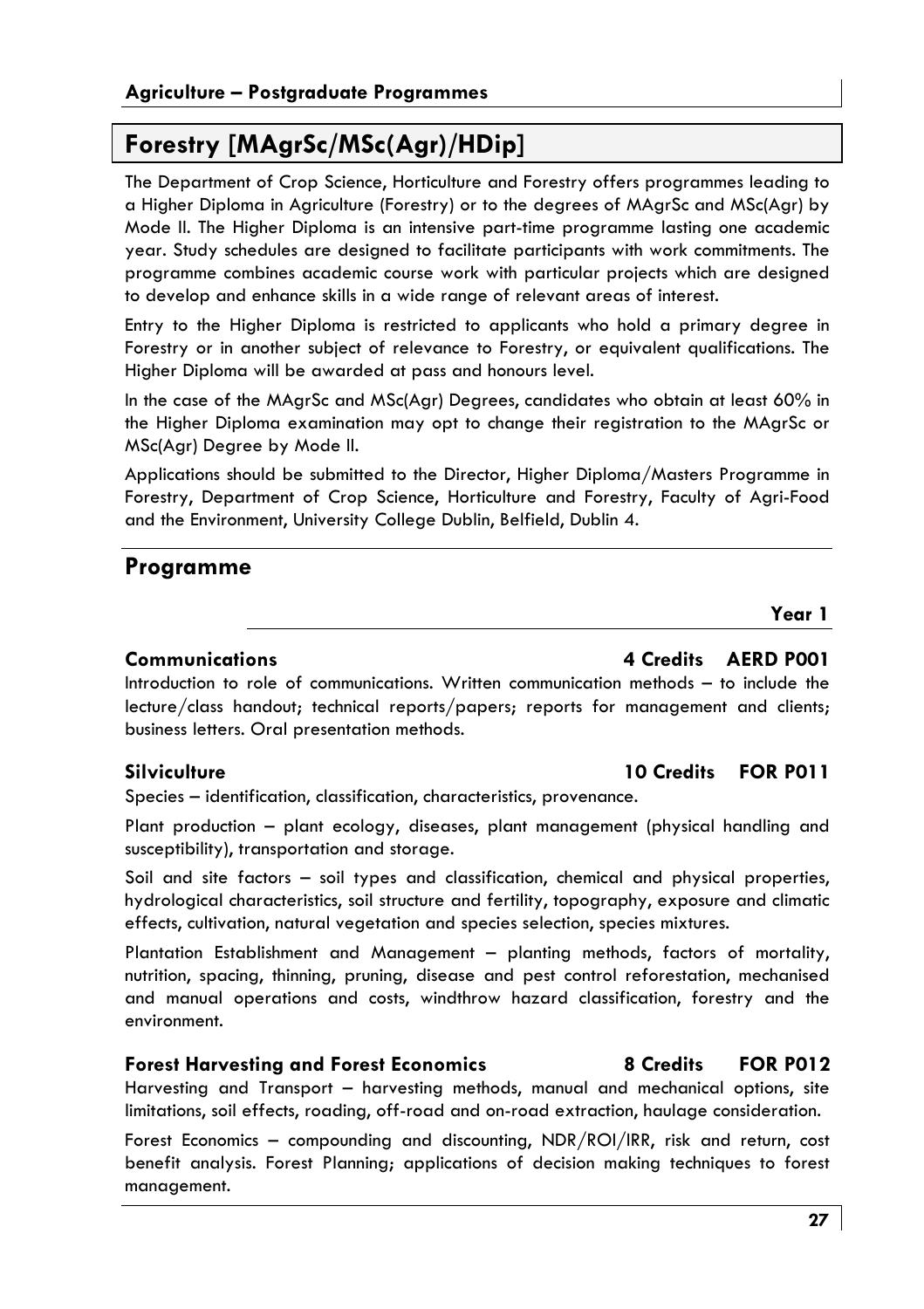Current Forest Policy – Ireland, EU; factors impacting on land use, environmental guidelines and policies.

International market trends, customer needs, competitor awareness.

Strategic and Logistics Management – strategic management, planning tools and techniques, decision-making and implementation.

Environmental Management – land use options and benefits, forest landscape design, environmental effects of operations, good environmental practices, statutory and legal requirements.

### **Tree Anatomy and Physiology 8 Credits FOR P019**

Introduction to wood structure, characteristics and features of wood, wood grading and quality. Physiology of tree growth, basic genetics and classical tree improvement, provenance, applied tree improvement and use of vegetative propagation.

**Distance learning\* 12 Credits FOR P015** 

**Computer Applications 6 Computer Applications 4 Credits FOR P009** The aim of this module is to develop the skills necessary for the utilisation of a number of computer packages and to help students develop an understanding of the use and applicability of these packages in their work. It will consist mainly of "hands-on" experience. A generic overview of word processing applications, spreadsheets.

Principles of sampling populations, parameter estimation and statistical interference. Random sampling with and without replacement. Estimation of the mean, variance, standard deviation, variance of the mean, standard error of the mean and 95% confidence intervals for the mean for continuous and discrete weighted variables. Estimation of the required sample size.

Concept of regression. Fundamental equation of regression analysis. Method of least squares. Hypothesis testing. Analysis of variance. Statistical inference. Basic volume-basal area theory. Volume estimation and analysis using regression.

Introduction to the concept of experimental design. Use of EXCEL for data analysis.

# GIS in Forest Resource Management I **Acker 4** Credits FOR P017

Principles of remote sensing and integrated geographic information systems (IGIS). Computer mapping of spatially distributed forest resources. Creation of vector, attribute and raster georeferenced IGIS forest databases using ArcView 3.1. Applications of IGIS technology in forest inventory, design, management and planning.

**Thesis 30 Credits FOR P018** 

**Year 2 (MAgrSc/MSc(Agr))** 

### **Forest Biometrics 4 Credits FOR P016**

**Forest Policy and Forest Management 8 Credits FOR P013** 

**Project\* 10 Credits FOR P006**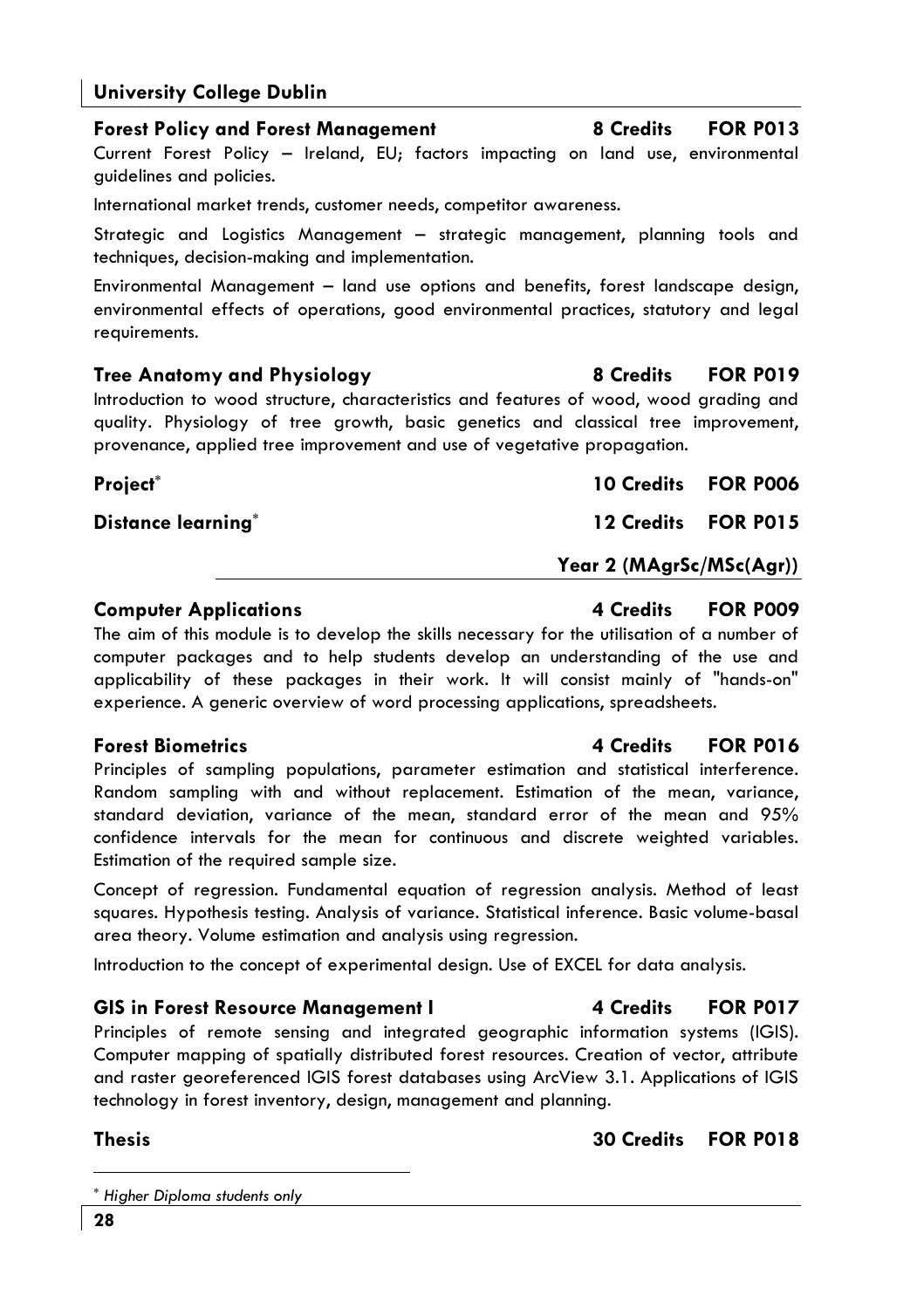# **Humanitarian Action [MAgrSc/MSc(Agr)/HDip]**

A postgraduate programme leading to the degree of MSc(Agr) Mode II or a Higher Diploma in Rural Development (Humanitarian Action) is offered by the Faculty through the Department of Agribusiness, Extension and Rural Development, with the support of other Faculties in UCD and of a network of seven European universities. The purpose of the programme is to provide a postgraduate qualification for people who have worked or who intend to work in the area of humanitarian assistance and development.

Candidates for the MSc(Agr) Degree and the Higher Diploma must satisfy the entry requirements for the MSc(Agr) Mode II Degree.

Applications should be submitted to the Director, Humanitarian Action Programme, Department of Agribusiness, Extension and Rural Development, Faculty of Agri-Food and the Environment, University College Dublin, Belfield, Dublin 4.

# **Programme**

### **Intensive Programme 5 Credits HUAS P001**

The Intensive Programme is a 10 day intensive course bringing together all the students of the partner universities and key players involved in humanitarian assistance. The purpose is to give students an overview of the key issues relating to humanitarian assistance.

### **International Humanitarian Law 5 Credits HUAS P002**

Humanitarian aid in the context of international law. The function, the subjects and the sources of international law. Basic rights and duties of States with regard to humanitarian aid. Responsibility under international law. International humanitarian organisations as humanitarian actors. The United Nations family and its organisations. European Union humanitarian aid. Non-governmental organisations. Rights and protection of victims. Disaster and emergency situations. Armed conflict and complex emergency situations. Humanitarian assistance, rights, duties and protection of assistance personnel. The rights and duties of humanitarian organisations and their personnel. Rights to humanitarian assistance. Enforcement of the protection norms of international law. The enforcement of international humanitarian law. Special mechanisms of enforcement.

# **Medicine – Epidemiology 5 Credits HUAS P003**

Epidemiology and biostatistics. Presentation and summarising of data. Measures of disease frequency and association. Planning and conducting an investigation. Health care planning. Priority and objectives in the context of planning. Obstacles to planning. Different stages of the planning process. Economic evaluation of health care programmes. Health and development. Overview and general aspects. Operational aspects.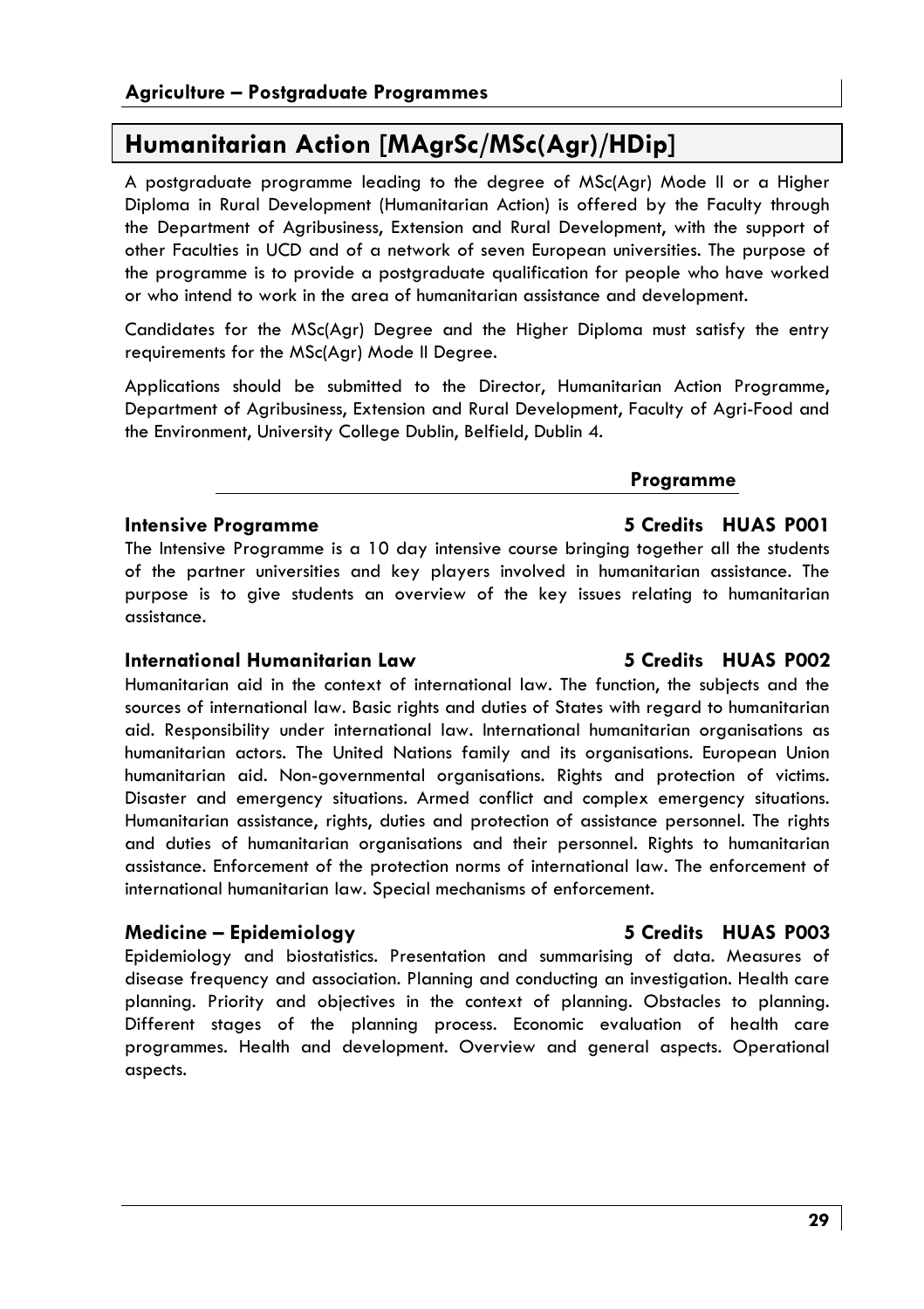### **30**

# **University College Dublin**

Global geopolitical approach. Concepts and main trends of geopolitical thinking. The "world system". Geopolitical approach to humanitarian risk. Conflicts: Geopolitical aspects and typologies. Conflicts and humanitarian risk. Geopolitical approach to humanitarian aid. Humanitarian aid: a new form of international relations. Humanitarian aid: a new stake in international relations.

# **Management 5 Credits HUAS P006**

Disasters, complex emergencies and international responses. Actors, interests and the humanitarian regime. The internal dynamics of humanitarian organisations: management of policy, personnel and finances. Organisational culture, communication and evaluation. From 'relief' to 'recovery': strategy.

**Research Project/Placement** *(Higher Diploma students)* **5 Credits HUAS P010**  Students will examine the work of an agency involved in humanitarian assistance. Where possible the project will involve a short placement with the agency. Alternatively, students may use secondary information, leading to a research report satisfying the requirements.

The concept of emergency. Cross-cultural justice and the distribution of assistance. Anthropological approaches to crises, conflicts and violent change. Reconceptualisation of violent change: the sociology of disasters. The global scope of disasters: morbidity profiles of a disaster scene. Socio-economic aspects of disasters. Ideological aspects to violent change. The anthropology/sociology of disasters and war. Responses and strategies for coping with crises. Choice and constraints: decisions about displacement. Strategies of coping. The challenge of adaptation and survival tactics. Patterns of belonging: the social organisation of identities in exile. The logic of interventions. The social context of interventions. Intercultural communication. Social relations and power games.

# **Development Issues and Strategies 6 Credits HUAS P021**

Defining development. Essentials for initiating development. Overview of development approaches and associated strategies. Top-down, bottom-up and participatory approaches. Policies, programmes and projects as components of the development mix. Area based development and planning.

# **Communications 6 Credits HUAS P022**

Theory of communications and communications in development. Group work (leadership/ meetings/team building). Individual consultations. Writing skills (reports and proposals).

# **Management in Societies in Transition 6 Credits HUAS P023**

Managing relief and development programmes, a comparison. Clashes of cultures/ budgets/frameworks/processes/values/language. Whose needs?/how to monitor and evaluate/whose priorities? Management models/ownership/skills and training required. Exchange of skills and experiences.

# **Social Anthropology 5 Credits HUAS P014**

# **Geopolitics 5 Credits HUAS P005**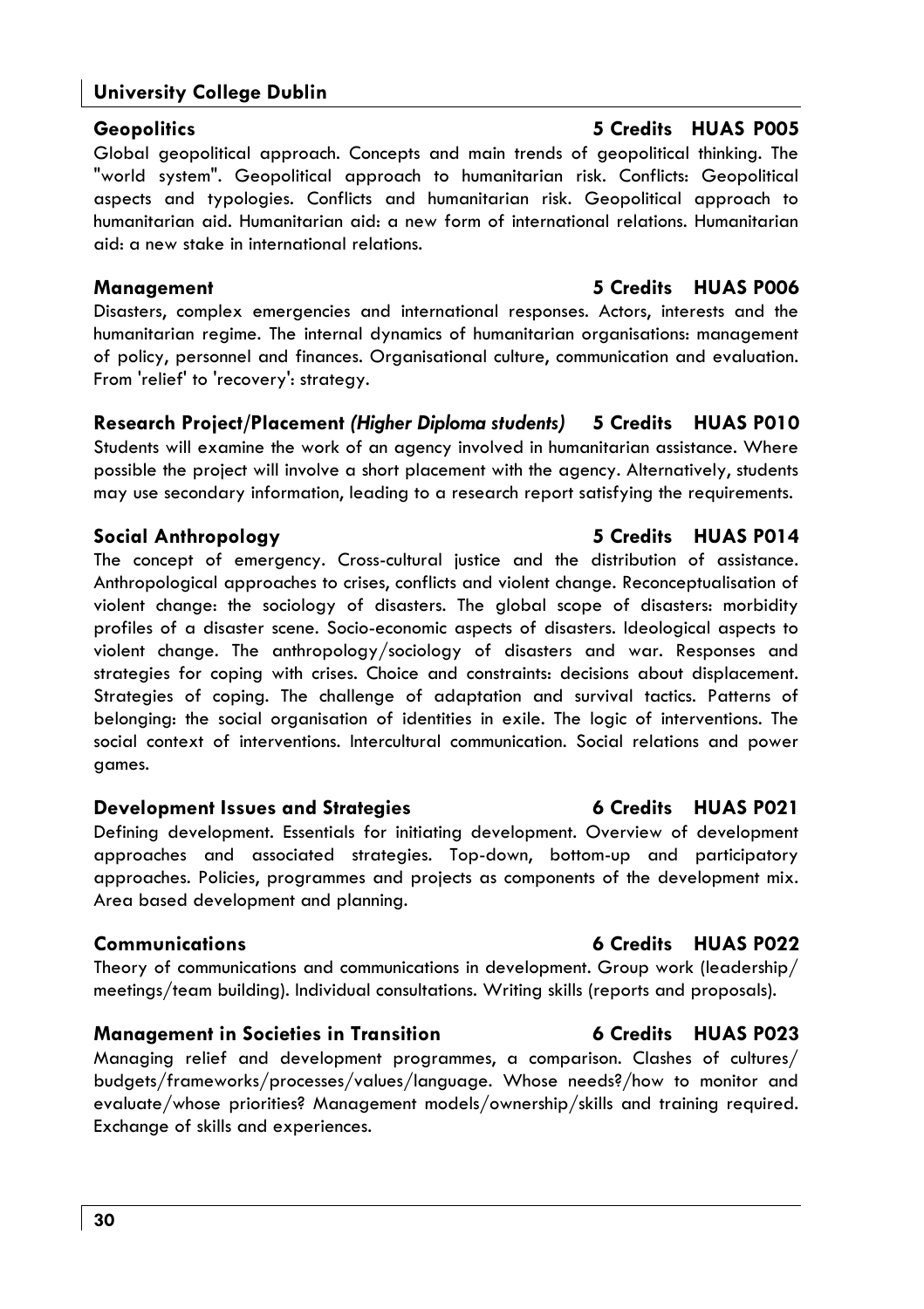# **Agriculture – Postgraduate Programmes**

# **Research Methods 6 Credits HUAS P024**

Social Research Theory. Exploration of appropriate qualitative and quantitative methodologies and methods to research societies in transition.

# Sociology of Development **6 Credits HUAS P025**

Understanding the rehabilitation situation. Detailed analysis of the social context in three contemporary rehabilitation situations. Social institutions – family, education, health, politics, economy and religion.

# **Minor Thesis** *(Master's students)* **30 Credits HUAS P026**

Students pursue a research area of particular interest to them. In most cases, the research will relate to practical issues concerning humanitarian assistance and development and in most cases will involve the collection of primary data. Students will work closely with a specified supervisor in planning, designing and carrying out this work.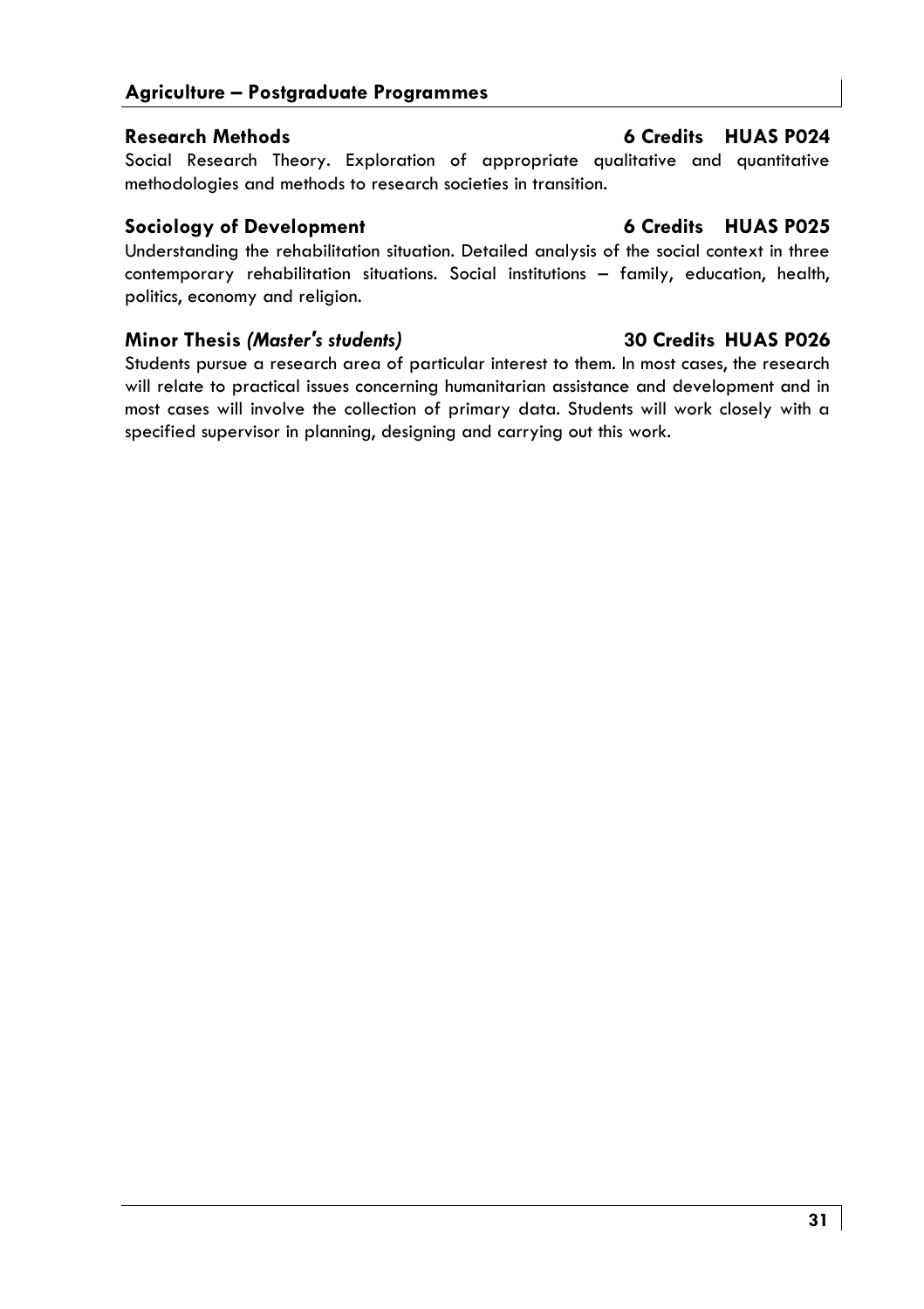# **Plant Protection [MSc(Agr)]**

This one year, full-time programme leads to the degree of MSc(Agr) by Mode II in Plant Protection and is designed to provide a comprehensive understanding of the principles underlying modern crop protection practices and strategies, and of the technology involved in their implementation. The programme is open to graduates holding an honours degree in Agricultural Science, Science, Environmental Science or other appropriate disciplines in accordance with the requirements for the MSc(Agr) Degree (Mode II). The programme comprises nine months of formal teaching followed by a threemonth research project.

Applications should be submitted to the Academic Director, Plant Protection Programme, Department of Environmental Resource Management, Faculty of Agri-Food and the Environment, University College Dublin, Belfield, Dublin 4.

# **Programme**

**Review of Plant Disease, Pest and Weed Problems 14 Credits AESC P001**  Losses caused by pests, diseases and weeds; plant/pest interactions; nature and development of disease epidemics and pest outbreaks; factors affecting populations of pests and disease-causing organisms.

# **Properties and Use of Pesticides 14 Credits AESC P002**

Screening and development of plant protection agents; chemistry and biochemistry of pesticides; formulation and application of pesticides; environmental impact of pesticides; the law in relation to pesticides; coping with the toxicity and other hazards of pesticides; safe handling and storage of pesticides.

# **Strategies for Pest and Disease Control 12 Credits AESC P003**

History of pest and disease control; physical, cultural, biological and other non-chemical methods of plant protection; monitoring of population densities of pests and diseasecausing organisms; population modelling; establishment of economic injury thresholds; pest and disease forecasting; plant health legislation; genetic engineering and biotechnology in relation to plant protection; development and implementation of integrated management systems.

# **Special Topics and Assignments 12 Credits AESC P004**

Students are required to prepare essays and seminars on a number of specially chosen topics.

# **Research Project 28 Credits AESC P005**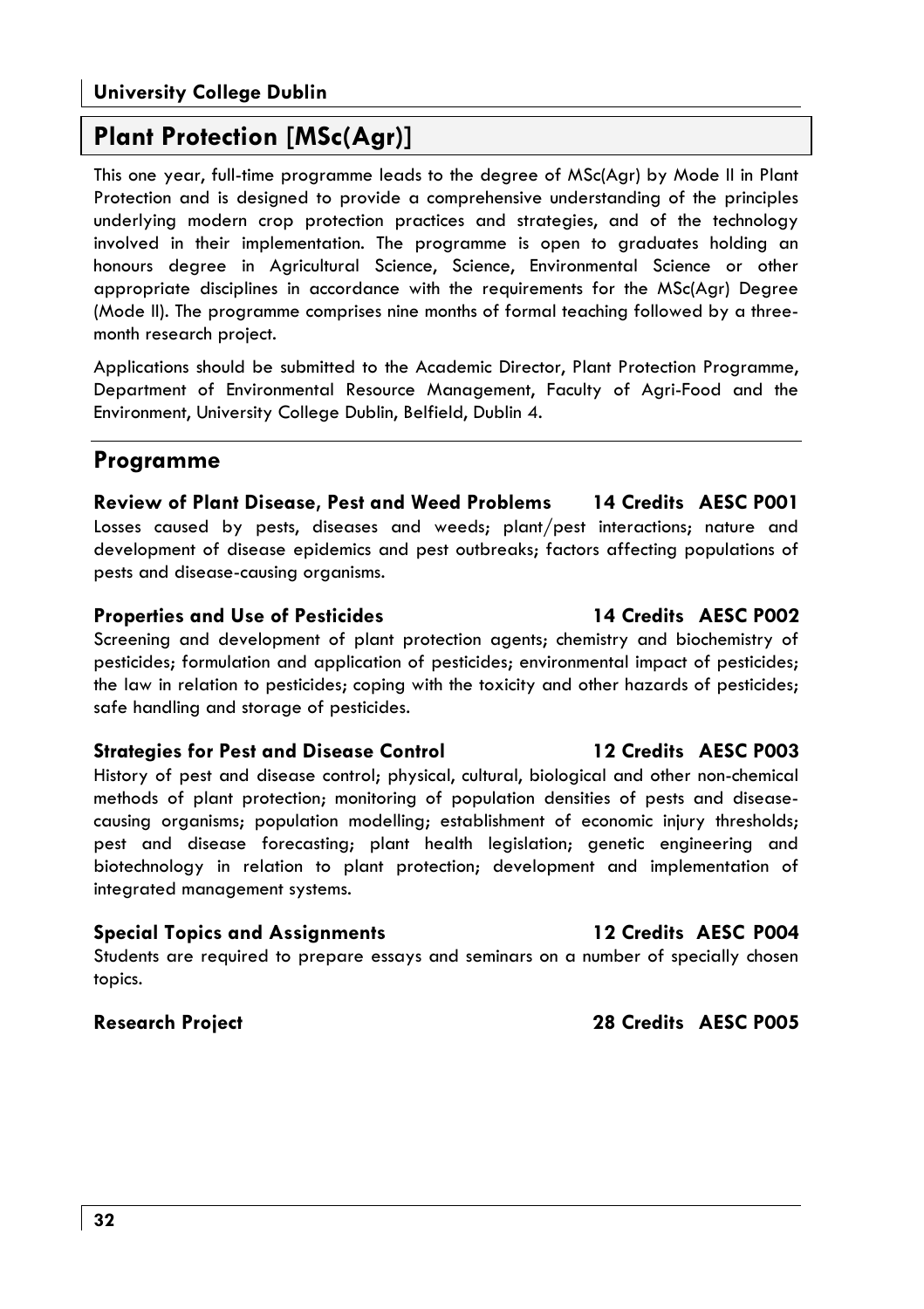# **Rural Development [MAgrSc/MSc(Agr)/HDip]**

Programmes of study in Rural Development are offered by the Department of Agribusiness, Extension and Rural Development, leading to the degree of MAgrSc or MSc(Agr) – Mode II or to the Higher Diploma in Rural Development. It is a one-year, fulltime programme, though consideration is given to applicants to undertake the programme on a part-time basis over two years.

The courses are designed to cater for the professional requirements of students from Ireland, Europe and developing countries who are involved in rural development or who wish to develop a career in that area.

Candidates for the MAgrSc, the MSc(Agr) degrees and the Higher Diploma must satisfy the entry requirements relating to the MAgrSc/MSc(Agr) Mode II degrees of the Faculty.

Applications should be submitted to the Director, Rural Development Programme, Department of Agribusiness, Extension and Rural Development, Faculty of Agri-Food and the Environment, University College Dublin, Belfield, Dublin 4.

# **Programme**

The programme consists of 48 credits coursework and 32 (minor thesis) or 12 (project) credits for the MAgrSc/MSc(Agr) degrees or the Higher Diploma respectively. Students choose their coursework credits from the courses listed below and may choose courses from other programmes with the agreement of course directors.

# **Rural Development 12 Credits RDEV P001**

Economics of Development (2 credits) – theories, measurement and strategies of economic development. Trade policy and its impact on economic development. Structural adjustment policies and developing countries.

Sociology of Development (3 credits) – definitions, theories and indicators of development. Socio-economic change, culture, social relationships, land tenure and the impact of technology on development.

Issues and Strategies of Development (7 credits) – critical issues in rural development; problems associated with rural areas. Overview of development approaches. EU and Irish policies and programmes, Irish government overseas programme. Non-governmental organisations.

# **Enterprise Development 14 Credits RDEV P002**

Project Appraisal (1 credit) – the project cycle. Project preparation and analysis. Economic evaluation of projects. Cost-benefit analysis. Economic measurement of environmental impact.

Management and Organisation (2 credits) – the nature of management, the role of the manager and functional management. Planning for business development; planning models and SWOT analysis. Leadership and direction, styles of leadership, control of the business and organisation and techniques for implementation of control.

Financial Analysis and Planning (3 credits) – the concept of business finance, understanding accounts, the income, statement and the balance sheet. Preparation of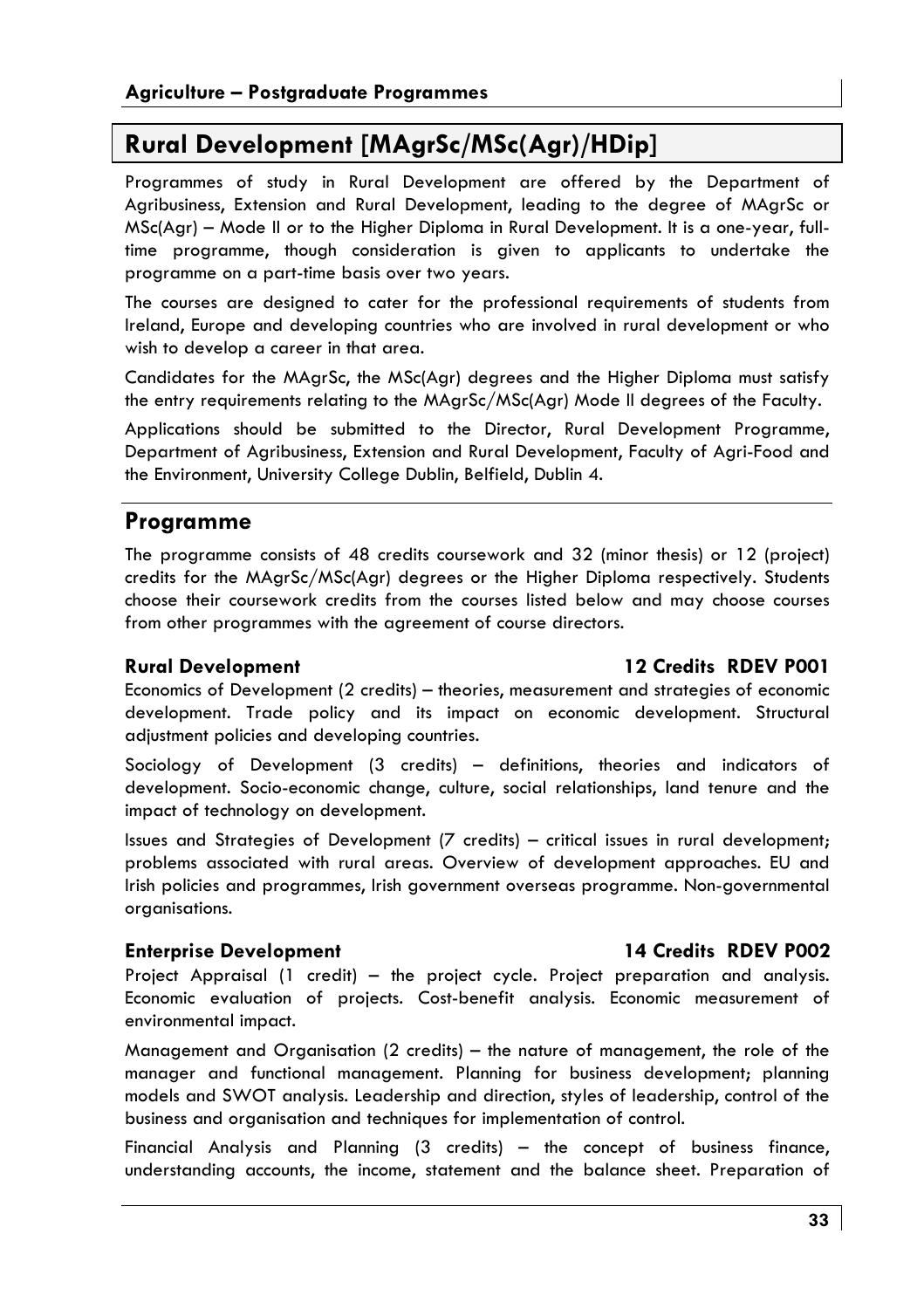cash flow budgets. Investment and funding sources and making applications for funding. Using MS Excel for financial planning.

Basic Marketing (3 credits) – analysis for market strategy development. Qualitative and quantitative issues relating to the consumer and the market. External and internal analysis leading to a SWOT summary. Segmentation and positioning, the marketing mix and the marketing plan.

Programme Planning (5 credits) – principles and assumptions of programme planning. Needs identification, learning principles, implementation, management and implementation of programmes.

# **Research Methods 10 Credits RDEV P003**

Problem analysis, study design, literature reviews, methods, sampling. Quantitative and qualitative approaches. Data collection, analysis and presentation. Introduction to SPSS and statistics.

# **Communications 12 Credits RDEV P004**

Role of communications in development. Human communication process and decision making. Adoption/diffusion. Promoting participation for development. Written, oral presentation, mass media, group, and individual methods of communications.

# **Rural Tourism 10 Credits RDEV P005**

Developing the rural resource base. Countryside management. Scope, nature and meaning of tourism. Historical development of tourism. Trends in tourism and leisure. Tourism policy. Tourism as an engine for locals and regional development.

# **Legal Structures for the Community and Voluntary Sector 2 Credits RDEV P007**

What legal structures are and why there is a growing need for community groups to become a legal entity; the legal structures available to communities and the factors to be considered in choosing an appropriate legal structure; the process in becoming legal and associated rights and responsibilities.

The evolution of rural policy in Ireland and the EU and the institutions and agencies through which different policies are delivered.

# **Rural Enterprise 4 Credits RDEV P009**

Stimulating rural enterprise, small business development, farm diversification, and the social economy.

# **Research Thesis (Master's students) 32 Credits RDEV P201**

Students pursue an area of study of interest to them. In most cases the study is an investigation of a practical problem arising in rural development and almost always involves the collection of primary data.

# **Project (Higher Diploma students) 12 Credits RDEV P006**

Students pursue an area of study of interest to them. This topic will be further developed through the use of secondary information and presented in the form of a research project.

# **Rural Policy 3 Credits RDEV P008**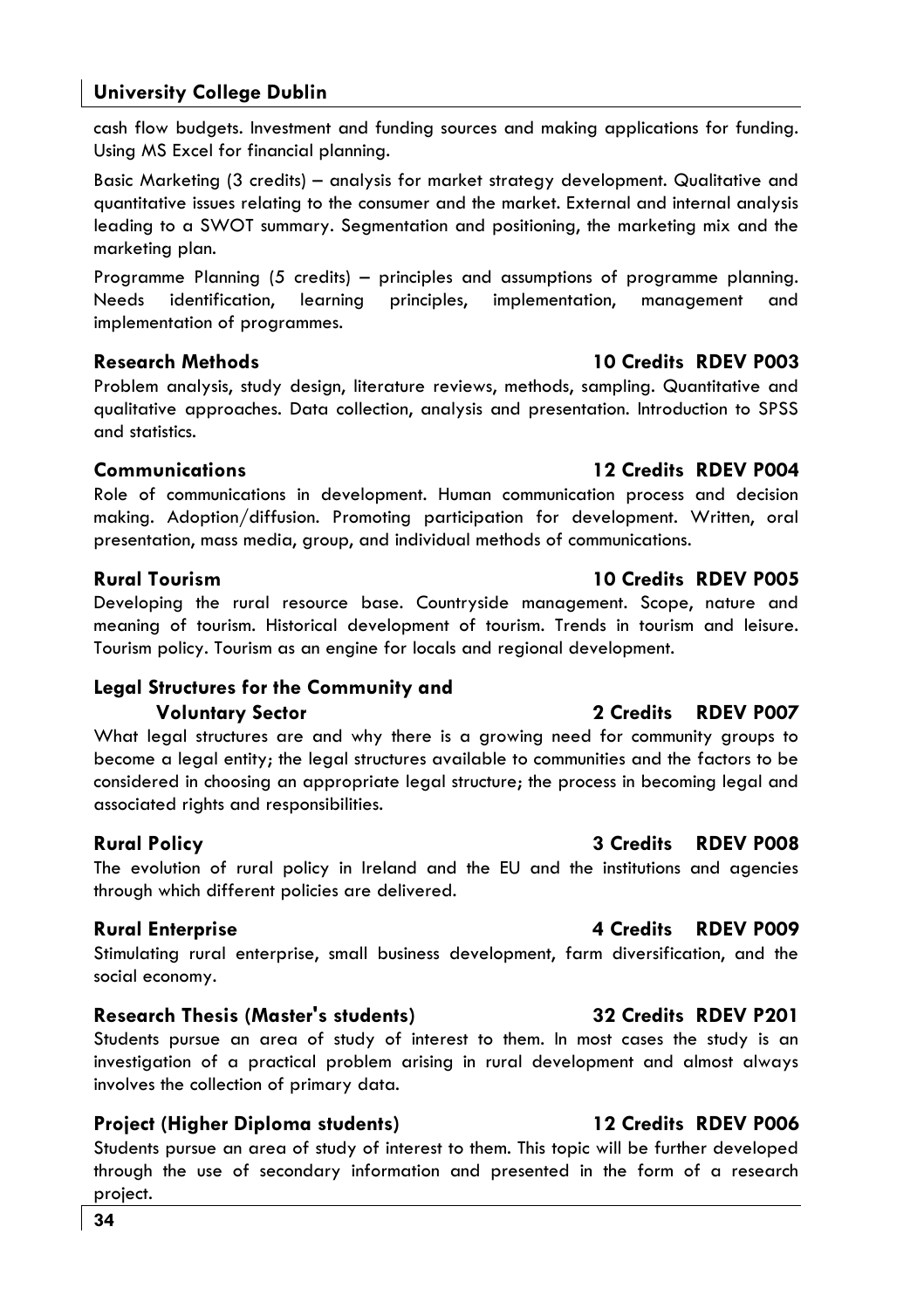# **Rural Environmental Conservation and Management [MAgrSc/MSc(Agr)/HDip]**

This part-time programme in the Faculty of Agri-Food and the Environment leads to a Higher Diploma in Rural Environmental Conservation and Management or to the degrees of MAgrSc/MSc(Agr) by Mode II. Course schedules are designed to facilitate participants with work commitments. The programme combines academic course work with projects in relevant areas.

Entry to the Higher Diploma/MAgrSc/MSc(Agr) programme is restricted to applicants who hold a primary degree and who possess work experience in a relevant area. The course content, where feasible, will be adjusted to take account of the background and interests of the individual students. The Higher Diploma will be awarded at pass and honours level.

Candidates who obtain at least 60% in the Higher Diploma examination may be eligible to proceed to the MAgrSc or MSc(Agr) Degree Mode II on Faculty approval.

Applications should be submitted to the Director, Rural Environmental Conservation and Management Programme, Department of Environmental Resource Management, Faculty of Agri-Food and the Environment, University College Dublin, Belfield, Dublin 4.

# **Programme**

**Year 1** 

# **Soils, Nutrients and Environmental Management 8 Credits ERM P008**  Physical/chemical/mineralogical/hydrological properties of soils. Soil assessment and management/soil maps. Forestry and its interactions with the soil environment. Soil plant relations. Properties, reactions and environmental implications of using animal manures. Farm yard effluent. Heavy metals/micropollutants in the soil. Sustainable agriculture and organic farming. Weather and agriculture. Surface and ground water pollution. Soil testing and fertilizer recommendations for grass and tillage. Nutrient management planning.

# **Farm Buildings and the Environment 8 Credits ERM P009**

Environmental awareness and education – role of state and semi-state bodies. Farm buildings – design and layout. Farmyard waste and management of animal manures. Farmyard surveys. Farmyards in the landscape. Animal welfare. Building construction. Nuisance abatement in the farmyard. Environmental monitoring and analysis. Farm water supplies.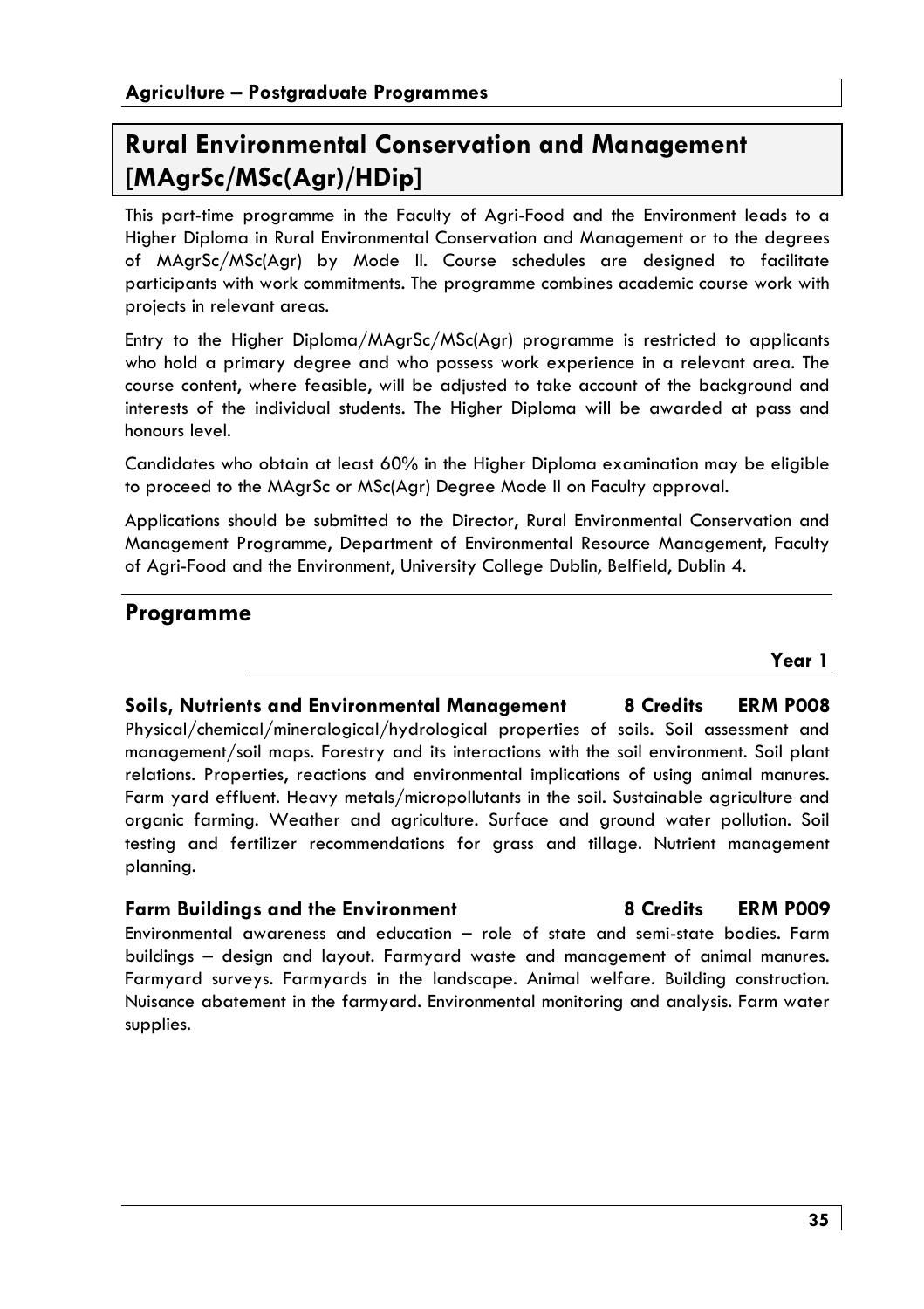# **Archaeological and Cultural Heritage 4 Credits ERM P011**

Discovering archaeological remains; tracking the earliest inhabitants; the builders of Megalithic Tombs; changing society – the end of the Stone age; the Bronze age; low visibility archaeology in Ireland; later Prehistoric Ireland; early Christian Ireland; medieval archaeology; the evolution of a landscape; types of monuments; locating and discovering monuments; recording of archaeological sites; management and maintenance of sites; regulations for the protection of sites; case study.

Cultural heritage, historic buildings and their conservation. History and management of the landscape.

# **Conservation and Management of Rural Ecosystems 10 Credits ERM P012**

Principles of ecology; interaction of farming practice and environmental heritage.

Farmed habitats; ecology evaluation and management of wetlands, peatlands, heathlands, natural and semi-natural grassland and field boundaries. Management of lakes, river and streams. Flora and fauna of farmed areas; species identification and ecology. Habitat conservation and management.

Protected areas; Natural Heritage areas; Special areas of Conservation and Special Protection areas.

Environmental Impact Assessment; scoping, flora and fauna, habitat and visual landscape.

Soil degradation. Biocides; direct and indirect effect of pesticides on the natural environment.

# **Rural Planning, Environmental Law and International Agreements** 4 Credits ERM P017

Introduction to planning law and the role of Planning Control Authorities; exempted development; preparation of planning submissions; appeal procedures.

Pollution and the law – overview of environmental legislation with reference to agricultural point source pollution of surface water and ground water. National and EU legislation on pollution from nutrients, pesticides and over-grazing.

Environmental litigation – handling disputes; law of contract; land law; preparation and presentation of evidence as an expert witness.

Wildlife law; EU directives; International agreements and directives.

# **Management Plan\* 12 Credits ERM P018**

Background reading, environmental and habitat assessment and preparation of plans for the future management of selected areas of conservation interest.

# **Project\* 14 Credits ERM P013**

<sup>\*</sup> *Higher Diploma students only*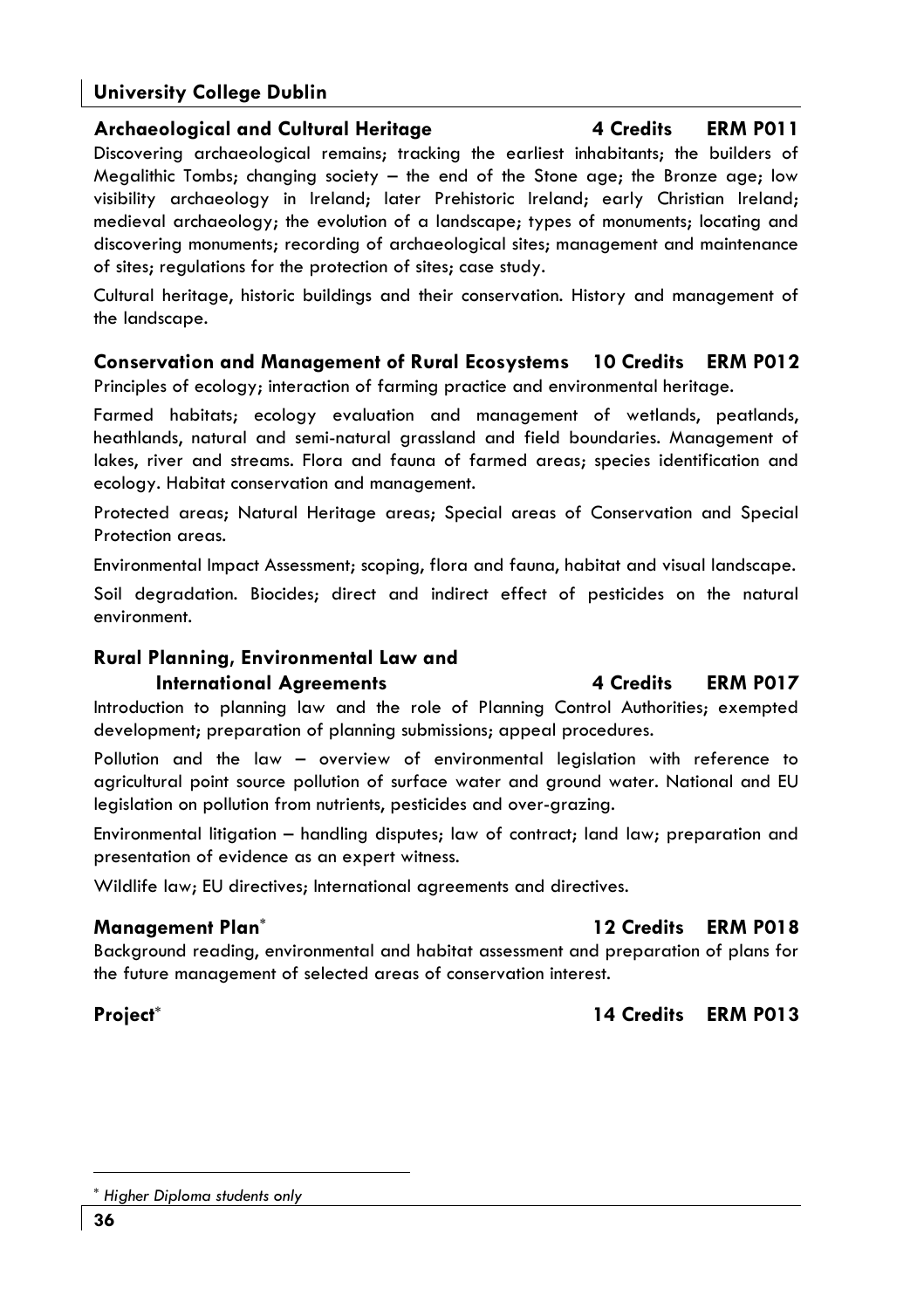# **Evaluation, Conservation and Management of**

The ecology of natural and semi-natural habitats in the rural landscape: marine, coastal and estuarine habitats; peatlands, fens and other wetlands; freshwater; grasslands, woodland, hedgerow and scrub; rock habitats. Evaluation of habitats in terms of biodiversity and in relation to change. Practical conservation and management of habitats.

The student will be introduced to a range of computer packages for word processing, data analysis and data presentation.

Computer techniques for environmental analysis: multivariate methods; Geographical Information Systems (GIS).

**Thesis 32 Credits ERM P021** 

# **Rural Habitats 8 Credits ERM P019**

**Year 2** 

# **Computing Techniques 6 Credits ERM P020**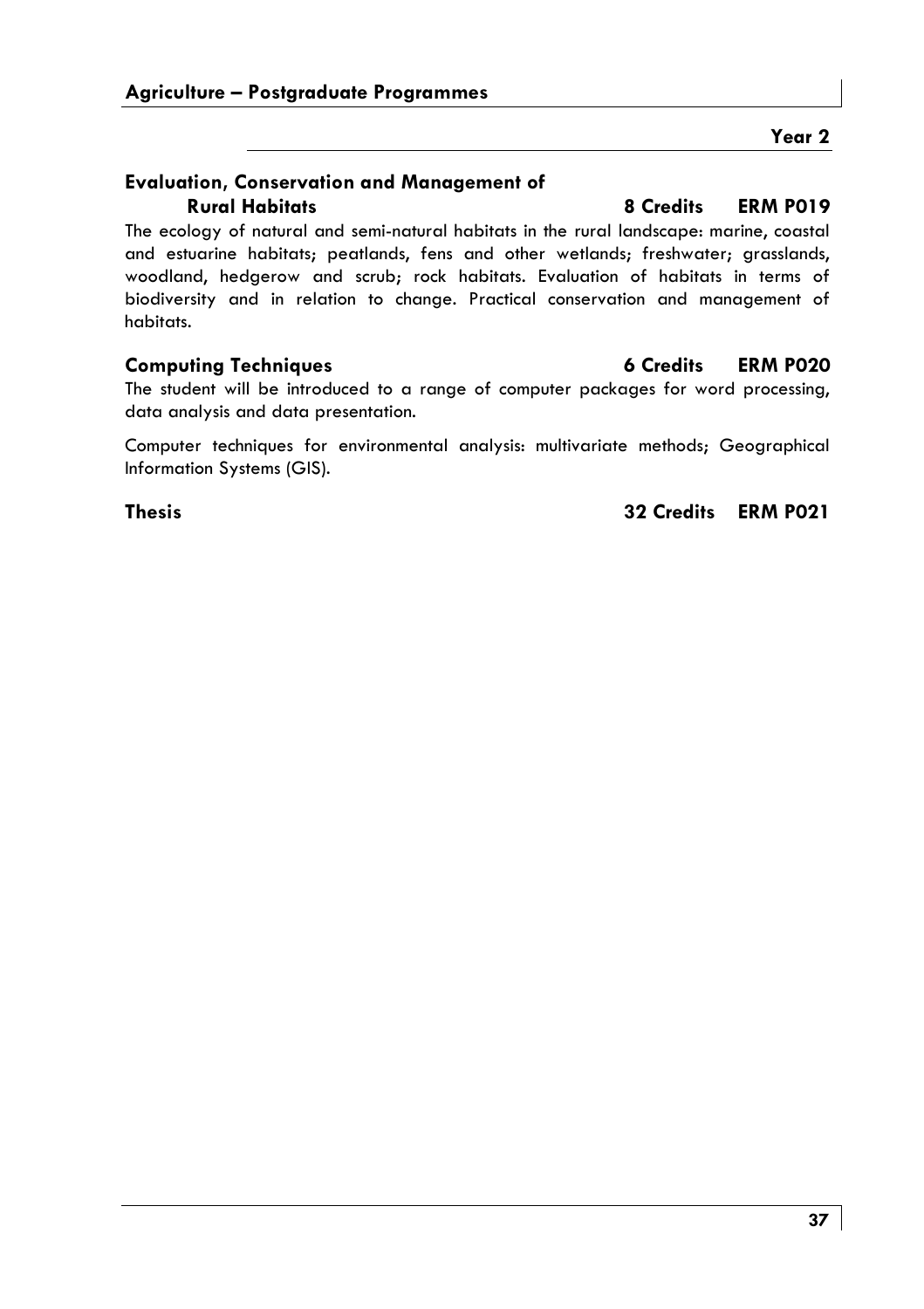# **Food Safety [Postgraduate Certificate]**

The postgraduate Certificate in Food Safety takes place on a part-time basis over one academic year. The programme aims to keep the trainer up to date on food safety issues, surveillance and monitoring techniques as well as legislation. Lectures and parallel laboratory sessions will cover the topics of the programme. Each student is required to carry out case studies and to make a short presentation on a food safety topic relevant to their work situation.

Applicants for the postgraduate Certificate in Food Safety will have a degree in Agricultural Science, Science or equivalent qualification; other university graduates may be accepted. The Certificate will be awarded at pass and honours level.

Applications should be submitted to the Director, Certificate in Food Safety Programme, Food Science Department, Faculty of Agri-Food and the Environment, University College Dublin, Belfield, Dublin 4.

# **Programme**

# **Pathogens Causing Foodborne Illnesses and**

### **Food Scares 4 Hours FDSC P700**

Intoxication and infection. Salmonella, E.coli (including E.coli 0157:H7), Campylobacter, Listeria, Clostridium, Cryptosporidium and other pathogens. Sources of contamination, spread of infection and transmission of diseases. Recent outbreaks and trends.

# **Good Laboratory Practice (GLP) 3 Hours FDSC P701**

Training, sampling procedures, material and reagents. Weighing of samples. Documentation entry, records, housekeeping.

# **Rapid Methods 4 Hours FDSC P702**

Counting methods e.g. Spiral plating. Estimation of microbial numbers – ATP, Impedance. Immunodiagnostic methods including ELIZA, Rapid identification, e.g. API, Enterotubes, Vitek, DNA methods including PCR.

# **Good Hygiene Practice 4 Hours FDSC P703**

Building structural design and layout – Floors, walls, ceilings, lighting, air systems. Facilities for personnel. Equipment design. Design of food processing and kitchen areas.

HACCP, ISO 9000 series.

Irish and EU.

# **Food Safety Issues of the Day 1 Hour FDSC P706**

Invited guest speaker.

# **Quality systems 4 Hours FDSC P704 Legislation 4 Hours FDSC P705**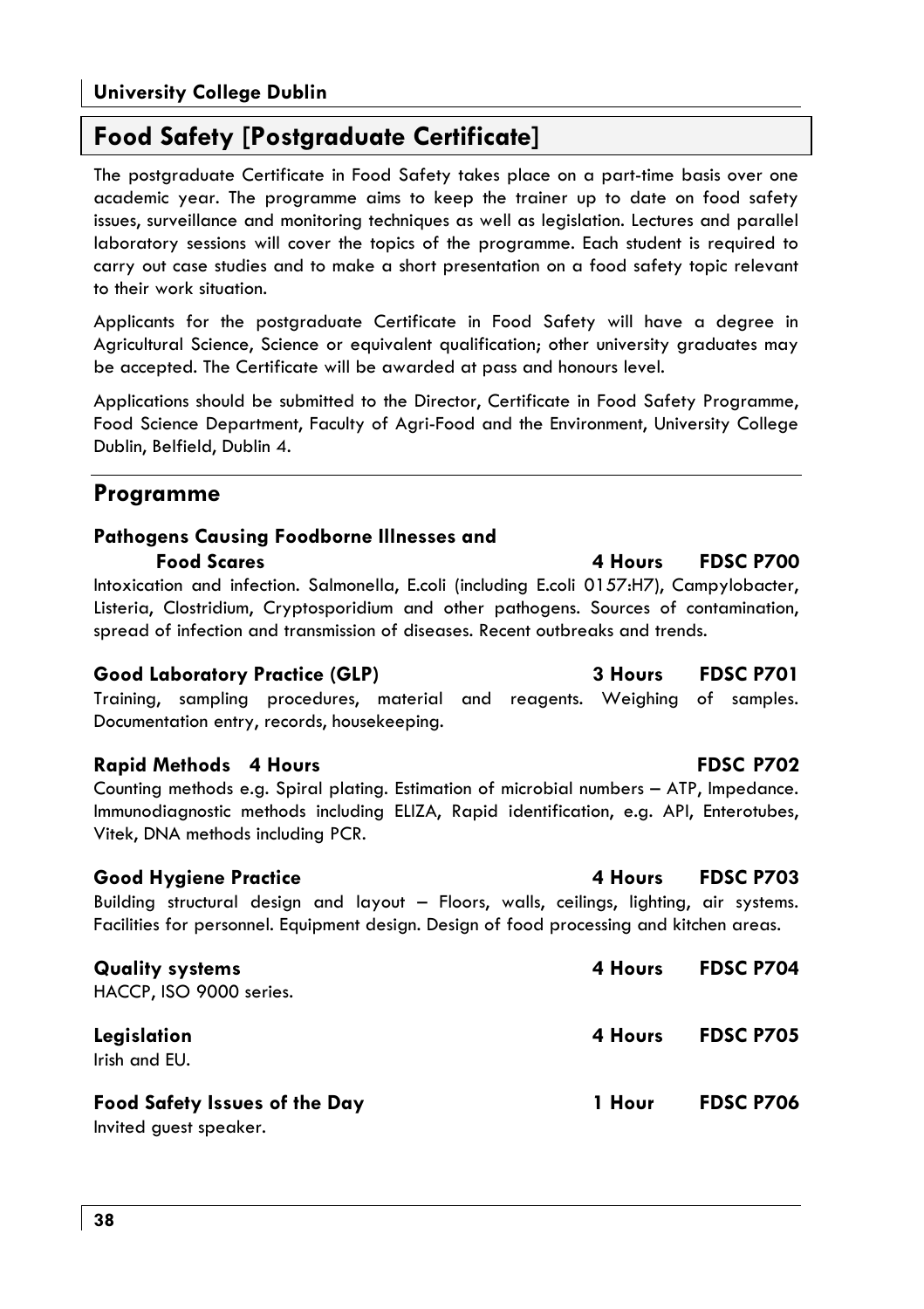Students will be required to examine recent outbreaks and trends of food borne illnesses. They will then be given a case study for which they will produce a report detailing sampling and testing procedures, recall processes, notification procedures, corrective action, etc.

# **Presentations 24 Hours FDSC P708**

Each student will be required to make a presentation on a food safety topic of relevance to their work.

*The hours indicated above are lecture hours only. Each lecture hour will be accompanied by a two-hour laboratory practical* 

# **Case Studies 24 Hours FDSC P707**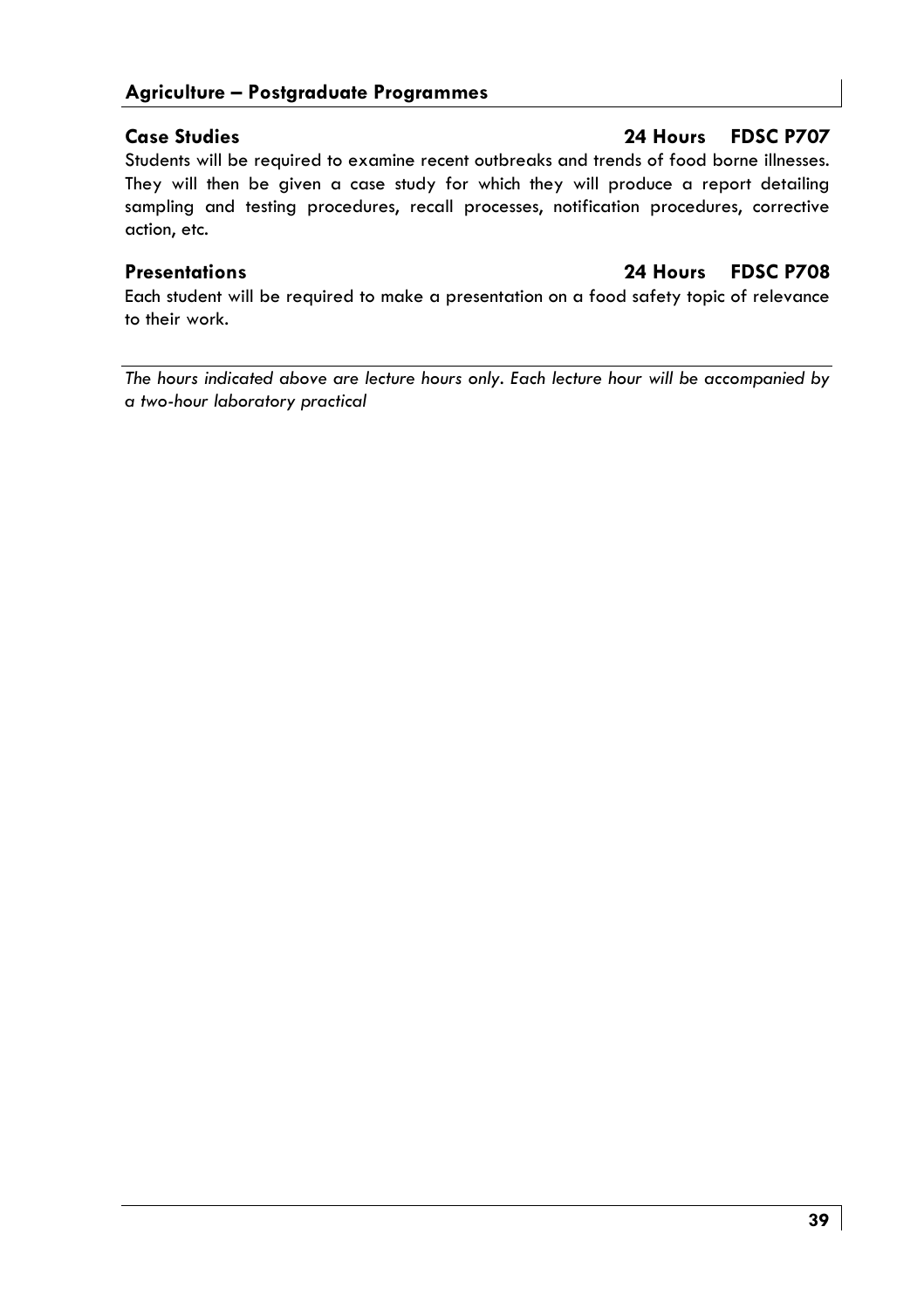# **Syllabus of Postgraduate Elective Courses**

# **Applied Remote Sensing and GIS 8 Credits FOR P101**

The objective is to introduce the application of advanced remote sensing and GIS techniques in spatial resource management including forestry, agriculture, environment and rural development.

This is an advanced remote sensing and GIS course for those specializing in spatial resource management. The remote sensing and GIS computer skills have applicability in the inventory, design, planning and monitoring systems in forestry, agriculture, rural development and the environment. The course will be hands-on and will introduce advanced remote sensing and GIS techniques. Report on the application of remote sensing and GIS in forestry, agriculture, rural development and/or the environment.

Intended audience: BAgrSc graduates, MAgrSc or MSc(Agr) level students. Software: Microsoft Word and Excel. ESRI Arcview 3.1. MapInfo.

# **Applied Biological Modelling 8 Credits FOR P102**

The objective is to introduce the theory and application of modelling techniques in forestry, agriculture, environment, rural development, agribusiness and in food and animal science.

Review of the fundamental equation and assumptions of regression analysis. Parameter estimation of linear models. Hypothesis testing and biological interpretation of model parameters. The extra sums of squares principle and partial F tests. Model building strategies. Precision of the model estimates. Matrix formulation of the analysis of variance (ANOVA).

Integral and differential forms of nonlinear models. Parameter estimation, analysis and interpretation of nonlinear models to growth and yield data including the simple exponential, monomolecular, Logistic, von Bertallanffy, Chapman-Richards, Richards and Weibull models. Biological interpretation of nonlinear parameters which define sustained yield management parameters. Report on biological modelling.

Intended audience: BAgrSc graduates, MAgrSc and MSc(Agr) level students. Software: Microsoft Word and Excel. SAS and Mathematica. Windows 98.

# **Applied Multivariate Analysis 8 Credits FOR P103**

The objective is to introduce the theory and application of multivariate analysis techniques in resource management including forestry, agriculture, environment and rural development.

Outline of the logic underlying multivariate analysis of p-dimensional data. Review of the matrix algebra including computation of the determinant and inverse of symmetric pxp matrices. Computation of mean vector, sums of squares and cross products, variancecovariance and correlation matrices using matrix algebra. Eigenvalue and eigenvector estimation and interpretation. Spectral decomposition. Wishart distribution. Testing the significance of non-zero eigenvalues. Reduction of dimensionality. Principle component analysis.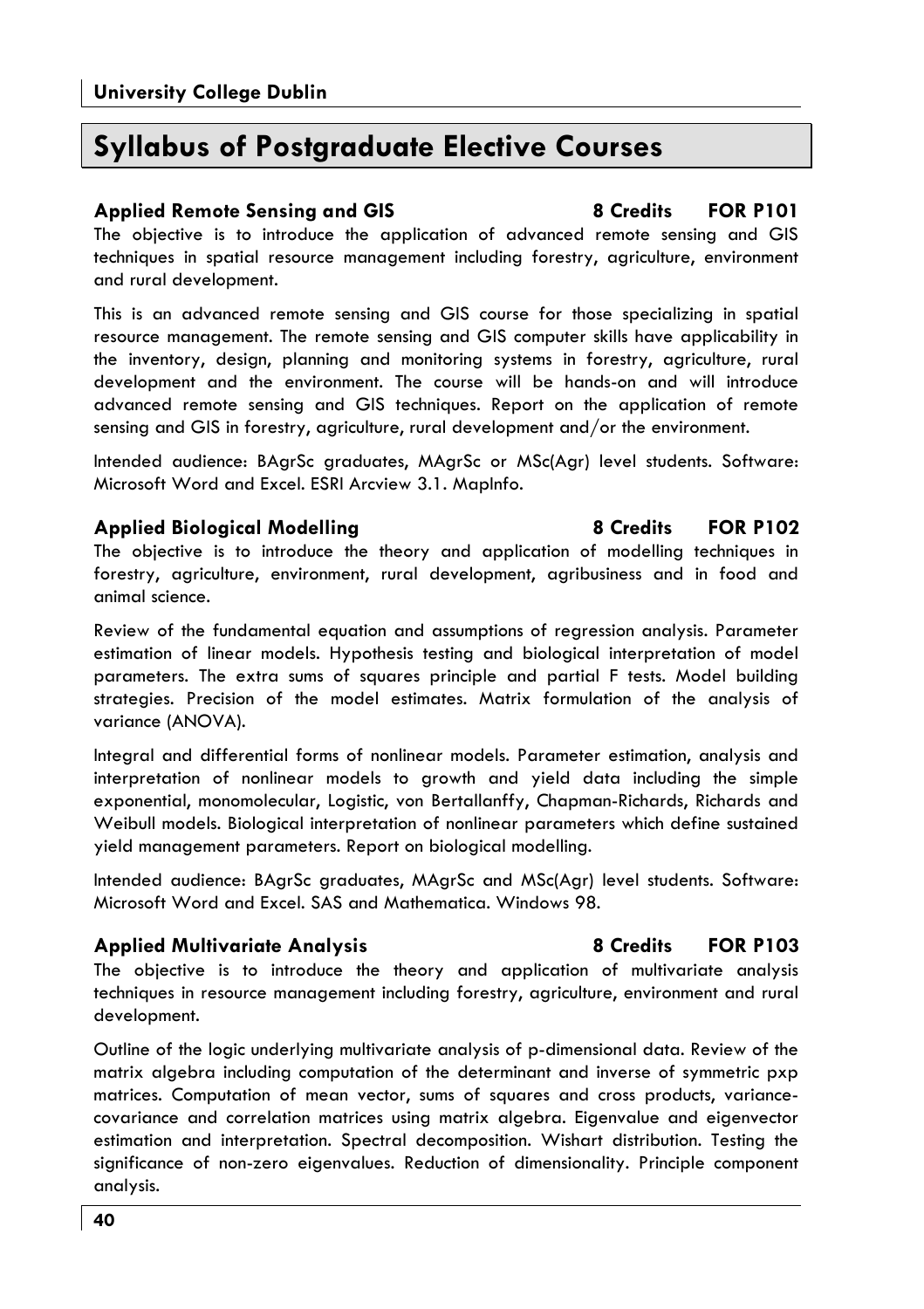Classification criteria. Minimum distance, Mahalnobis distance and maximum likelihood classifiers. Cluster analysis. Bayes' and the adapted Bayes' rule. Application of multivariate classification in forestry, remote sensing, agriculture and environment. Report on application of multivariate analysis.

Intended audience: PhD and Post Doctorate level. Software: Microsoft Word and Excel. SAS and Mathematica. Windows 98.

**Applied Multivariate Analysis of Variance 8 Credits FOR P104** 

The objective is to introduce the theory and application of multivariate analysis of variance (MANOVA) techniques in forestry, agriculture, environment, rural development and animal and food science.

Outline of the fundamental equation of multivariate analysis of variance (MANOVA). Hotelling's T2 test for independent and dependent p-dimensional populations. Analysis and interpretation of one-way, two-way, factorial and split-plot-in-time MANOVA experimental designs. Outline of the union-intersection principle. Hypothesis testing using Wilks' lambda, Roy's greatest-root and other multivariate test statistics.

Estimation and interpretation of Bonferonni and Roy-Bose simultaneous confidence intervals. Application of MANOVA to forestry, remote sensing, agriculture and environment. Report on the application of MANOVA.

Intended audience: PhD and Post Doctorate level. Software: Microsoft Word and Excel. SAS and Mathematics. Windows 98.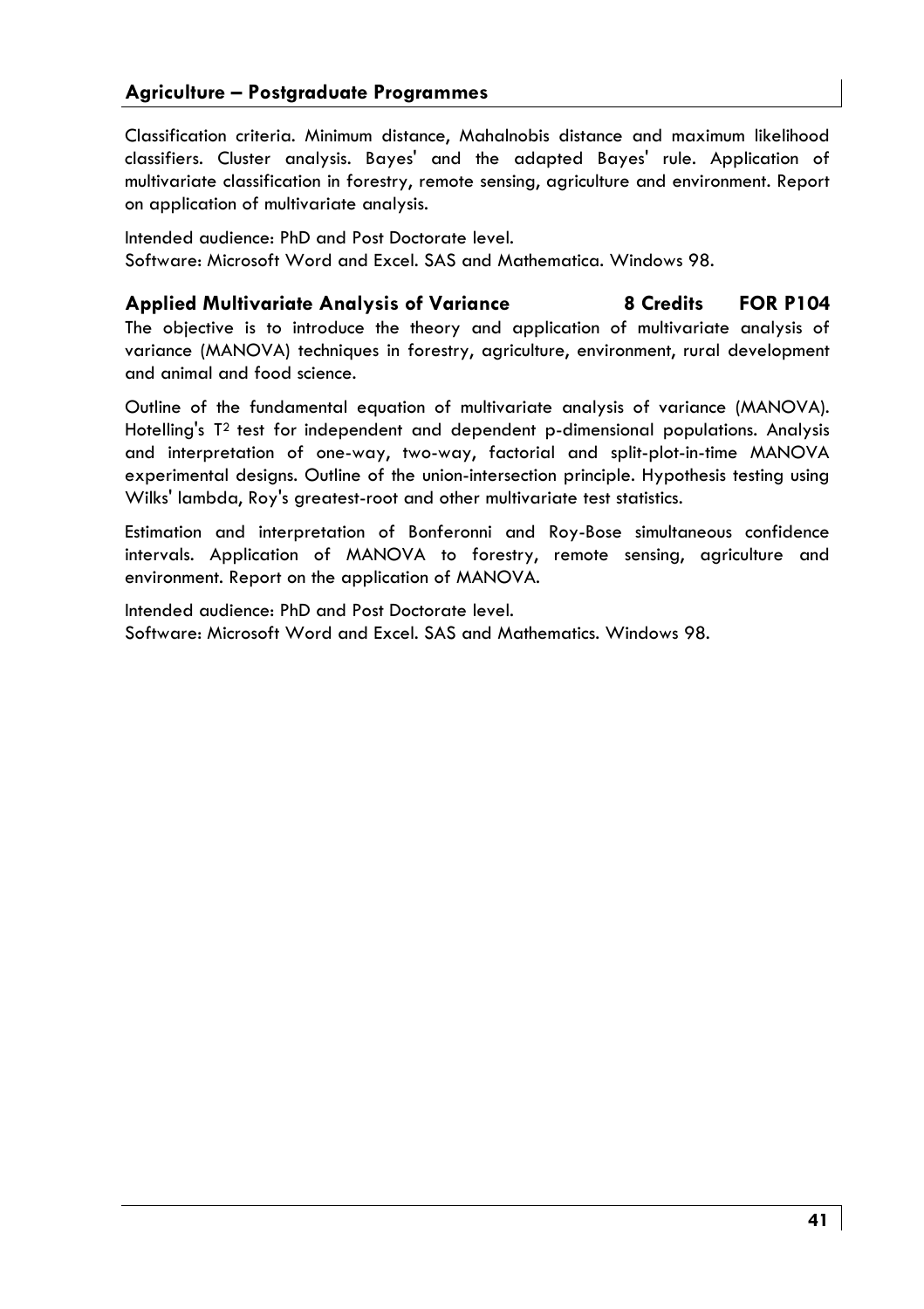# **Degree of Bachelor of Science in Rural Development [BSc(RD)]**

This is a web based, distance learning degree programme for adults. The programme, which is a collaborative effort between four universities, will be offered as a National University of Ireland (NUI) Degree by UCD, UCC, UCG and NUI Maynooth. On completion of Level One, students have the option to graduate with an NUI Diploma in Rural Development or progress to the degree phase of the programme. The programme is targeted at people who are involved in rural development in a professional or voluntary capacity and will provide participants with the knowledge and skills to manage all aspects of local rural development.

This degree programme is offered on three levels;

- level one equates with the NUI Diploma in Rural Development by Distance Learning or equivalent;
- level two and level three represent a minimum of two years' further study to degree level.

# **Entry Requirements**

Applicants will be required to be at least 23 years of age at time of enrolment; complete a successful interview; and have at least two years' experience, in either a voluntary or professional capacity, in a rural development organisation.

Holders of the Diploma in Rural Development by Distance Learning (1996-2002 inclusive), awarded by any of the four constituent universities of the NUI (or equivalent) are eligible to proceed to level II of the proposed BSc in Rural Development.

Applications should be submitted to the Academic Director,

Degree Programme in Rural Development,

Department of Agribusiness, Extension and Rural Development,

Faculty of Agri-Food and the Environment,

University College Dublin, Belfield, Dublin 4.

For further information contact Marie O'Malley at the above address or at 01-7167858.

# **Programme**

# **Level One**

# **Module 1: Introduction to Rural Development 5 Credits RDEV 1101**

The basic concepts of rural development, history of rural development in Ireland, current issues in development, different perspectives on development, different approaches to planning, rural development policy.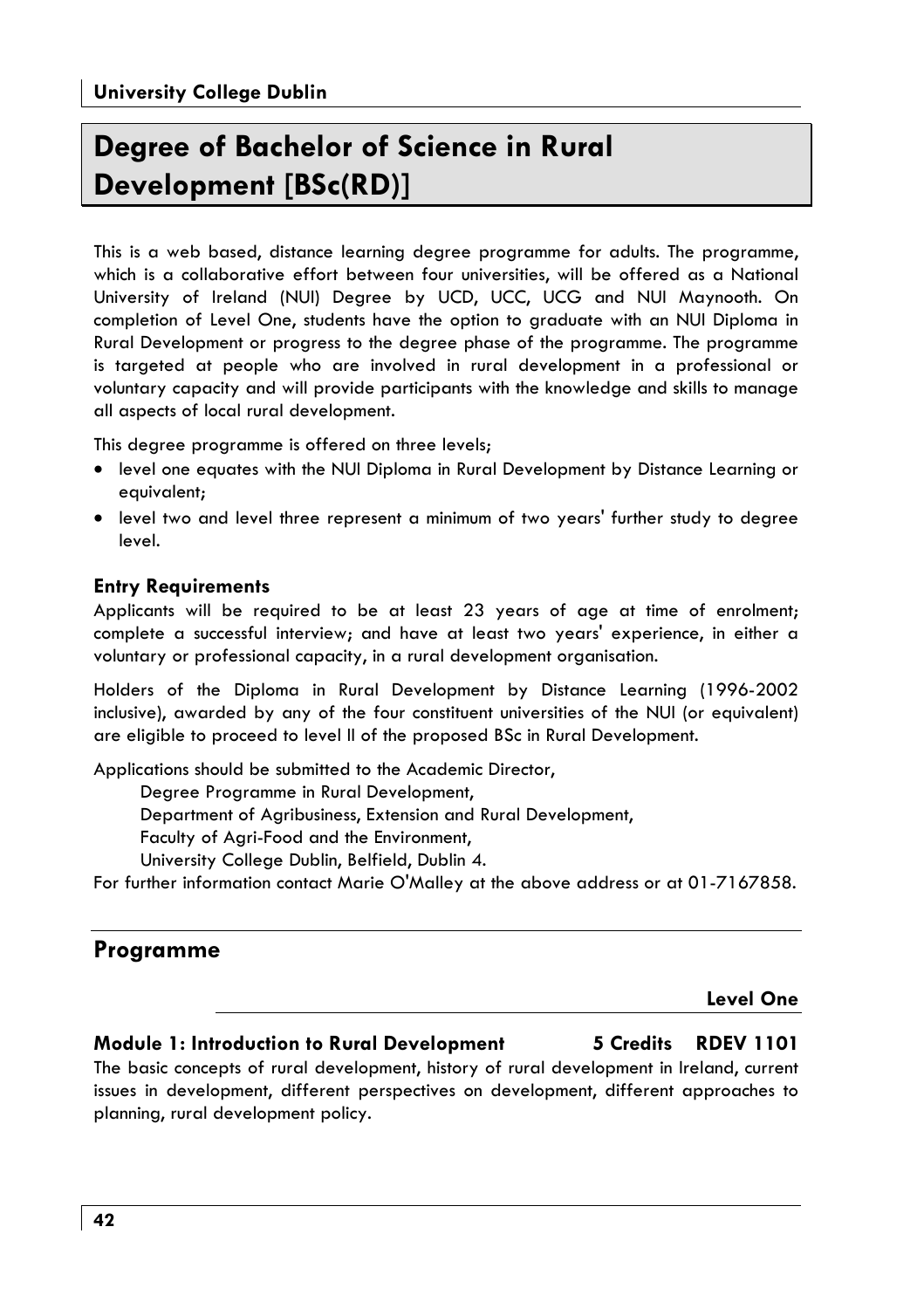# **Module 2: Socio-economic Aspects of Rural Development 5 Credits RDEV 1102**

The nature of the rural economy, agricultural change and restructuring, the role of agriculture in the rural economy. Rural households, resources, activities and income. Services, infrastructure and investments in rural areas. Case studies and their socioeconomic impact.

# **Module 3: Socio-economic Community/Area**

**Resource Audits 5 Credits RDEV 1103**  Introduction to local socio-economic resource audits, importance of local involvement in the audit process, measurements of resource based needs and poverty. Planning a resource audit. Assessing existing and new sources of information and presenting statistical data. Writing a community/area profile.

# **Module 4: Community and Rural Development**

**through Groups 5 Credits RDEV 1104** 

Participatory development, the process and framework for participation. The group development process; factors which influence success in group work. Leadership skills and the role of leadership in groups. Voluntary and professional workers in rural development. Networking and creating sustainable networks. The partnership approach and partnership issues.

# **Module 5: Choosing and Setting up a Rural Development**

# **Related Organisation/Structure 5 Credits RDEV 1105**

Organising and the Organisation, the different forms of organisation. Aspects of organisational structures, management and communication within the organisation. Areabased development organisations, establishment and management.

# **Module 6: Marketing for Rural Enterprise 5 Credits RDEV 1106**

Marketing for small rural enterprise, marketing and the marketing concept, the role of marketing in business. Market information, business planning and development stages. Product concept, marketing strategy and brand development.

# **Module 7: Business Planning and Stimulating Rural Enterprise 5 Credits RDEV 1107**

How businesses get started, the start-up process, sources of new venture ideas. Evaluating the potential of new venture ideas, operational and financial feasibility. Planning structure and presentation; production, operational and market planning. The competitive market environment, market analysis, marketing strategy. Financial planning and basic concepts of financial accounting and business finance. Sources of funding for new rural enterprises and supporting the development business.

# **Module 8: Interpersonal Communications, Leadership and Group Work Skills 5 Credits RDEV 1108**

The need for communication in development. Communications models and approaches. Information and decision making. Leadership styles and characteristics. Role of counselling and effective counselling skills. Groups, group work and effective decision-making.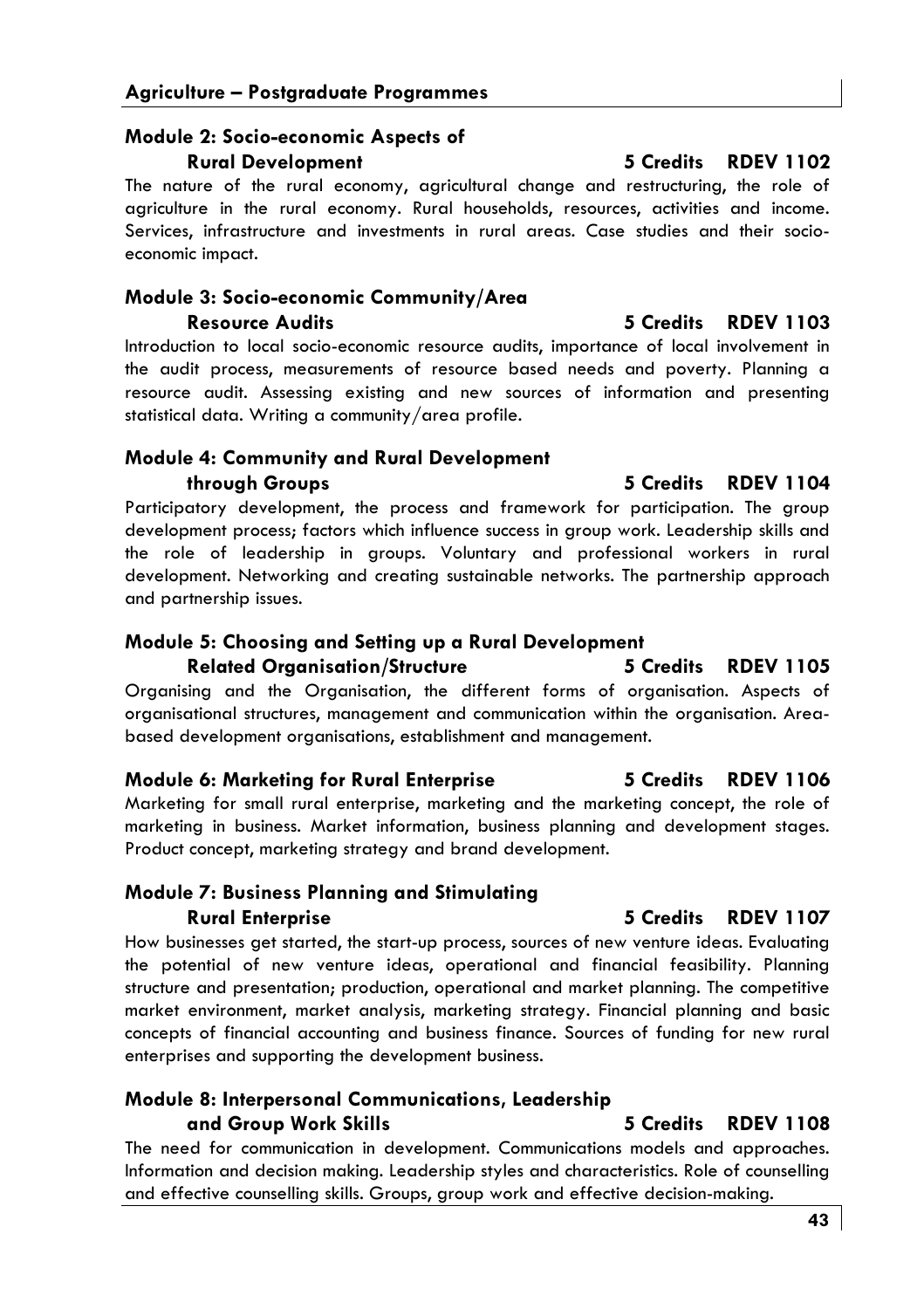# **Module 9: Designing and Managing an Area Development Plan 5 Credits RDEV 1109**

Policies, programmes and projects. Content, components, principles and models of an area/local development plan. Needs identification and priority setting; specification of programme projects. Management of area/local development programmes and projects. Programme and project monitoring and evaluation.

# **Module 10: Inter-organisational Partnerships and the Role of Support Agencies 5 Credits RDEV 1110**

Key principles of the partnership approach, structures of rural development partnerships in Ireland. Guidelines for establishing and operating an effective partnership and experience of local/rural development partnerships. Training and other support agencies and services. Response to the needs of rural communities at international, national, regional and local level.

# **Module 11: Social Exclusion and Gender Equality Issues in Rural Development 5 Credits RDEV 1111**

The concept of equality. Defining and understanding social exclusion. EU social policy and measures. Gender in development and policy approaches to disadvantaged women in development programmes. The contribution of women to rural development in Ireland, problems and issues identified in recent research.

# **Module 12: Integrated Fieldwork Project 5 Credits RDEV 1150**

The student is required to conduct a piece of research in their own rural area.

# **Module 13: SME Development 5 Credits RDEV 2001**

Analysis of SME development principles, characteristics, structures and processes. Identification of ways in which the model can serve a variety of rural stakeholders.

### **Module 14: Co-operative Theory and Practice 5 Credits RDEV 2002**  Analysis of co-operative principles, characteristics, structures and processes. Identification of ways in which the model can serve a variety of rural stakeholders.

# **Module 15: Project Planning and Development 10 Credits RDEV 2003**  Defining management. Theory of management. Theory of project planning and the planning cycle. Management of the planning process. Management skills. Definitions of management.

# **Module 16: Information Technology 5 Credits RDEV 2004**

Data input, output, storage and communication devices. Operating systems and file management. Word processing, spreadsheets, data bases. Email and the Internet.

**Level Two**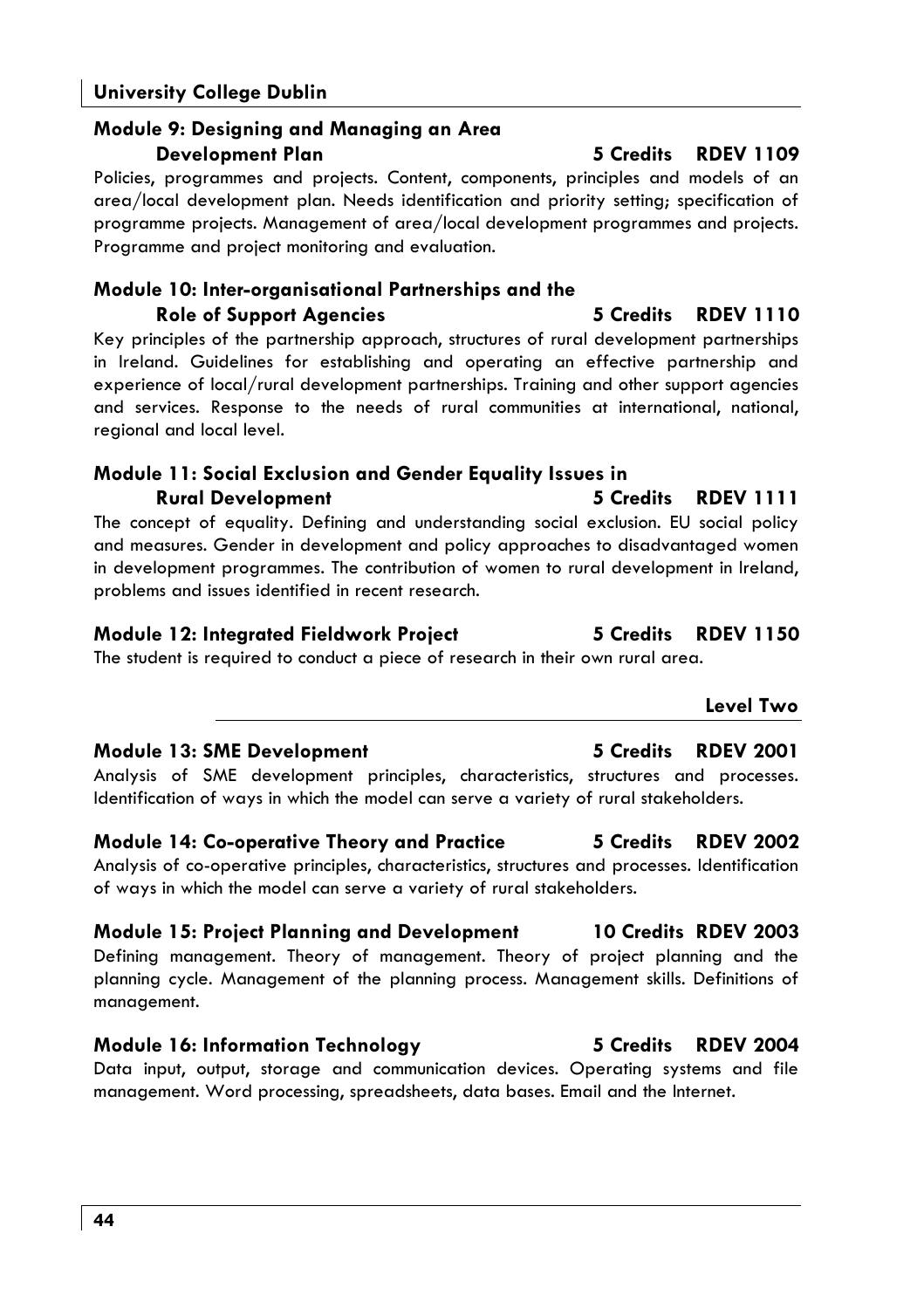# **Module 17: Communications in Development 5 Credits RDEV 2005**

Theories and models of communications. The communications process – media/methods. Written and verbal communication skills. Group facilitation and counselling skills. Scripting and presenting for local radio.

# **Module 18: Public and Social Policy Processes 5 Credits RDEV 2006**

The history of the Welfare State. An overview of the development of social policy in Ireland over the last 20 years and comparisons made with other EU countries.

**Module 19: Community Education and Development 5 Credits RDEV 2007**  Defining education and community education. The theory and skills of community education. The place of community education in rural development. Developing community education programmes.

### **Module 20: Rural Labour Markets 5 Credits RDEV 2008**

This module analyses rural labour market supply and demand theory and focuses on the specific circumstances of the rural labour market. The module looks at the market failures and how policy is addressing these failures.

# **Module 21: Rural Development: Social and Economic**

# **Aspects of Policy and Planning 10 Credits RDEV 2009**

The social and economic issues that affect rural areas. Overview of current rural development policy. Overview of rural planning for social and economic development. Policy and planning practice. The influence of social and economic issues.

**Module 22: Socio-Economic Research/Level Two 5 Credits RDEV 2010**  The role of research in rural development. Alternative approaches to conducting research. Developing a research framework, clarifying the area of research, problem analysis, developing research questions, formulating objectives (developing the research proposal). Sourcing and using secondary data, preparing a literature review. Introduction to statistics, primary data collection, analysis and presentation.

# **Level Three**

# **Module 23: Financial Analysis and Planning 5 Credits RDEV 3001**

The concept of business finance. The concept of double entry book-keeping. Preparation of annual accounts. Application of financial statements as financial models of the business to report performance and confirm the financial stability. Preparation of pro-forma statements. Introduction to the concepts and methods of financial control. Use of spreadsheets and computerised accounting packages for financial analysis and control. Understand the asset and funding structure of a business.

# **Module 24: Food Business 5 Credits RDEV 3002**

The roles and needs of stakeholders along the food chain are examined in the context of the farmer viability, consumer demand and niche markets, retail structures, quality and traceability of food, environmental impact and sustainability. Both conventional and alternative approaches to addressing these issues will be discussed including CSA.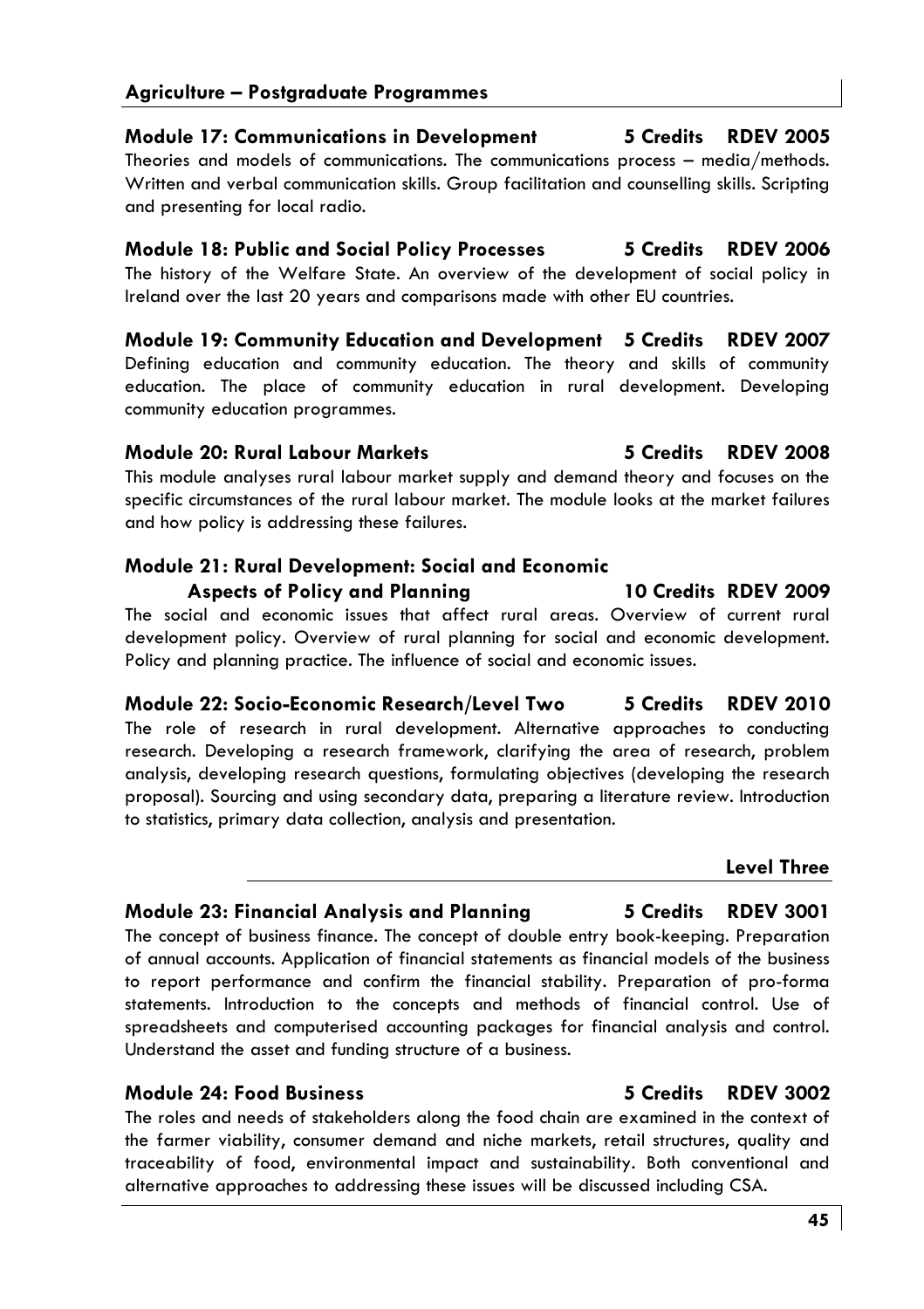**Module 25: Socio-Economic Research/Level Three 10 Credits RDEV 3003**  Review of research framework and objectives. Data collection approaches and methods. Data analysis, interpretation and presentation. Participatory approaches to data collection. Introduction to computer facilities and SPSS, preparing data for computer, entering and coding data and running SPSS. Review of basic statistics; measures of central tendency, cross-tabs and associated statistics, t-tests and correlation. Analysing and interpreting results; manipulating data, creating indices, running programmes and interpreting results. Preparing a report; structure of a report, using tables, diagrams and charts, report layout etc.

# **Module 26: Co-operative and Rural Social Enterprise Management 10 Credits RDEV 3004**

The special challenges of managing co-operatives and rural social enterprises are examined by exploring the following: Strategy Formulation, Human Resources Issues, Marketing, Ethical Concerns, Financial and Environmental Sustainability.

# **Module 27: Health and Social Service Policy 5 Credits RDEV 3005**

Health and social care services for individuals; modes of payment (out-of-pocket and third party payment); types of third party payment (tax financing, social insurance, private insurance); the problems of third party payment (consumer and provider moral hazard); demography, technological development; policy options for managing health/social care supply and demand. The module will introduce students to policy analysis: models of 'policy'; public policy agendas; issue definition and modelling; objectives and priorities; option appraisal; models of implementation.

# **Module 28: Rural Tourism 5 Credits RDEV 3006**

Tourism is a key lever of economic development in a growing uncertain and dynamic sector. This module seeks to locate opportunities for rural tourism in this evolving sector.

# **Module 29: Research Project/Thesis 20 Credits RDEV 3007**

The student completes a research thesis in an area of study incorporating research methods and use of analytical models to explore an issue in Rural Development.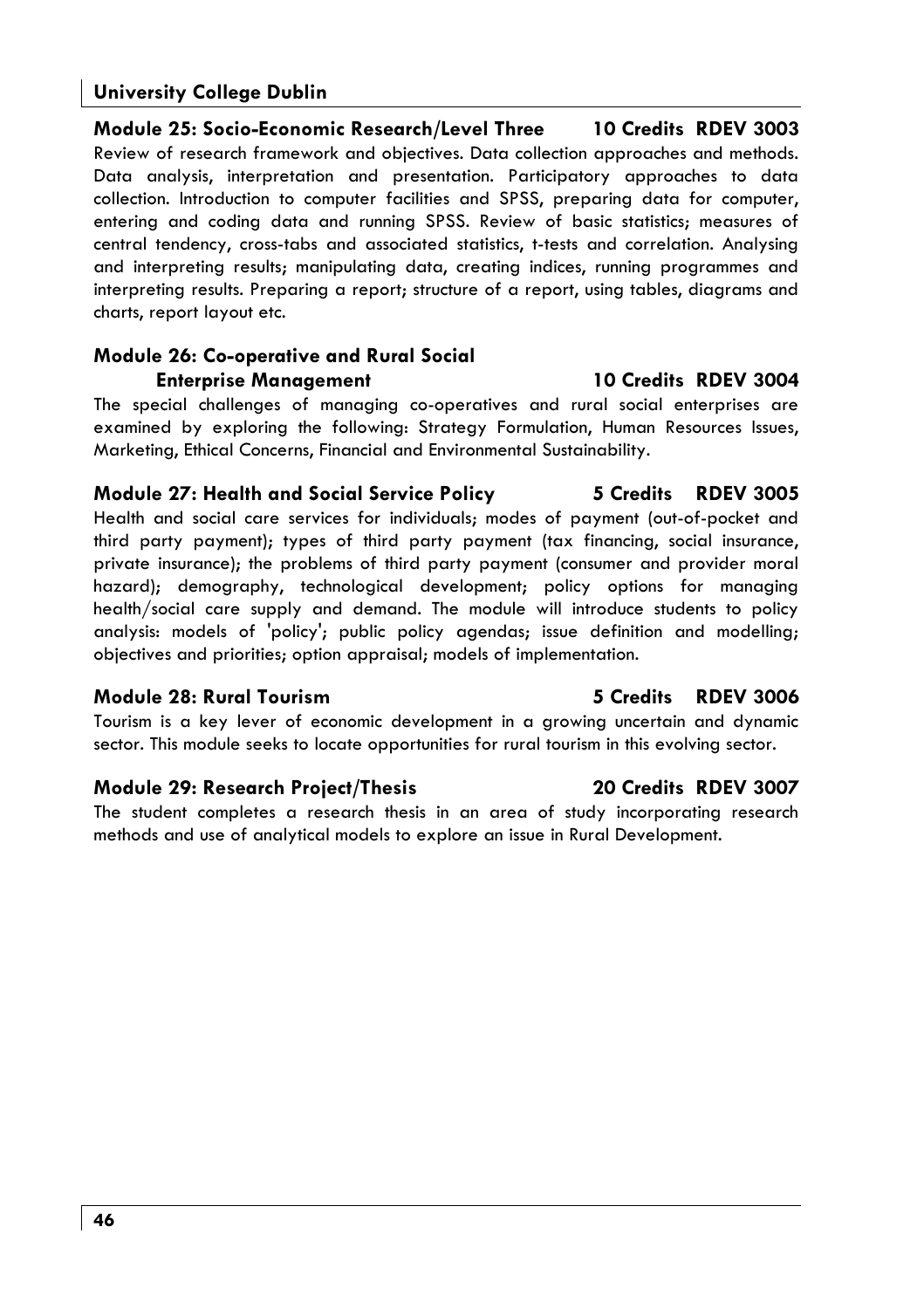# **Continuing and Professional Educational Programmes**

# **Diploma in Environmental Impact Assessment**

A multi-faculty programme co-ordinated within the Faculty of Agri-Food and the Environment, and run as part of the Continuing Professional Education under the Office of Postgraduate and Interdisciplinary Studies. Contributions are also drawn from the Faculties of Arts, Engineering and Architecture, Law, Medicine, Philosophy and Sociology, Science and Veterinary Medicine. It leads to a Diploma in Environmental Impact Assessment Management (Dip EIA Mgmt).

The course is intended for all persons with a professional or personal interest in Environmental Impact Assessment, especially potential developers, planners and those engaged in environmental consultancy.

The aim of the course is to develop EIA and Strategic Environmental Assessment (SEA) as management exercises. It comprises a multidisciplinary programme examining the theory and practice of EIA/SEA as well as interpreting the practical requirements of EU Directives 85/337/EEC, 97/11/EC and 2001/42/EC and their translation into Irish law.

All administrative enquiries and applications should be directed to the Programme Administrator – Ms Tina Jones, Continuing Professional Education Centre, Roebuck Castle, UCD, Belfield, Dublin 4 (Tina.Jones@ucd.ie; phone: 7168705). Any queries about the academic content of the course can be directed to the Academic Director, Dr John Fry, Department of Environmental Resource Management, Faculty of Agri-Food and the Environment, UCD, Belfield, Dublin 4 (John.Fry@ucd.ie; phone: 7167730).

# **Programme**

# **The Theoretical and Developmental Context**

Life before EIAs; the North American experience; the conceptual range of impacts; scoping; screening; monitoring and audit as concepts.

# **The Legal Framework**

The EU directive; Irish EIA law.

# **Approaching EIAs**

Adopting the right attitude; public risk perception; staying out of trouble; the level and speed of information flow.

# **Putting the Team Together**

Recognising the need for specialist help; what the specialist can achieve; what techniques might be used; how to assess specialist work; design and evaluation of surveys.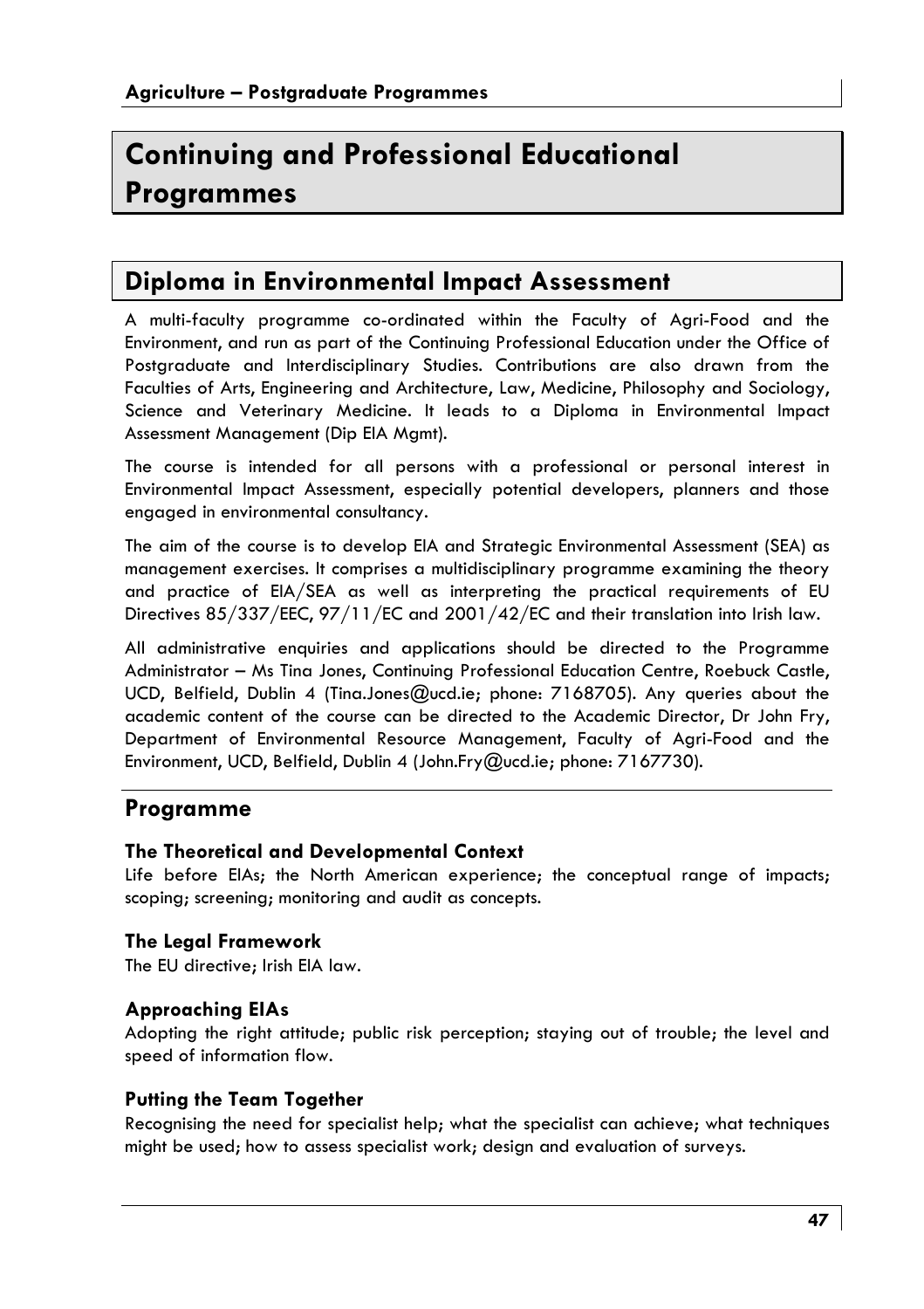# **Hard Impacts**

Air and water pollution; surface stability; noise and vibration; agricultural and chemical effluents, etc.

# **Diffuse Impacts**

Human health; radiological; applied biology; conservation problems, etc.

# **Socio-Economic Impacts**

Social; economic; cultural; archaeological, etc.

# **Methodologies**

Screening and scoping; quantifying impacts; technology assessment; risk analysis.

# **Case Study Analyses**

Consideration of a number of prior and forthcoming studies.

# **Simulation Sessions**

Leading to the production of a draft Environmental Impact Statement.

# **'Topical Module'**

Detailed consideration of the potential impacts associated with one of the scheduled industries.

# **Concluding Overview**

Discussion and consideration of the potential impacts associated with one of the scheduled industries.

# **Project Presentation**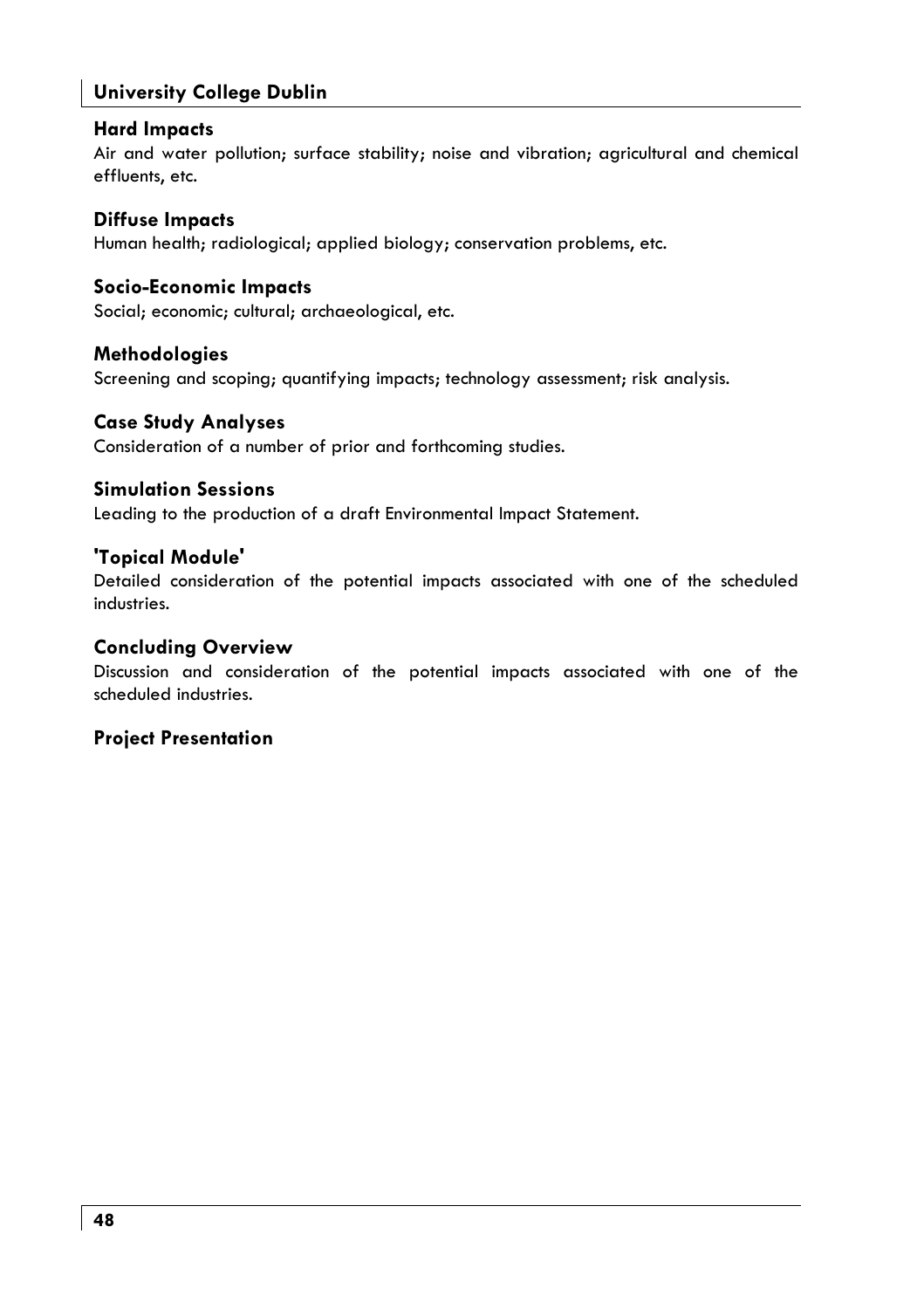# **Diploma in Rural Development**

This is a web based, distance learning Diploma programme for adults. The programme, which is a collaborative effort between four universities, will be offered as a National University of Ireland (NUI) Diploma by UCD, UCC, UCG and NUI Maynooth. On completion of the Diploma phase of the programme, students have the option to graduate with an NUI Diploma in Rural Development or progress to the Degree phase of the programme. The programme is targeted at people who are involved in rural development in a professional or voluntary capacity and will provide participants with the knowledge and skills to manage all aspects of local rural development.

### **Entry Requirements**

Applicants will be required to be at least 23 years of age at time of enrolment, complete a successful interview and have at least two years' experience, in either a voluntary or professional capacity, in a rural development organisation.

Applications should be submitted to the Academic Director,

Diploma Programme in Rural Development,

Department of Agribusiness, Extension and Rural Development,

Faculty of Agri-Food and the Environment,

University College Dublin, Belfield, Dublin 4.

For further information contact Marie O'Malley at the above address or at 01-7167858.

# **Programme**

# **Module 1: Introduction to Rural Development 5 Credits RDEV 1701**

The basic concepts of rural development, history of rural development in Ireland, current issues in development, different perspectives on development, different approaches to planning, rural development policy.

# **Module 2: Socio-economic Aspects of Rural**

The nature of the rural economy, agricultural change and restructuring, the role of agriculture in the rural economy. Rural households, resources, activities and income. Services, infrastructure and investments in rural areas. Case studies and their socioeconomic impact.

# **Module 3: Socio-economic Community/ Area Resource Audits 5 Credits RDEV 1703**

Introduction to local socio-economic resource audits, importance of local involvement in the audit process, measurements of resource based needs and poverty. Planning a resource audit. Assessing existing and new sources of information and presenting statistical data. Writing a community/area profile.

### **49**

### **Development 5 Credits RDEV 1702**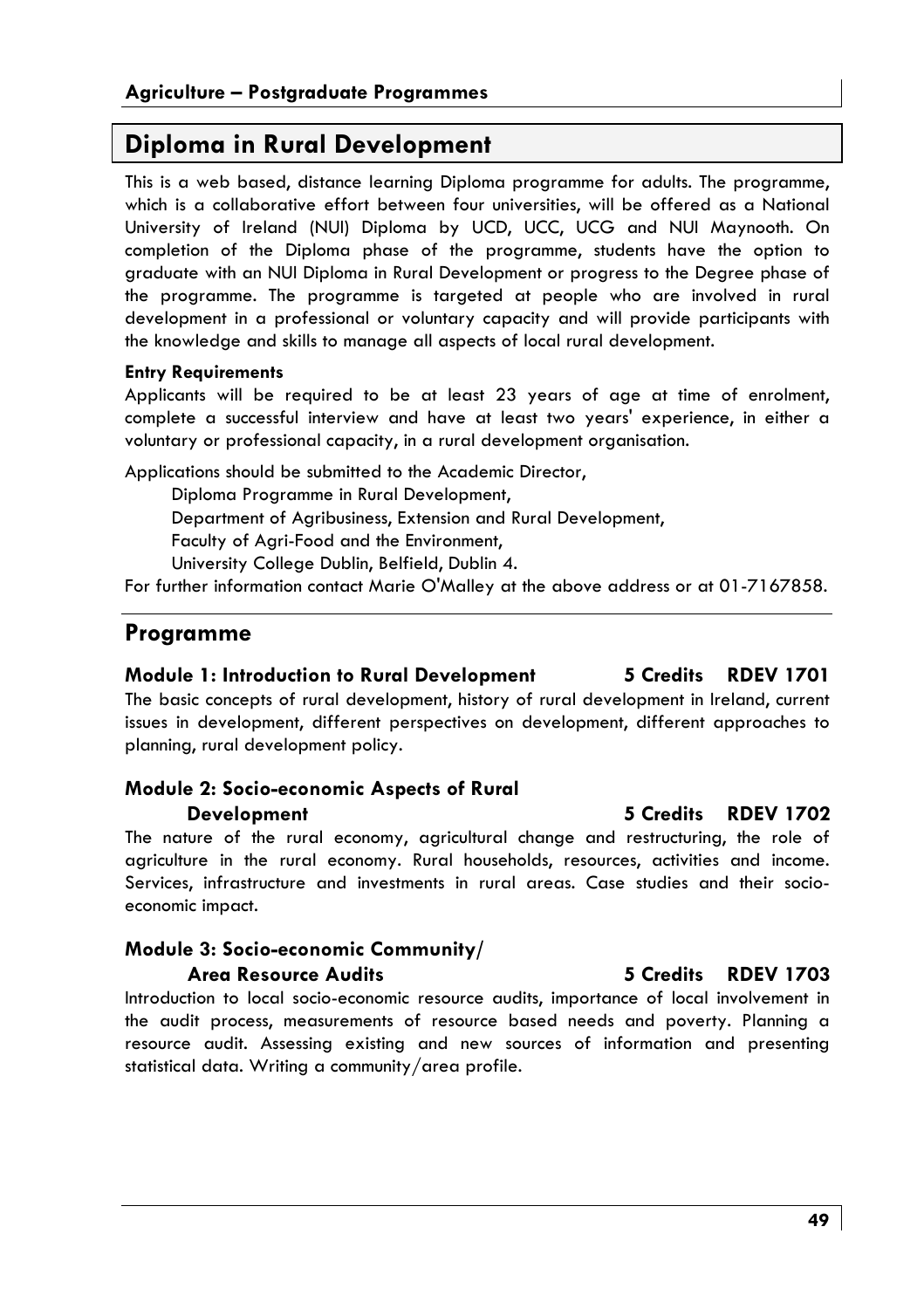# **Module 4: Community and Rural Development**

Participatory development, the process and framework for participation. The group development process; factors which influence success in group work. Leadership skills and the role of leadership in groups. Voluntary and professional workers in rural development. Networking and creating sustainable networks. The partnership approach and partnership issues.

# **Module 5: Choosing and Setting up a Rural Development Related Organisation/Structure 5 Credits RDEV 1705**

Organising and the Organisation, the different forms of organisation. Aspects of organisational structures, management and communication within the organisation. Areabased development organisations, establishment and management.

# **Module 6: Marketing for Rural Enterprise 5 Credits RDEV 1706**

Marketing for small rural enterprise, marketing and the marketing concept, the role of marketing in business. Market information, business planning and development stages. Product concept, marketing strategy and brand development.

# **Module 7: Business Planning and Stimulating**

How businesses get started, the start-up process, sources of new venture ideas. Evaluating the potential of new venture ideas, operational and financial feasibility. Planning structure and presentation; production, operational and market planning. The competitive market environment, market analysis, marketing strategy. Financial planning and basic concepts of financial accounting and business finance. Sources of funding for new rural enterprises and supporting the development business.

# **Module 8: Interpersonal Communications, Leadership and Group Work Skills 5 Credits RDEV 1708**

The need for communication in development. Communications models and approaches. Information and decision making. Leadership styles and characteristics. Role of counselling and effective counselling skills. Groups, group work and effective decision-making.

# **Module 9: Designing and Managing an Area Development Plan 5 Credits RDEV 1709**

Policies, programmes and projects. Content, components, principles and models of an area/local development plan. Needs identification and priority setting; specification of programme projects. Management of area/local development programmes and projects. Programme and project monitoring and evaluation.

# **Module 10: Inter-organisational Partnerships and the Role of Support Agencies 5 Credits RDEV 1710**

Key principles of the partnership approach, structures of rural development partnerships in Ireland. Guidelines for establishing and operating an effective partnership and experience of local/rural development partnerships. Training and other support agencies

# **Rural Enterprise 5 Credits RDEV 1707**

# **through Groups 5 Credits RDEV 1704**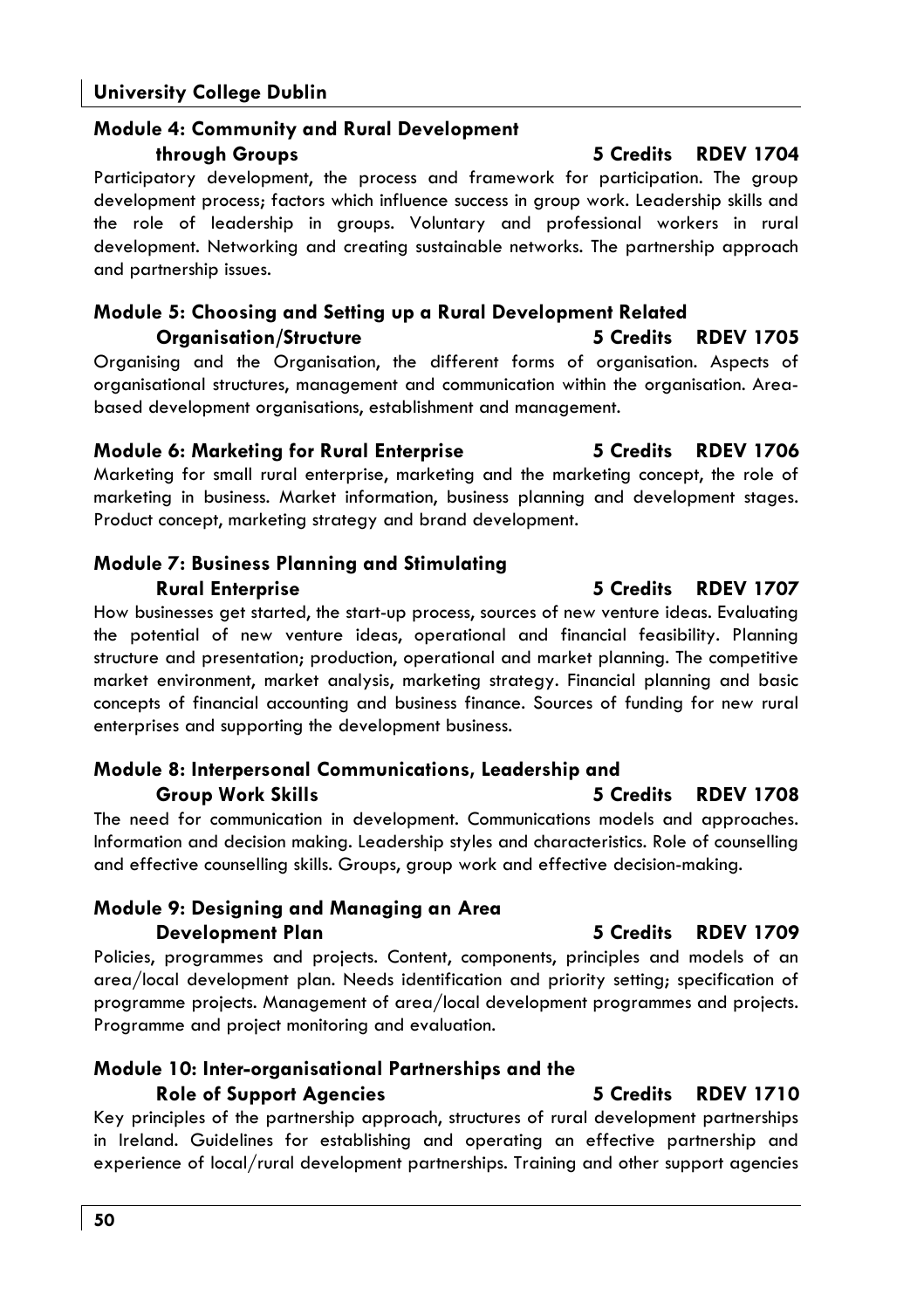and services. Response to the needs of rural communities at international, national, regional and local level.

# **Module 11: Social Exclusion and Gender Equality Issues**

**in Rural Development 5 Credits RDEV 1711** 

The concept of equality. Defining and understanding social exclusion. EU social policy and measures. Gender in development and policy approaches to disadvantaged women in development programmes. The contribution of women to rural development in Ireland, problems and issues identified in recent research.

# **Module 12: Integrated Fieldwork Project 5 Credits RDEV 1750**

The student is required to conduct a piece of research in their own rural area.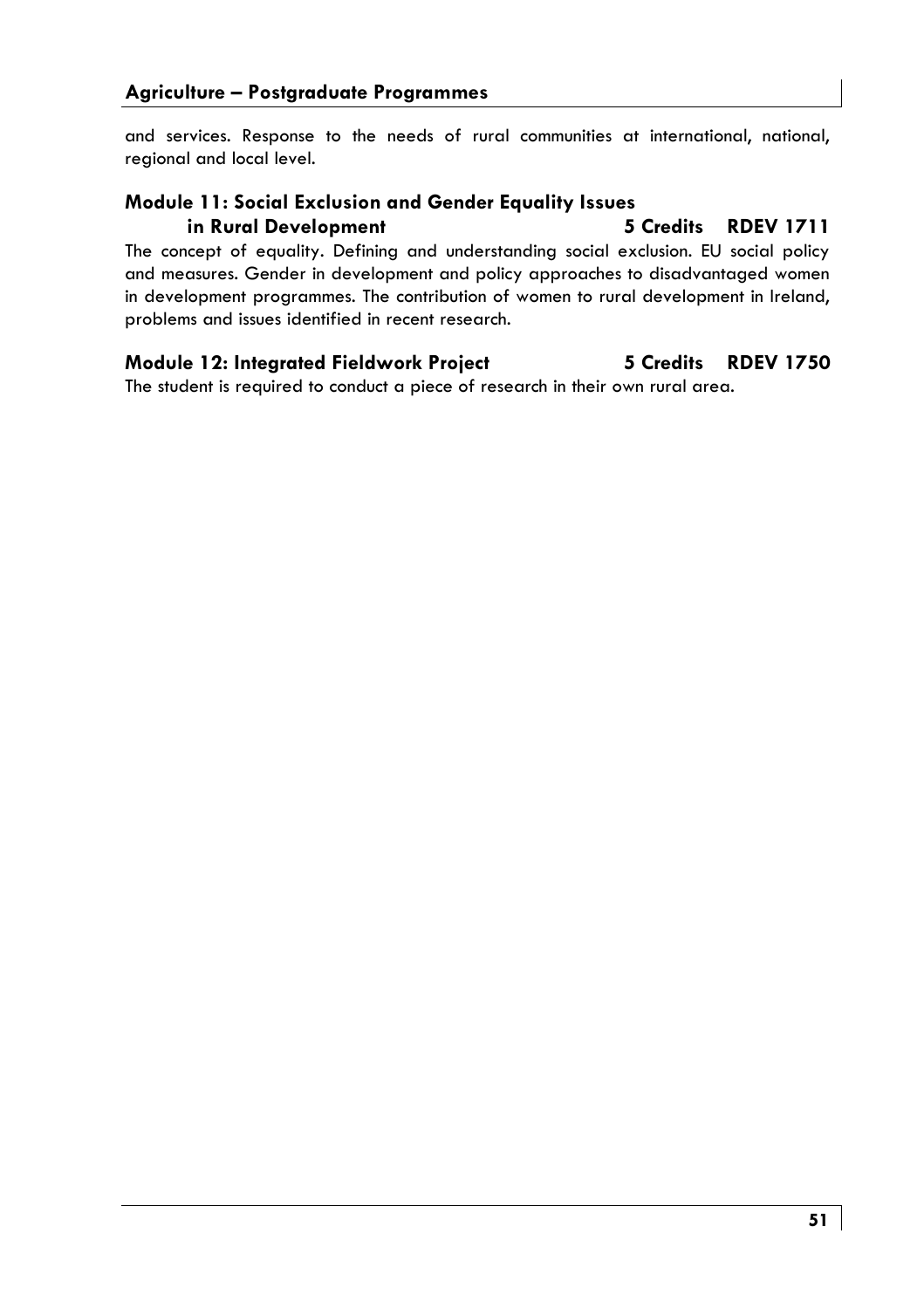# **Certificate in Food Safety and Handling**

The Certificate in Food Safety and Handling takes place on a part-time basis over one academic year. The programme is intended for operatives (catering establishments, food industry, hospital kitchens, canteens, delicatessen counters, etc.) who have responsibility for the handling of food but who have no previous experience of Food Microbiology. This programme aims to give the food handler a knowledge and understanding of basic food microbiology, hygiene and good manufacturing practices. Lectures and parallel laboratory sessions will cover the topics of the programme.

Applicants for the Certificate in Food Safety and Handling will have a Leaving Certificate. Previous knowledge of Food Microbiology is not required. The Certificate will be awarded at pass and honours level.

Applications should be submitted to the Academic Director, Certificate in Food Safety and Handling, Food Science Department, Faculty of Agri-Food and the Environment, University College Dublin, Belfield, Dublin 4.

|                                                                                                                                                                            |         | Programme         |
|----------------------------------------------------------------------------------------------------------------------------------------------------------------------------|---------|-------------------|
| Introduction to Food Microbiology<br>The occurrence of micro-organisms on foods. Growth of micro-organisms in foods. Water<br>microbiology.                                | 3 Hours | <b>FDSC 1001</b>  |
| <b>Food Spoilage</b><br>Micro-organisms involved. Causative factors.                                                                                                       | 4 Hours | <b>FDSC 1002</b>  |
| <b>Food Poisoning</b><br>Common pathogens. Prevention. Overview and trends. Case studies.                                                                                  | 4 Hours | <b>FDSC 1003</b>  |
| <b>Food Preservation</b><br>Methods used to prevent or reduce the incidence of food spoilage and food poisoning.                                                           | 3 Hours | <b>FDSC 1004</b>  |
| <b>Storage of Food</b><br>Storage conditions. Packaging and distribution.                                                                                                  | 3 Hours | <b>FDSC 1005</b>  |
| Safe Handling of Food<br>Clothing and personal hygiene. Sources of contamination. Cross contamination.<br>Effects of inadequate cooling, reheating, thawing, undercooking. | 4 Hours | <b>FDSC 1006</b>  |
| <b>Cleaning Practices</b><br>Disinfection. Sanitation. C.I.P. Safe disposal of waste.                                                                                      |         | 3 Hours FDSC 1007 |

*The hours indicated above are lecture hours only. Each lecture hour will be accompanied by a two-hour laboratory practical.*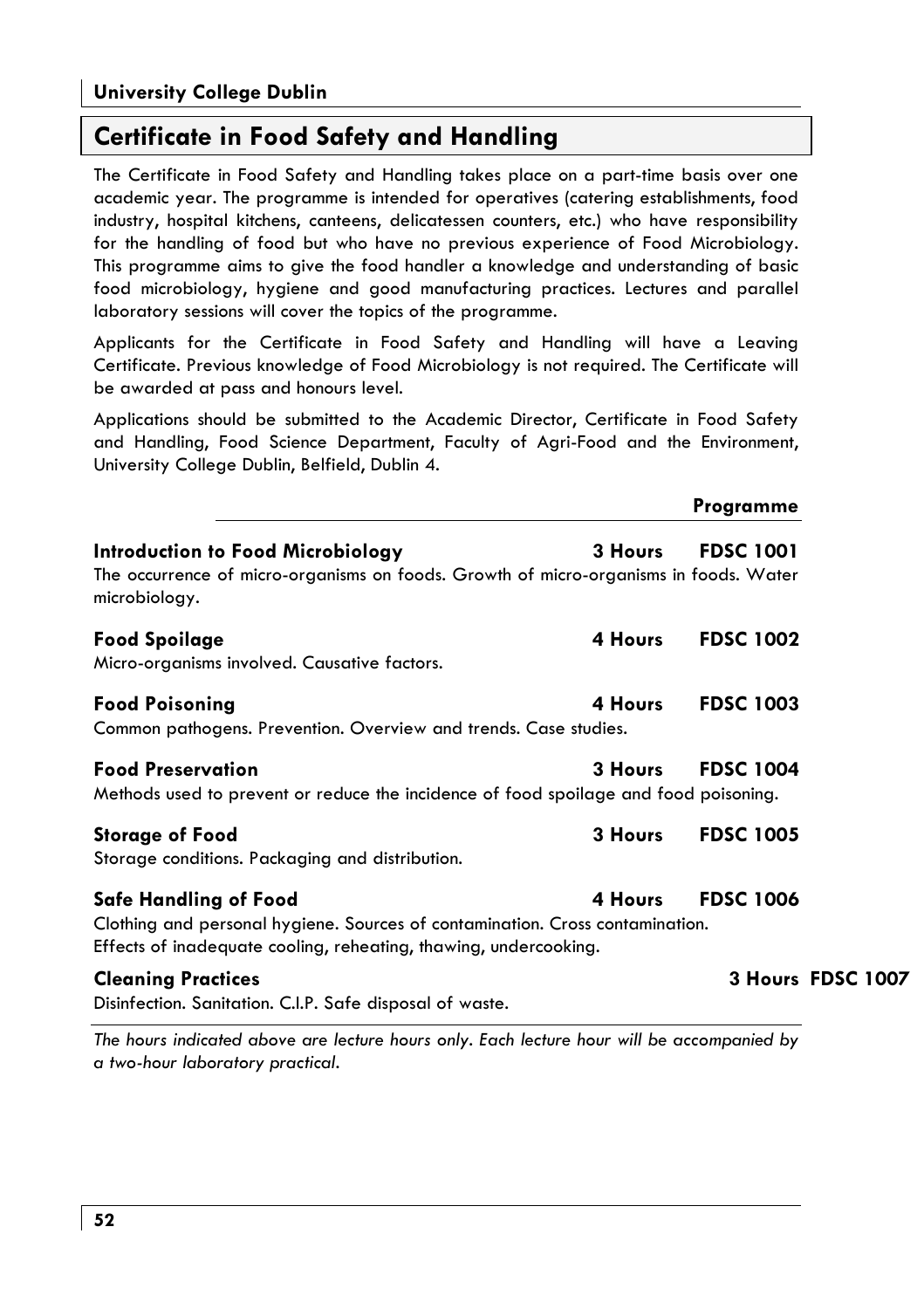# **Certificate in Humanitarian Assistance**

The programme is designed to prepare participants with the knowledge and skills necessary to work effectively in emergency and post-emergency situations. It is targeted at people involved in emergency relief and development work both at home and overseas. The course focuses on the principles of emergency relief work and management in such situations. Topics covered include security and logistics, health and nutrition, personal preparedness, communications and the planning stages in project management, assessment, monitoring and evaluation.

The programme is delivered in association with APSO. Participants will have been selected for overseas work by APSO and will be on the Rapid Response Register (RRR).

Applications should be made to:

Department of Agribusiness, Extension and Rural Development, Faculty of Agri-Food and the Environment, University College Dublin, Belfield, Dublin 4.

# **Programme**

# **Introduction to Emergency Relief Work 12 Credits HUAS 1001**

*(i) Humanitarian Principles (2 credits)* 

Questions principles of impartiality, neutrality and humanity in humanitarian assistance.

# *(ii) Security and Logistics (2 credits)*

Considers the personal security of the individual in emergency situations and the practical considerations in delivering a project in a high-risk environment.

# *(iii) Team Building/Leadership (2 credits)*

Introduces participants to theories and styles of leadership and team building in emergencies.

# *(iv) Health and Nutrition (2 credits)*

Introduces participants to basic epidemiological terms needed when working with a highly vulnerable population.

# *(v) Personal Preparedness (2 credits)*

Aimed to encourage the participant to evaluate their own attitude to emergency assistance and the role that they will play.

# *(vi) Communications/Working with the Media (2 credits)*

Covers issues such as writing press releases and techniques in dealing with the media in relief situations.

# **Management 18 Credits HUAS 1002**

# *(i) Context Analysis (2 credits)*

Raises the importance of socio-cultural, political, economic, institutional and environmental considerations in specific environments.